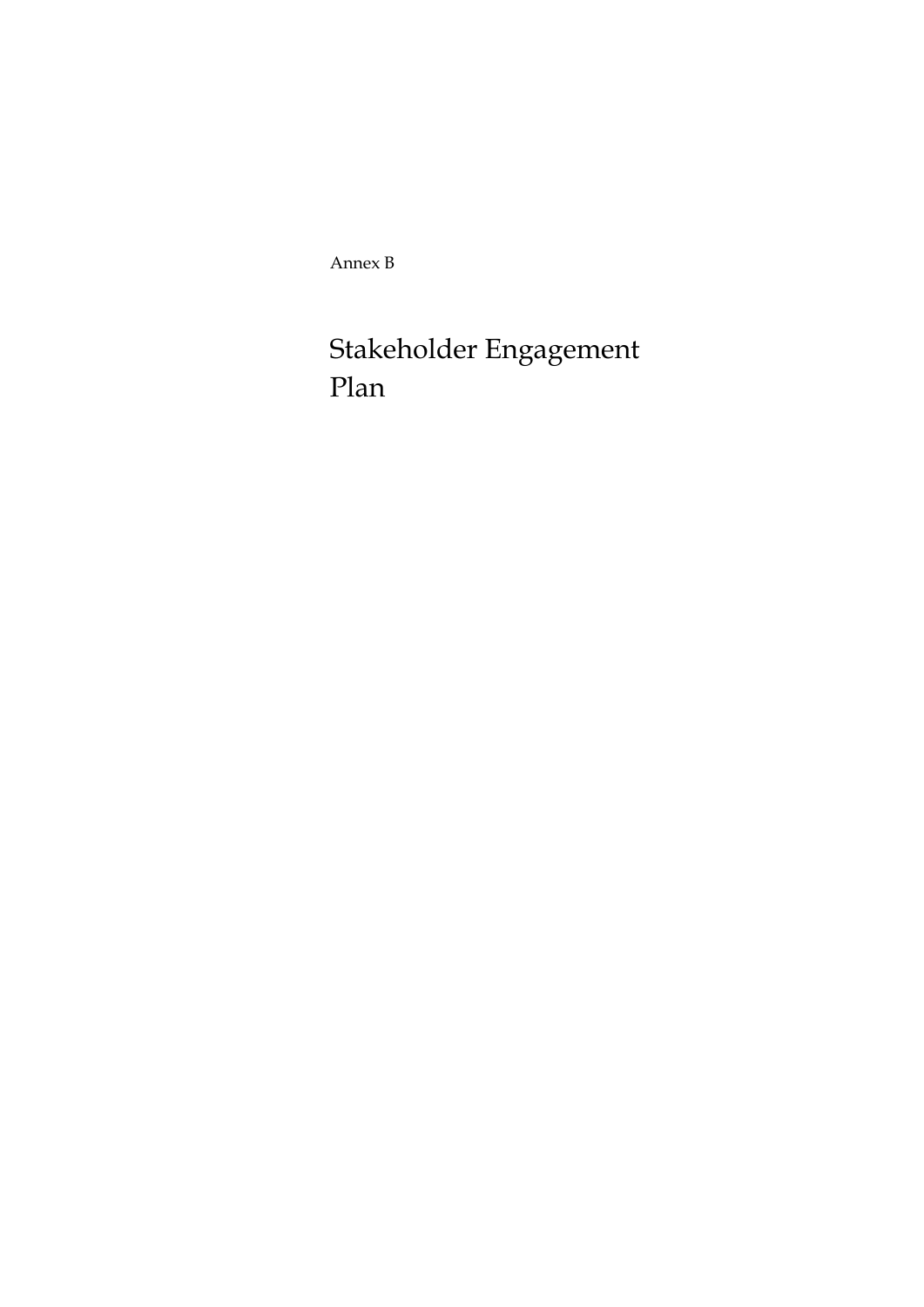*CONTENTS* 

| <b>B1</b>      | <b>OVERVIEW</b>                                     | 1                       |
|----------------|-----------------------------------------------------|-------------------------|
| <b>B1.1</b>    | <b>INTRODUCTION</b>                                 | $\boldsymbol{1}$        |
| <b>B1.2</b>    | PURPOSE OF THE STAKEHOLDER ENGAGEMENT PLAN          | $\mathbf{1}$            |
| B1.3           | <b>OBJECTIVES OF STAKEHOLDER ENGAGEMENT</b>         | $\overline{2}$          |
| B1.4           | <b>STRUCTURE OF THE PLAN</b>                        | $\overline{\mathbf{3}}$ |
| B2             | KEY STANDARDS AND LEGISLATION GUIDING STAKEHOLDER   |                         |
|                | <b>ENGAGEMENT</b>                                   | $\overline{4}$          |
| B2.1           | <b>INTRODUCTION</b>                                 | $\overline{4}$          |
| B2.2           | ZAMBIAN AND ZIMBABWEAN LEGISLATIVE REQUIREMENTS     | $\overline{4}$          |
| B <sub>3</sub> | STAKEHOLDER IDENTIFICATION AND ANALYSIS             | 8                       |
| <b>B4</b>      | <b>ENGAGEMENT UNDERTAKEN FOR PREVIOUS ESIAS</b>     | 18                      |
| B <sub>5</sub> | APPROACH TO ESIA STAKEHOLDER ENGAGEMENT             | 20                      |
| <b>B5.1</b>    | <b>COMMUNICATION METHODS</b>                        | 24                      |
| B5.2           | <b>CONSIDERATIONS FOR THE ENGAGEMENT PROCESS</b>    | 27                      |
| <b>B6</b>      | THE STAKEHOLDER ENGAGEMENT PROGRAMME                | 28                      |
| <b>B6.1</b>    | <b>SCOPING ENGAGEMENT ACTIVITIES</b>                | 28                      |
| <b>B6.2</b>    | <b>INTERIM ENGAGEMENT ACTIVITIES</b>                | 35                      |
| <b>B6.3</b>    | <b>IMPACT ASSESSMENT ENGAGEMENT ACTIVITIES</b>      | 36                      |
| B7             | GRIEVANCE REDRESS AND FEEDBACK MECHANISM            | 38                      |
| <b>B8</b>      | <b>MONITORING AND REPORTING</b>                     | 39                      |
| <b>B8.1</b>    | <b>MONITORING STAKEHOLDER ENGAGEMENT ACTIVITIES</b> | 39                      |
| <b>B8.2</b>    | <b>REVIEW OF SCOPING ENGAGEMENT</b>                 | 40                      |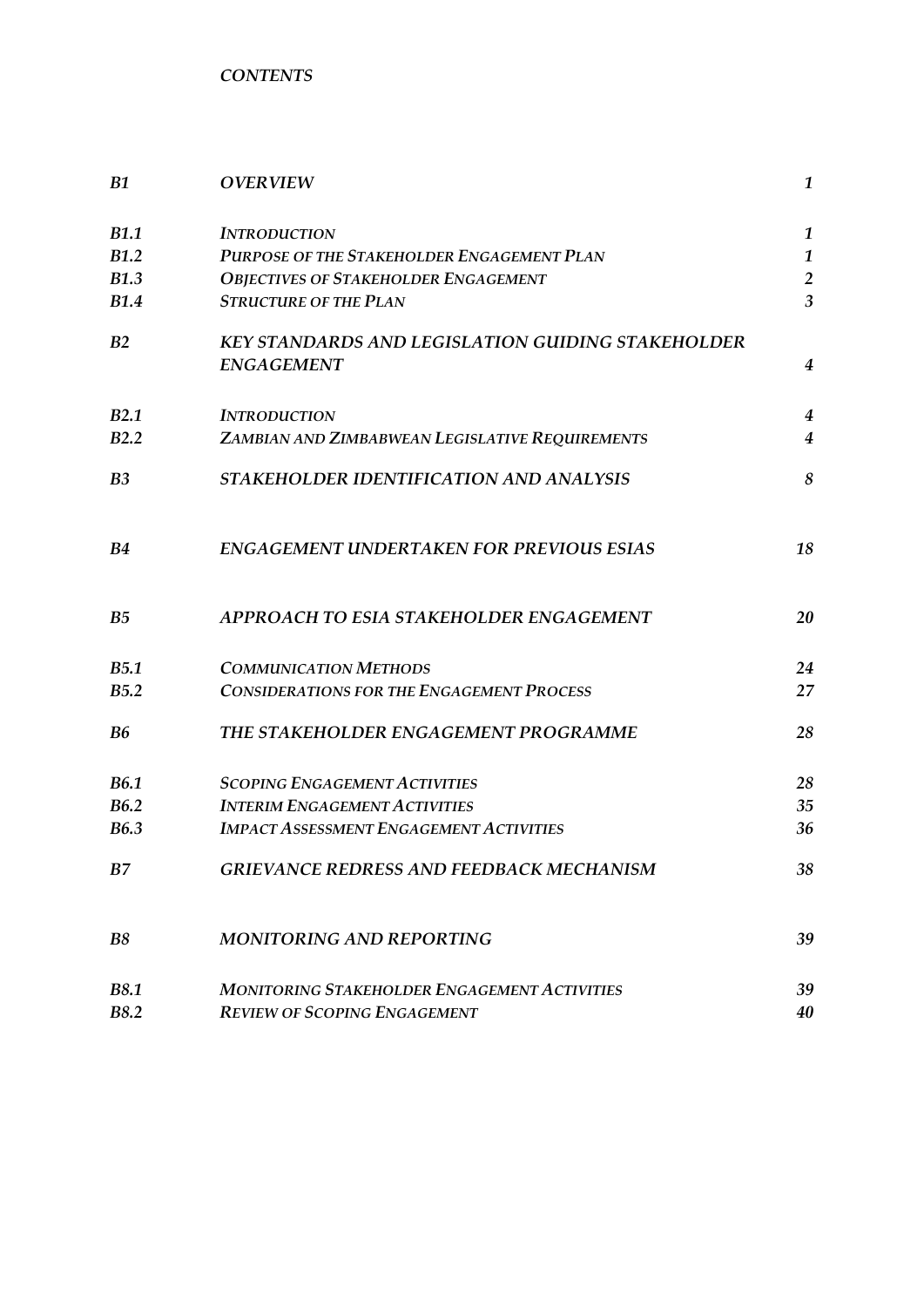#### *LIST OF ACRONYMS*

| Abbreviation | <b>Full Definition</b>                     |
|--------------|--------------------------------------------|
| <b>BID</b>   | <b>Background Information Document</b>     |
| <b>CBO</b>   | Community Based Organizations              |
| <b>CLO</b>   | Community Liaison Officer                  |
| <b>EIA</b>   | <b>Environmental Impact Assessment</b>     |
| <b>ESIA</b>  | Environmental and Social Impact Assessment |
| <b>ERM</b>   | <b>Environmental Resources Management</b>  |
| EP           | <b>Equator Principle</b>                   |
| <b>ESMP</b>  | Environmental and Social Management Plan   |
| FGDs         | Focus Group Discussions                    |
| IA&Ps        | Interested and Affected Parties            |
| <b>IFC</b>   | <b>International Finance Corporation</b>   |
| KII          | Key Informant Interviews                   |
| <b>NGOs</b>  | Non-Governmental Organizations             |
| <b>NTS</b>   | Non-technical Summary                      |
| <b>SEP</b>   | Stakeholder Engagement Plan                |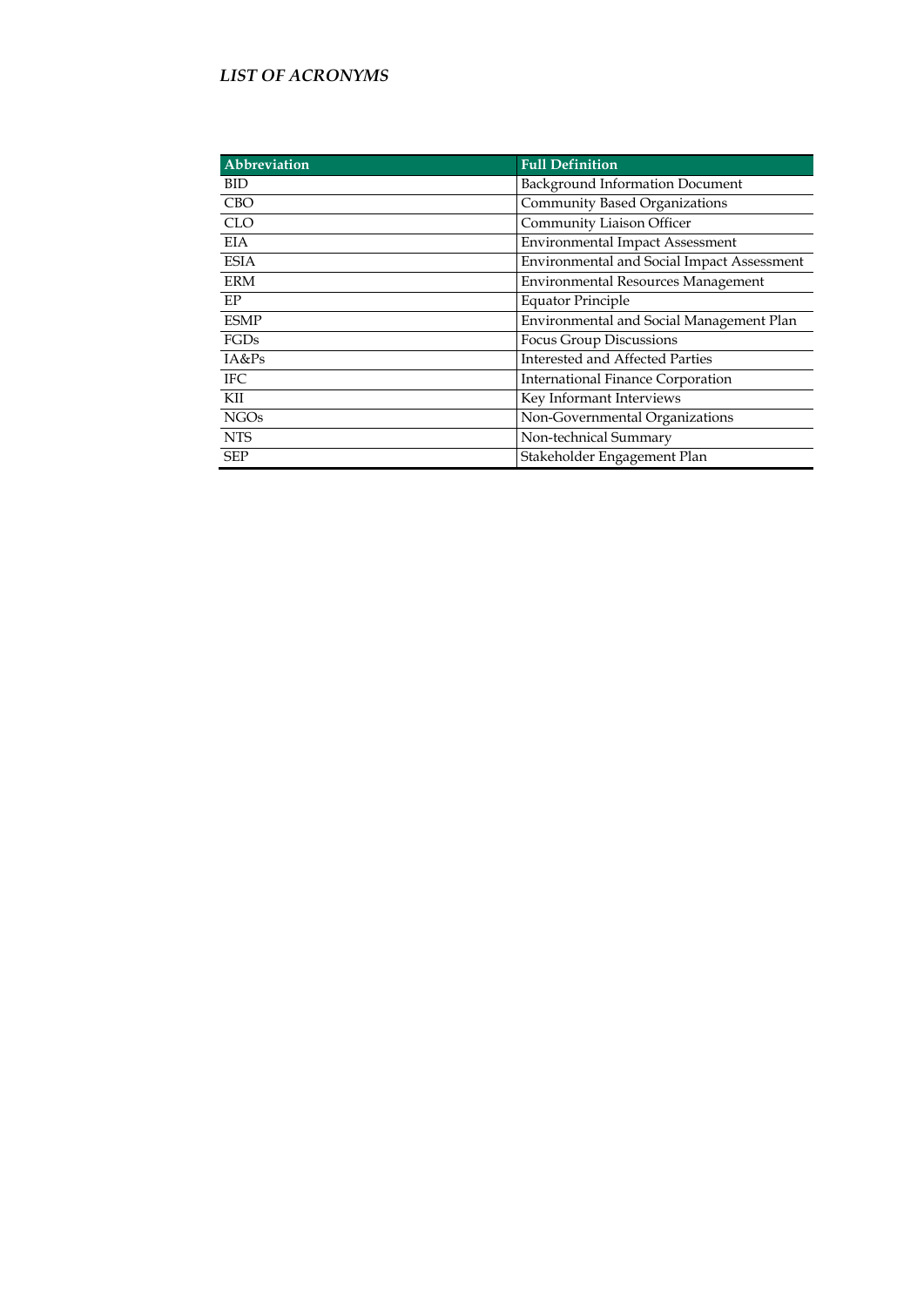# *B1.1 INTRODUCTION*

This Stakeholder Engagement Plan (SEP), has been developed to inform and guide the ESIA stakeholder engagement process. The SEP seeks to define a technically and culturally appropriate approach to consultation and disclosure. The goals are to ensure that adequate and timely information is provided to Project-affected people and other stakeholders, that these groups are given sufficient opportunity to voice their opinions and concerns, and that these concerns influence Project decisions.

The SEP for the Project is a "living document" that will be updated and adjusted as the ESIA progresses and Project planning evolves. It thus provides – and will continue to provide – a framework to manage effective and meaningful engagement with stakeholders. This SEP has been updated following the completion of the first round of Scoping engagement and subsequent interim engagement. It has been included as an annex to the ESIA Reports.

# *B1.2 PURPOSE OF THE STAKEHOLDER ENGAGEMENT PLAN*

The overall aim of this plan is to ensure that a consistent, comprehensive, coordinated and culturally appropriate approach is taken to stakeholder engagement and Project disclosure. It is intended to demonstrate the commitment of ZRA to an 'international best practice' approach to engagement. ZRA is committed to full compliance with all Zambian and Zimbabwean Environmental Impact Assessment (EIA) Regulations. The applicable legislation on stakeholder engagement in Zimbabwe is the Statutory Instrument No. 7 of 2007 the Environmental Management (Environmental Impact Assessments and Ecosystems Protection) Regulations and in Zambia, the Environmental Management Act, 2011 and Salutatory Instrument 28 of the 1997 EIA Regulations. In addition, ZRA will align itself to the World Bank Operational Safeguards, the International Finance Corporation (IFC) Performance Standards and African Development Bank Safeguards, and any other directly relevant policies of the IFC, World Bank and African Development Bank.

In line with current international best practice, this SEP aims to ensure engagement that is free of manipulation, interference, coercion and intimidation.

To this end the SEP:

 Outlines the approach to be adopted to engagement, showing how this will be integrated into the rest of the ESIA process;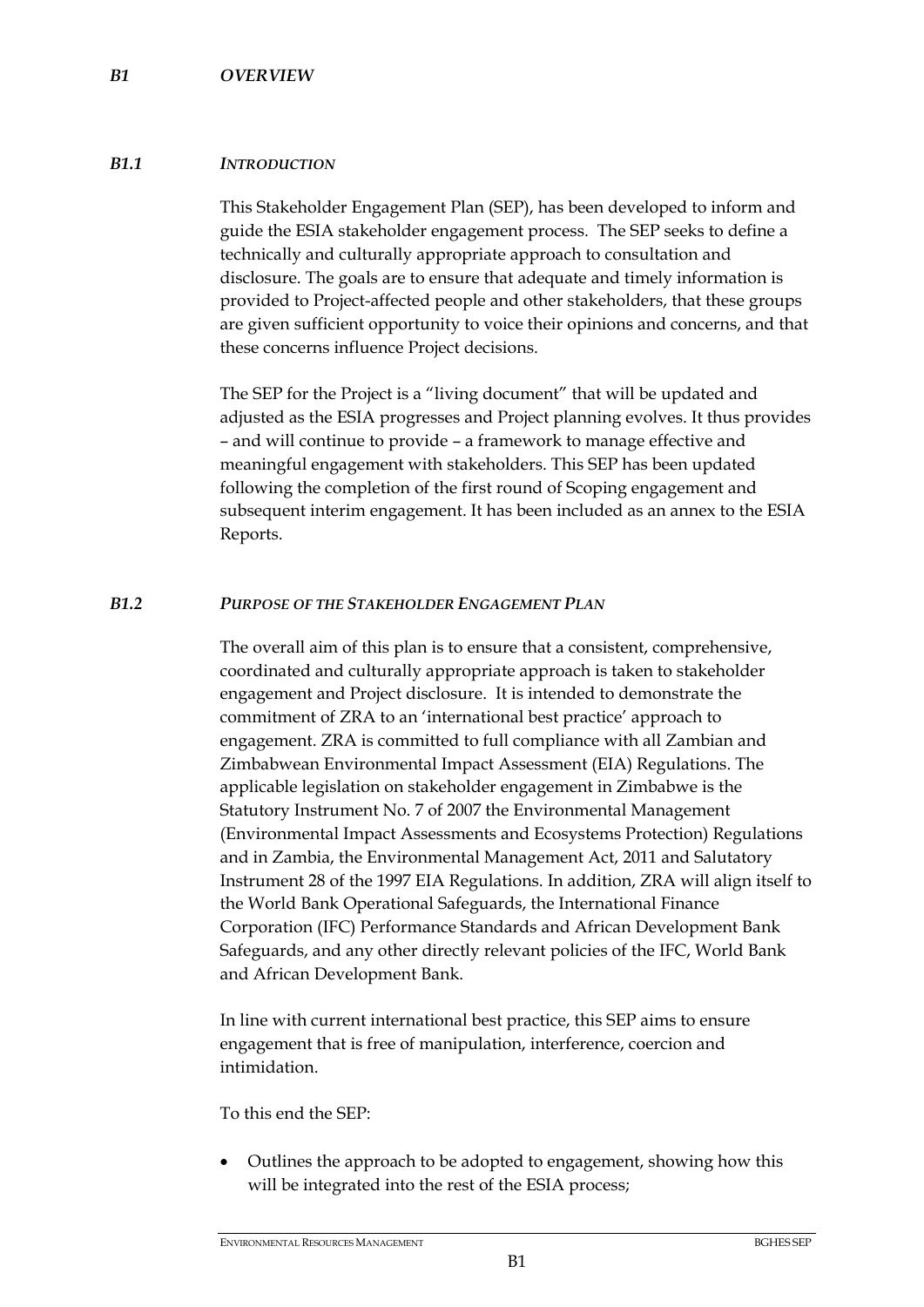- Identifies stakeholders and mechanisms through which they will be included in the process;
- Serves as a way to document the process; and
- Identifies ZRA's responsibilities with respect to Zambian and Zimbabwean legislative requirements and international best practice.

This plan focuses on stakeholder engagement activities proposed for the ESIA and should be expanded upon for subsequent Project phases.

# *B1.3 OBJECTIVES OF STAKEHOLDER ENGAGEMENT*

The objectives of engaging stakeholders during the ESIA process include the following.

- **Ensuring Understanding**: An open, inclusive and transparent process of culturally appropriate engagement and communication will be undertaken to ensure that stakeholders are well informed about the proposed Project. Information will be disclosed as early and as comprehensively as possible.
- **Involving Stakeholders in the Assessment**: Stakeholders were included in the scoping of issues, and will be included in the assessment of impacts, the generation of mitigation and management measures and the finalisation of the ESIA report. They will also play an important role in providing local knowledge and information for the baseline to inform the impact assessment.
- **Building Relationships**: Through supporting open dialogue, engagement will help establish and maintain a productive relationship between the ESIA team and stakeholders.
- **Engaging Vulnerable Groups**: An open and inclusive approach to consultation increases the opportunity of stakeholders to provide comment on the proposed Project, and to voice their concerns. Some stakeholders however, need special attention in such a process due to their vulnerability. Special measures will be considered to ensure that the perspectives of vulnerable stakeholders are heard and considered.
- **Managing Expectations**: It is important to ensure that the proposed Project does not create or allow unrealistic expectations to develop amongst stakeholders about proposed Project benefits. The engagement process will serve as a mechanism for understanding and managing stakeholder and community expectations, where the latter will be achieved by disseminating accurate information in an accessible way.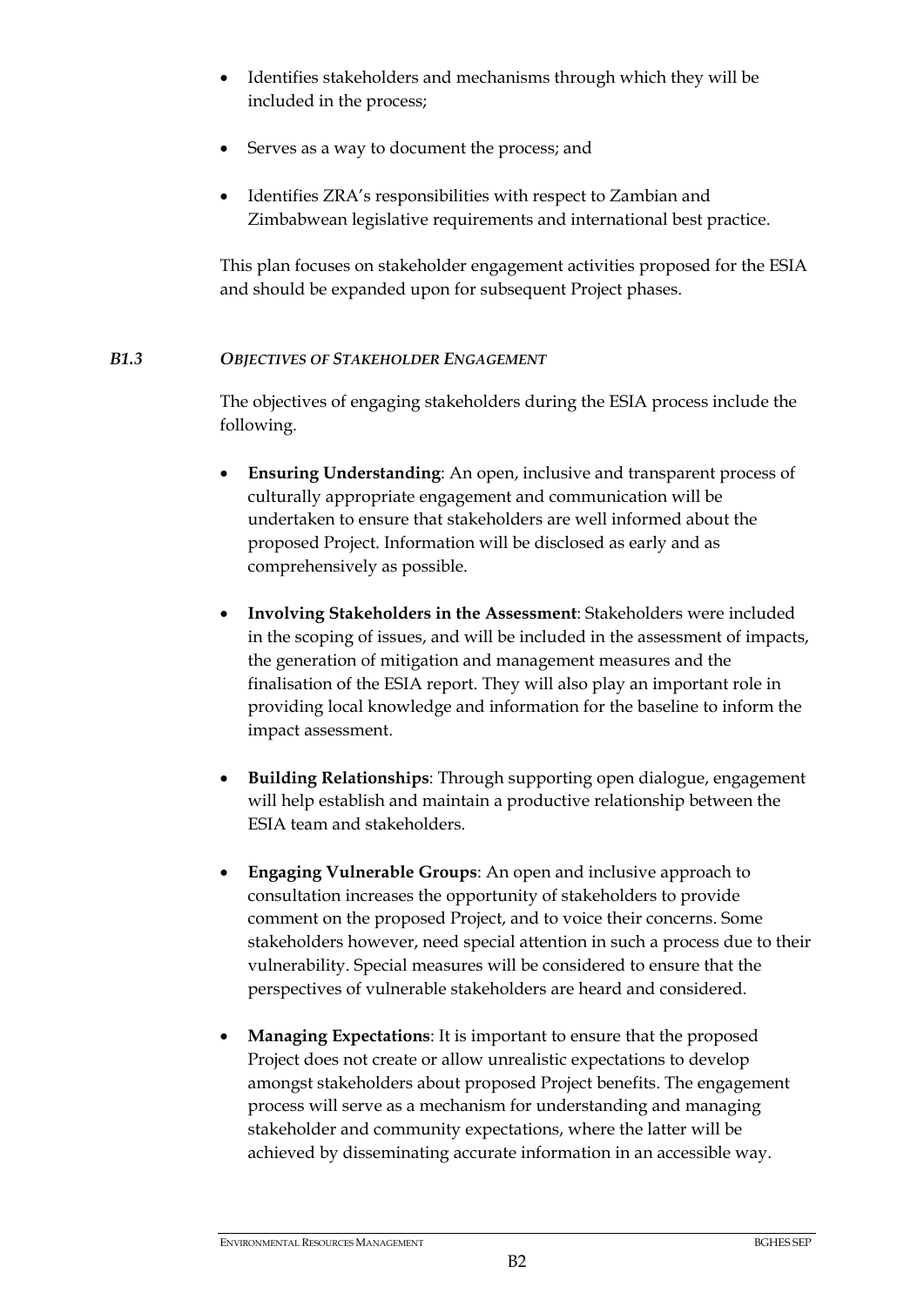**Ensuring Compliance**: The process is designed to ensure compliance with both local regulatory requirements and international best practice.

One of the key outcomes of engagement should be free, prior and informed consultation of stakeholders, where this can be understood to be:

- **Free**: Engagement free of external manipulation or coercion and intimidation;
- **Prior**: Engagement undertaken in a timely way, for example the timely disclosure of information before a development is undertaken and or participation is sought with regard to the identification of issues of concern; and
- **Informed**: Engagement enabled by relevant, understandable and accessible information.

#### *B1.4 STRUCTURE OF THE PLAN*

The SEP is organised in the following subsequent sections.

*Section 3* outlines the national and international legislative context that will govern the manner in which stakeholder engagement is conducted for the ESIA engagement process.

*Section 4* provides an overview of the likely stakeholder groups that will be interested in or affected by the proposed Project.

*Section 5* proposes an engagement process that will comply with the national and international standards.

*Section 6* details the approach to engagement, which has been designed to comply with the national and international standards

*Section 7* outlines the ESIA Scoping stakeholder engagement and interim notification processes that were undertaken and the proposed way forward for ESIA engagement.

*Section 8* outlines the feedback mechanism that was developed through the stakeholder engagement process.

*Section 9* presents an overview of how records of the process will be kept and monitored.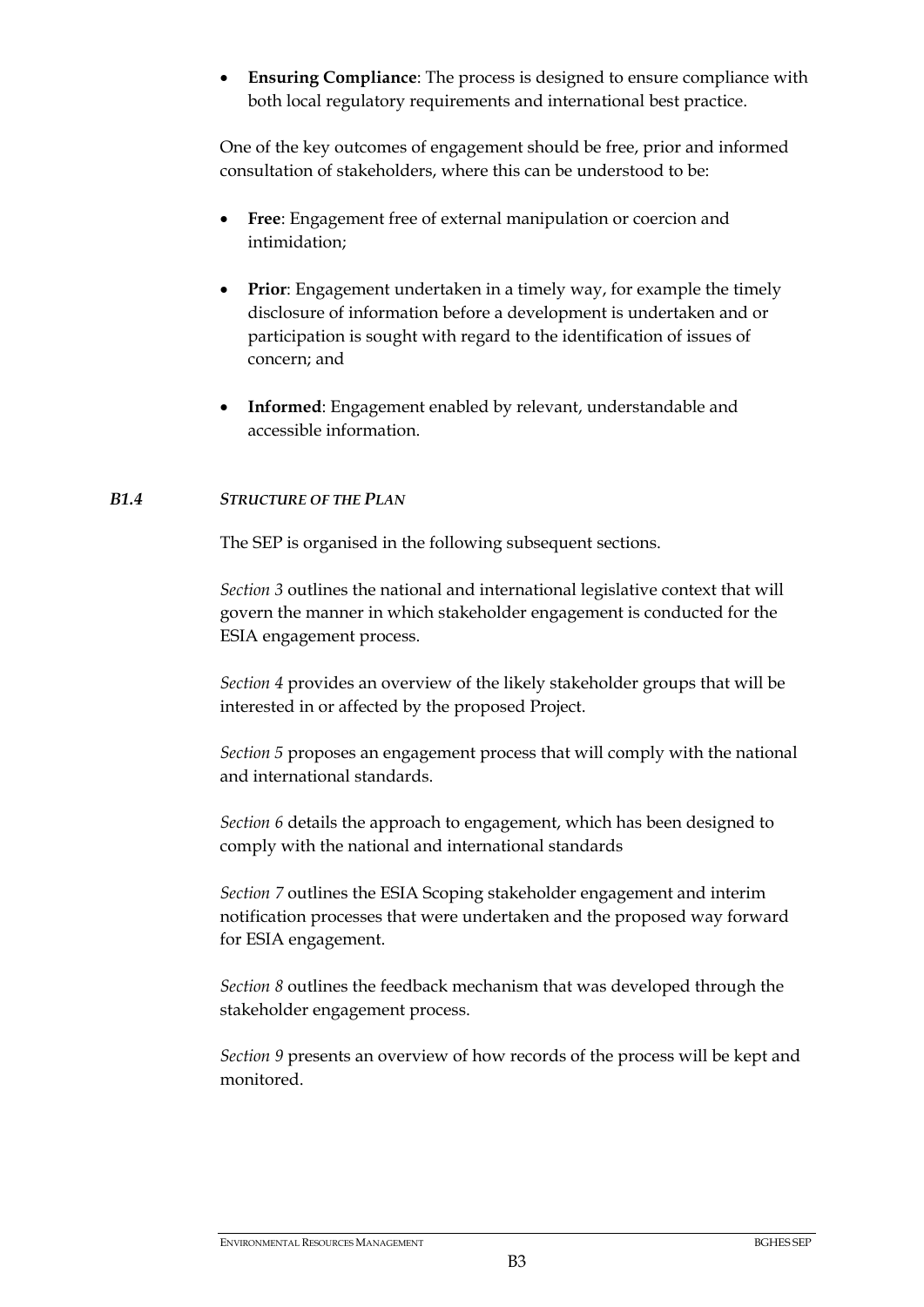# *B2.1 INTRODUCTION*

The stakeholder engagement process has been designed to ensure compliance with both Zambian and Zimbabwean legislative requirements, as well international good practice standards defined in the IFC's Performance Standards for Environmental and Social Sustainability (2012).

This *Section* presents the relevant standards and legislation identifying the key Zambian and Zimbabwean and international requirements for engagement. The following section will present the process that has been designed to meet these standards.

# *B2.2 ZAMBIAN AND ZIMBABWEAN LEGISLATIVE REQUIREMENTS*

# *B2.2.1 Zimbabwean Legislation*

Statutory Instrument No. 7 of 2007 the Environmental Management (Environmental Impact Assessments and Ecosystems Protection) Regulations provides the requirements for stakeholder engagement in respects of the development of EIAs. Developers are required to consult widely with all stakeholders: "*Before any environmental impact report is furnished to the Director-General, the developer shall carry out wide consultations with stakeholders"*. The use of print and electronic media is recognised.

The Director General of the EMA has a right to verify whether full stakeholder participation was undertaken; the Environmental Management Agency will not issue a licence to the developer if they are not satisfied that stakeholder engagement has been undertaken to the manner required: "D*uring a prospectus and environmental impact assessment report review period, the Director-General shall verify whether full stakeholder participation was undertaken when the environmental impact assessment report was prepared".* Statutory Instrument No 7 also provides that "*the Director-General may advertise in the print and electronic media when a prospectus or environmental impacts assessment report is being reviewed*".

# *B2.2.2 Zambian Legislation*

In Zambia, the Environmental Management Act, 2011 and Statutory Instrument 28 of the 1997 EIA Regulations are the key legislation that provide the requirements for stakeholder engagement in respects of the development of EIAs.

The Environmental Management Act 2011 provides that the public have the right to be informed of the intention of public authorities to make decisions affecting the environment and of available opportunities to participate in such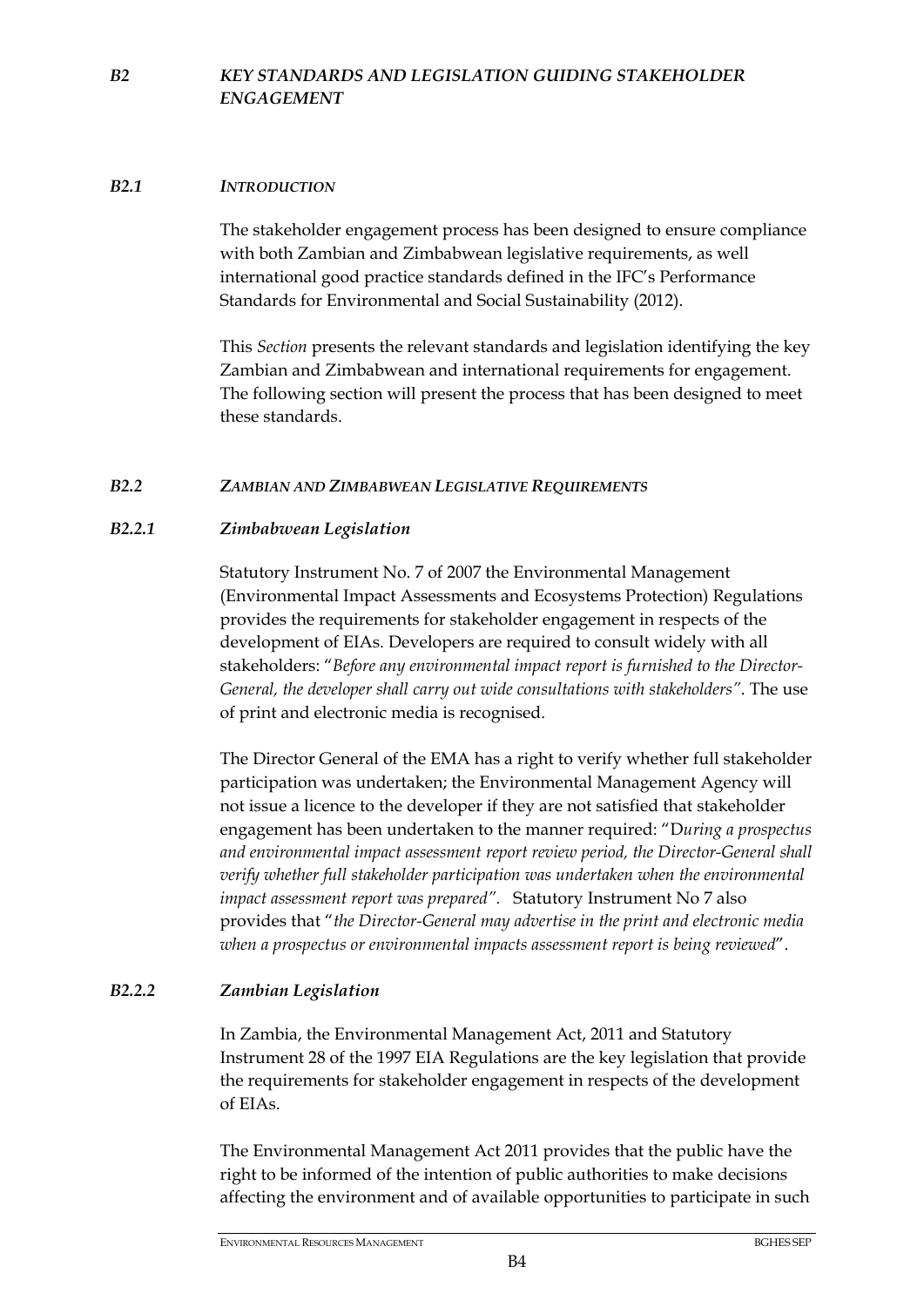decisions. The legislation obliges the developer to consult with the public: "*the Agency and the appropriate authorities shall establish mechanisms to collect and respond to public comments, concerns and questions relating to the environment including public debates and hearing".* 

The 1997 EIA Regulations states that stakeholder engagement needs to involve government agencies, local authorities, non-governmental and community based organisations and interested and affected parties.

*"The developer shall, prior to the submission of the EIS to the Council, take all measures necessary to seek the views of the people in the communities which will be affected by the Project. In seeking the views of the community in accordance with subregulation, the developer shall:* 

*(a) publicise the intended Project, its effects and benefits, in the mass media, in a language understood by the community, for a period not less than fifteen days and subsequently at regular intervals throughout the process; and (b) after the expiration of the period of fifteen days, referred to in paragraph (a), hold meetings with the affected communities to present information on the Project and to obtain the views of those consulted".* 

The Government is responsible for distributing the ESIA for public comment. The public are notified via the media including radio. Public meetings may be called, as advertised in the media. Media notices shall be published three times a week for two consecutive weeks in the national papers at least fifteen days prior to the public hearing. Comments can be received 20 days from the date of the last media notice however, the Government may extend this period up to a period of 15 days. Such hearings can only be scheduled twenty-five days after the last public notification.

#### *B2.2.3 International Requirements*

In addition to aligning to Zambian and Zimbabwean requirements and standards, the SEP is designed to ensure alignment with international good practice standards, in particular the IFC Performance Standards for Environmental and Social Sustainability (2012) and African Development Bank Safeguards.

The following *Section* sets out the engagement-specific requirements aligning to international good practice standards.

# *The IFC Performance Standards*

The following section sets out the engagement-specific requirements aligning to international good practice standards.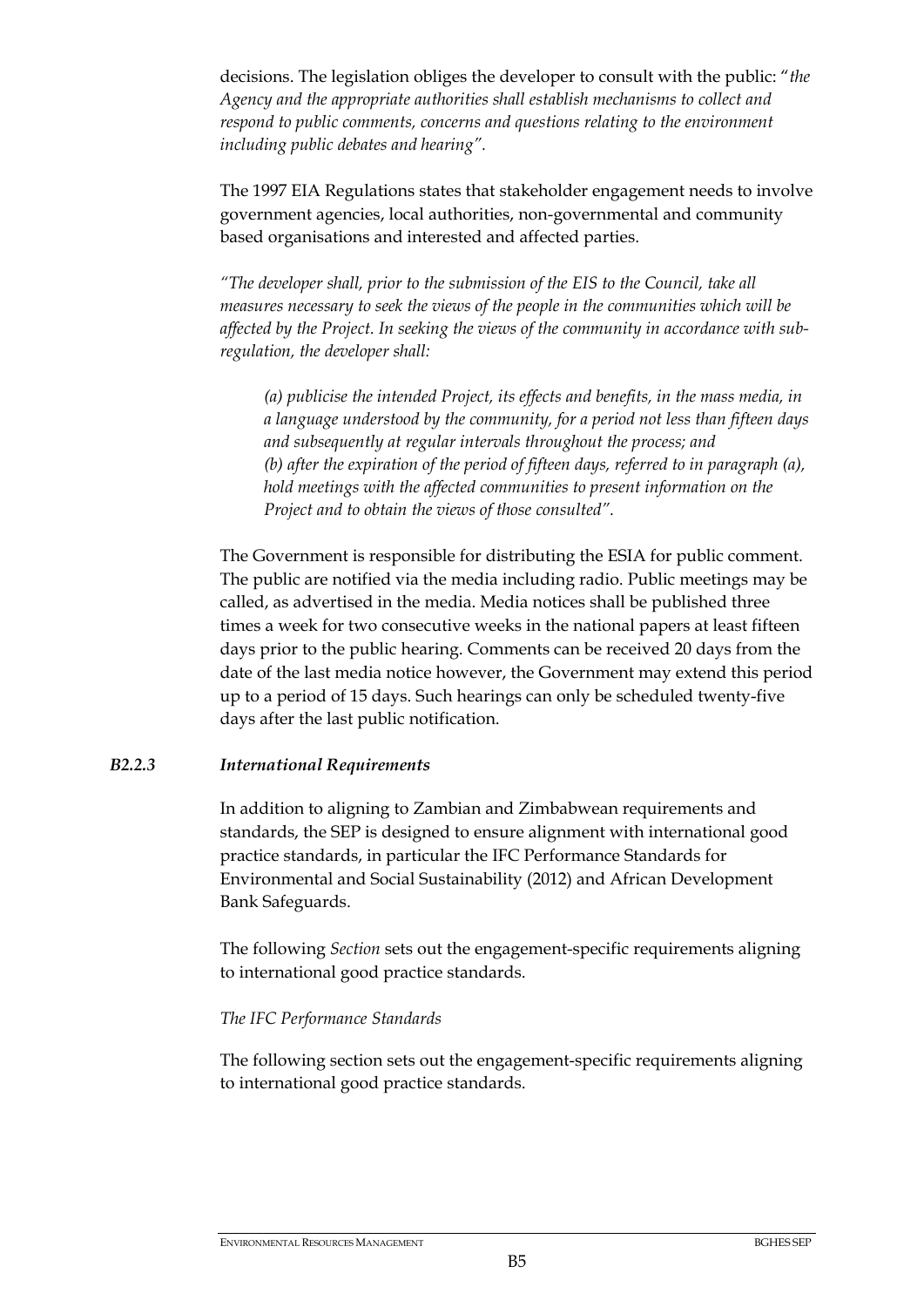#### **Aims:**

To ensure that affected communities are appropriately engaged on issues that could potentially affect them; to build and maintain a constructive relationship with communities; and to establish a grievance redress mechanism.

#### **Who to Consult:**

Specifically with:

- Directly and indirectly affected communities;
- Positively and negatively affected communities/individuals;
- Those with influence due to local knowledge or political influence;
- Elected representatives;
- Non-elected community officials and leaders;
- Informal/traditional community institutions and/or elders;
- Indigenous peoples, where the Project is identified to have adverse impacts on them;
- Non-Governmental Organisations (NGOs) and community based organisations;
- Key interest groups; and
- Communities in the wider area of influence (AoI).

#### **When to Consult:**

As early as possible, or at the latest consultation should begin prior to construction. Consultation should be an on-going process throughout the life of the Project, i.e. iterative. Consultation should also allow for a feedback mechanism where affected people are able to present their concerns and grievances for consideration and redress.

#### **What to Consult on:**

Specifically:

- Disclosure of Project information (purpose, nature, scale);
- Disclosure on the Action Plan as a result of consultation, with periodic reports to demonstrate implementation;
- Risks and impacts of the Project; and
- Updates actions and proposed mitigation measures to address negative impacts and areas of concern for affected communities.

#### **How to Consult:**

Consultation should:

- Be inclusive and culturally appropriate;
- Allow for free, prior and informed participation of affected communities;
- Be in the language preferred by the affected communities;
- Consider the needs of disadvantaged and vulnerable groups;
- Be fed into the decision making process including proposed mitigation, sharing of benefits and opportunities;
- Be iterative;
- Be documented;
- Be responsive to community concerns and grievances;
- Be easily understood and transparent; and
- Allow for differentiated means of engagement particularly for disadvantaged or vulnerable groups.

\* *Where engagement relies substantially upon a community representative the client will aim to ensure that the views of affected communities are communicated, and that the results of consultation are communicated back to the community.*

Source: IFC Performance Standard 1, (paragraphs 25-35), (2012)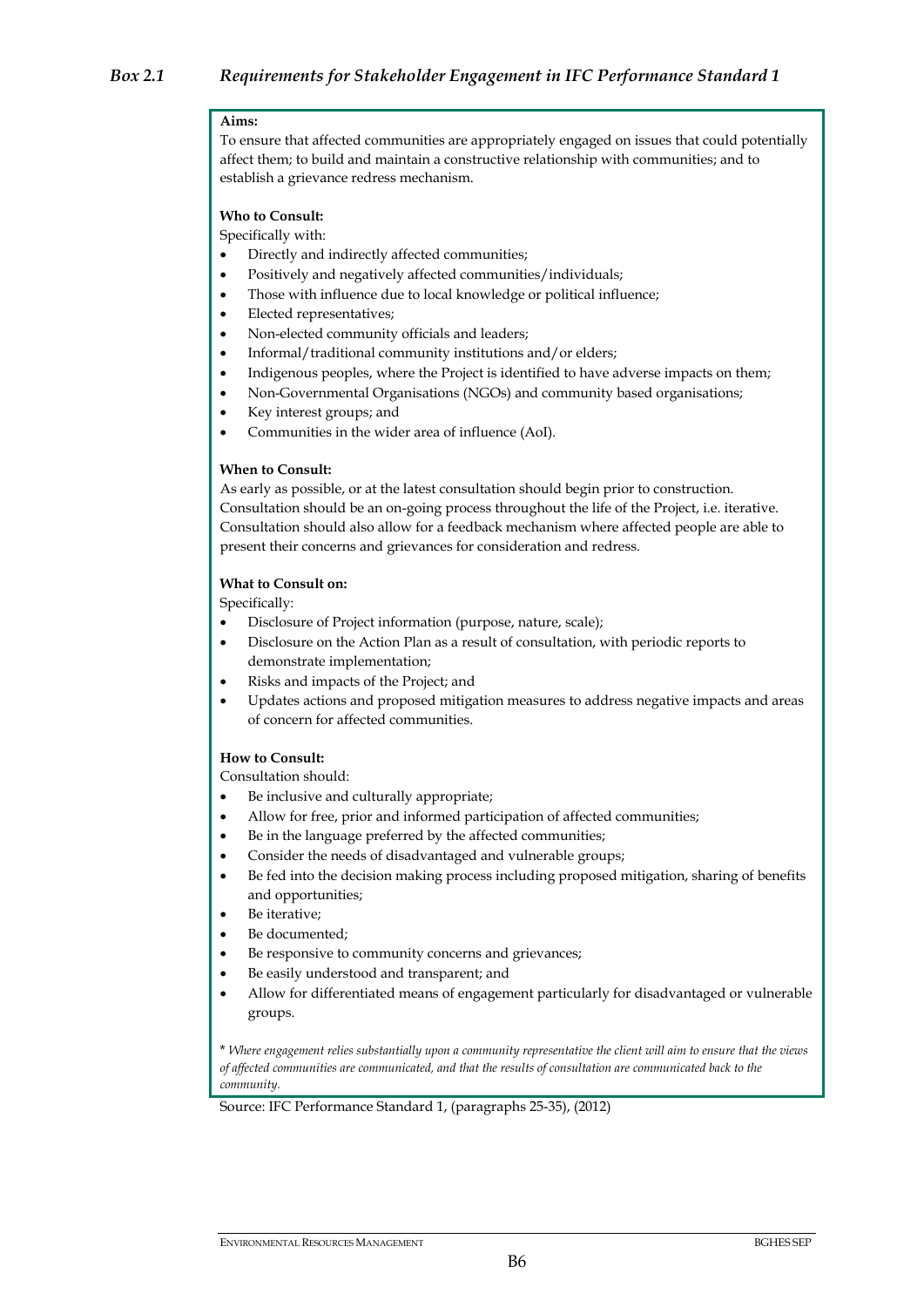#### *Consultation with Sensitive or Vulnerable Groups*

Vulnerable stakeholders require special attention according to the IFC. The proposed Project may have impacts on vulnerable / marginalised or sensitive groups. Vulnerable people include those who, by virtue of their gender, ethnicity, age, physical or mental disability, economic disadvantage or social status may be more adversely affected by a Project than others, and who may be limited in their ability to take advantage of a Project's development benefits.

The IFC Performance Standards outline requirements for engagement with vulnerable people which should include differentiated measures to allow for the effective participation of these people. Thus, the stakeholder engagement process needs to be designed to address the needs of these vulnerable groups.

Identification and analysis of potentially vulnerable groups will be further defined during baseline data collection and as the ESIA progresses.

# *African Development Bank Safeguards*

There is significant overlap between the African Development Bank Operational Safeguards and the IFC Performance Standards. Operational Safeguard 1 (OS 1) amongst others outlines environmental and social assessment requirements, public consultation processes, appraisal and treatment of vulnerable groups and grievance redress mechanism.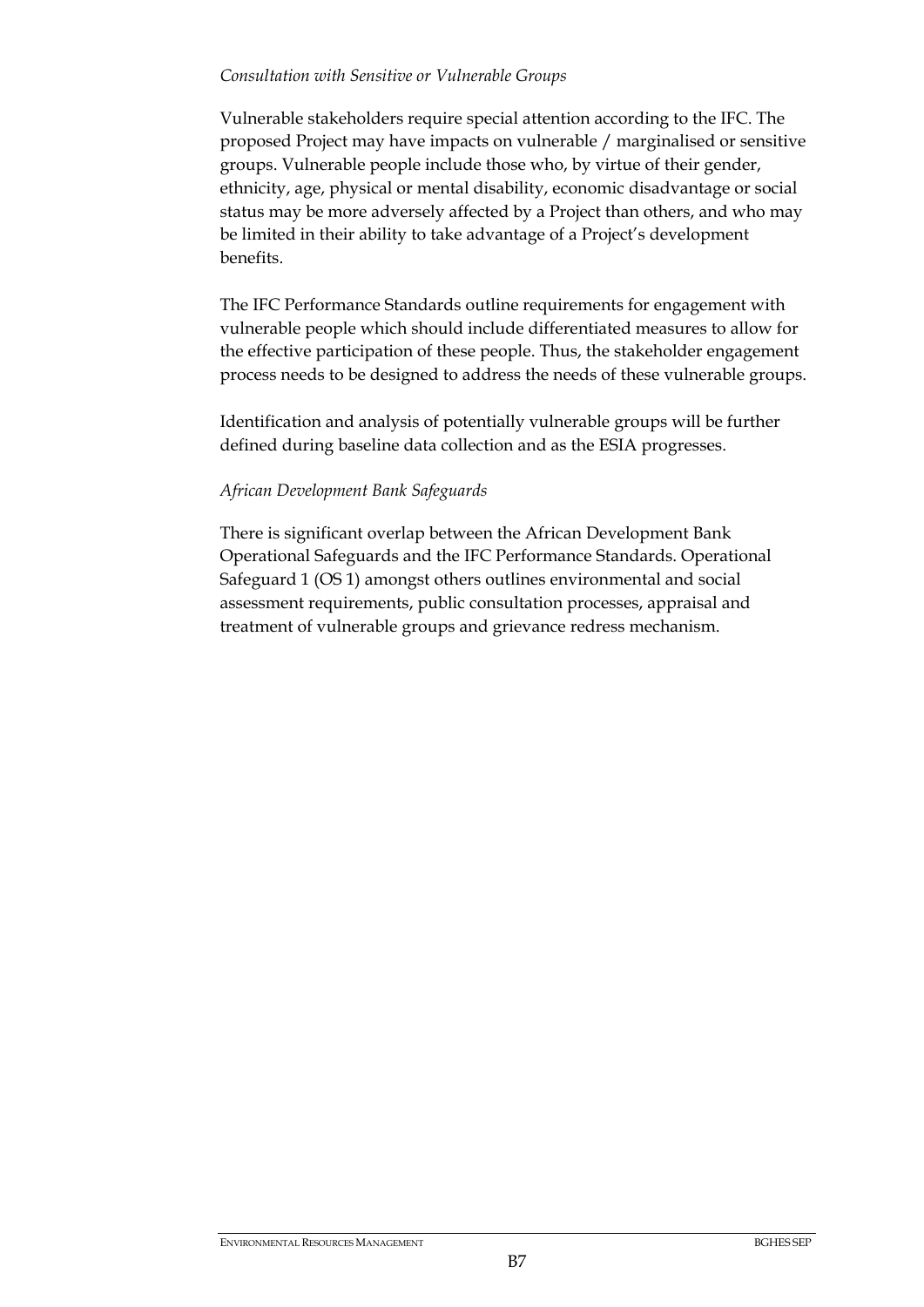In order to develop an effective SEP it is necessary to determine exactly who the stakeholders are and understand their priorities and objectives in relation to the proposed Project. For the purposes of this plan, a stakeholder is defined as any individual or group who is potentially affected by the proposed Project, or who has an interest in the proposed Project and its potential impacts. By classifying and analysing the stance, influence, capacity and interests of stakeholders, it will be possible to develop a plan that is tailored to the needs of different stakeholder groups.

It is likely that a diverse range of stakeholders will be identified that could be involved in the SEP process. Different issues are likely to concern different stakeholders, and so different types of stakeholders will be grouped based on their connections to the proposed Project. Having an understanding of the connections of a stakeholder group to the proposed, Project helps identify the key objectives of engagement.

As part of this, it is important to identify individuals and groups who may find it more difficult to participate and those who may be differentially or disproportionately affected by the Project because of their marginalised or vulnerable status. It is also important to understand how each stakeholder may be affected - or perceives they may be affected – so that engagement can be tailored to inform them and address their views and concerns in an appropriate manner.

Details of individual stakeholders have been compiled in a stakeholder register, which will be periodically updated throughout the ESIA engagement process. Such information may be kept on a database for ease of use, but will not be shared with any third party. The stakeholder records are 'living documents' that can be updated as engagement progresses.

*Table 3.1* sets out the stakeholder groups that were identified following the inception phase. These stakeholder groups were expanded on during the scoping phase according to the individuals and groups who were consulted and / or who registered as stakeholders, also referred to as Interested and Affected Parties (I&APs). The full list of stakeholders are presented in a stakeholder database (refer to *Annex C2*).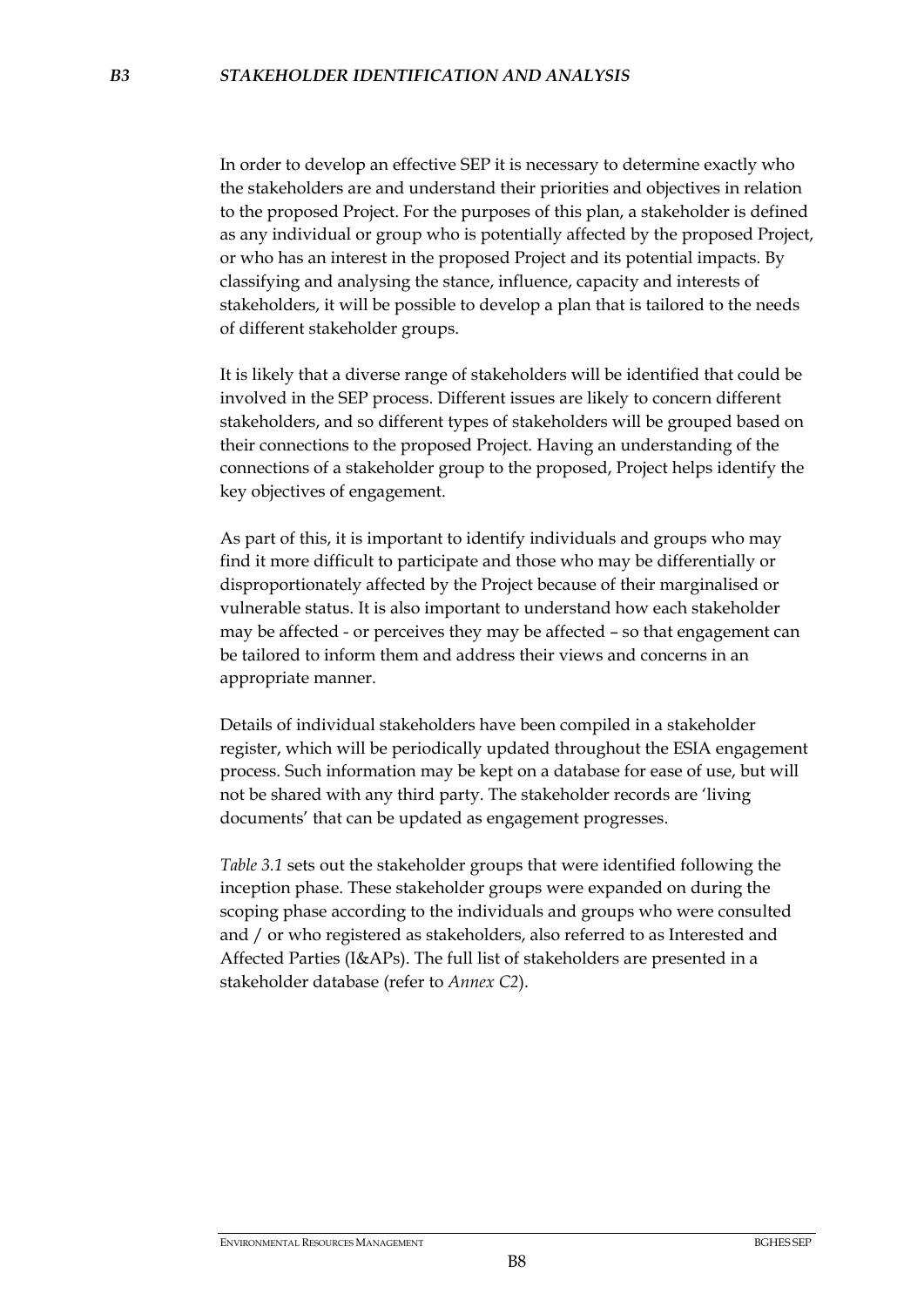# *Table 3.1 Stakeholder Groups*

| <b>Stakeholder</b><br><b>Categories</b> | <b>Stakeholder Groups</b>                                                                                                                                                                                                                                                                                                                                                                                                                                                            | <b>Connection to the proposed Project</b>                                                                                                                                                                                                                                                                                                                                                                                                                                                                                                    |
|-----------------------------------------|--------------------------------------------------------------------------------------------------------------------------------------------------------------------------------------------------------------------------------------------------------------------------------------------------------------------------------------------------------------------------------------------------------------------------------------------------------------------------------------|----------------------------------------------------------------------------------------------------------------------------------------------------------------------------------------------------------------------------------------------------------------------------------------------------------------------------------------------------------------------------------------------------------------------------------------------------------------------------------------------------------------------------------------------|
| Government                              | National regulatory bodies<br>$\bullet$                                                                                                                                                                                                                                                                                                                                                                                                                                              | National government are of primary<br>importance in terms of establishing<br>policy, granting permits or other<br>approvals for the Project, and<br>monitoring and enforcing compliance<br>with Zimbabwean and Zambian law<br>throughout all stages of the Project<br>life-cycle.                                                                                                                                                                                                                                                            |
|                                         | Provincial regulatory bodies<br>$\bullet$<br>Key local authorities (rural and<br>$\bullet$<br>urban district councils /<br>municipalities/ District<br>Commissioners (Zambia)/<br>District Administrator<br>(Zimbabwe)/ Councillors)                                                                                                                                                                                                                                                 | Several provincial, district and local<br>authorities are impacted by the<br>proposed Project and will be<br>informed of progress and plans in<br>their areas, to consider the proposed<br>Project activities in their policy-<br>making, regulatory and other duties<br>and activities.                                                                                                                                                                                                                                                     |
| Traditional<br>Authorities              | Chiefs<br>$\bullet$<br>Village heads<br>$\bullet$                                                                                                                                                                                                                                                                                                                                                                                                                                    | Local community leaders and<br>educational leaders, acting as<br>representatives of their local<br>community. Meetings with<br>traditional authorities will follow<br>local practices and be held prior to<br>any wider communication in local<br>communities in order to respect the<br>political and social structures.                                                                                                                                                                                                                    |
| Communities                             | Project affected communities<br>including:<br>Registered and customary land<br>٠<br>owners<br>Residents and occupiers of land<br>٠<br>People who use and/ or access<br>$\bullet$<br>land and resources<br>People who use the Zambezi<br>River                                                                                                                                                                                                                                        | Households and communities that<br>will be directly or indirectly affected<br>by the proposed Project and its<br>activities. This includes people who<br>use the Zambezi River, people living<br>on land affected by the Project, either<br>through direct land take or by social<br>and environmental impacts, and<br>other people who visit or use land or<br>resources that may be affected.                                                                                                                                              |
| Vulnerable<br>groups                    | Women headed households<br>$\bullet$<br>Children headed households<br>$\bullet$<br>Elderly, physically, mentally<br>$\bullet$<br>disabled<br>Youth<br>$\bullet$<br>Low-income households<br>٠<br>(dependent on subsistence<br>activities)<br>Ethnic minorities eg Tonga. (The<br>$\bullet$<br>Tonga people were forcibly<br>evicted to make way for the<br>Kariba Dam in the 1950s. They<br>are reported to suffer from<br>political marginalisation and<br>extreme poverty $(1)$ ). | Vulnerable groups may be affected by<br>the proposed Project by virtue of their<br>physical disability, social or economic<br>standing, limited education, lack of<br>access to land etc. They may also have<br>difficulty in engaging with the<br>stakeholder consultation process and<br>thus may not be able fully express<br>their concerns regarding the<br>proposed Project. Specific vulnerable<br>groups will be identified during ESIA<br>baseline data collection and strategies<br>for effective engagement will be<br>developed. |

ENVIRONMENTAL RESOURCES MANAGEMENT BGHES SEP

<u>.</u>

<sup>(1)</sup>http://www.minorityrights.org/4504/zimbabwe/zimbabwe-overview.html,

http://www.mulonga.net/index.php?option=com\_content&view=article&id=236:spotlight-on-basilwizi&catid=43:tongaculture&Itemid=93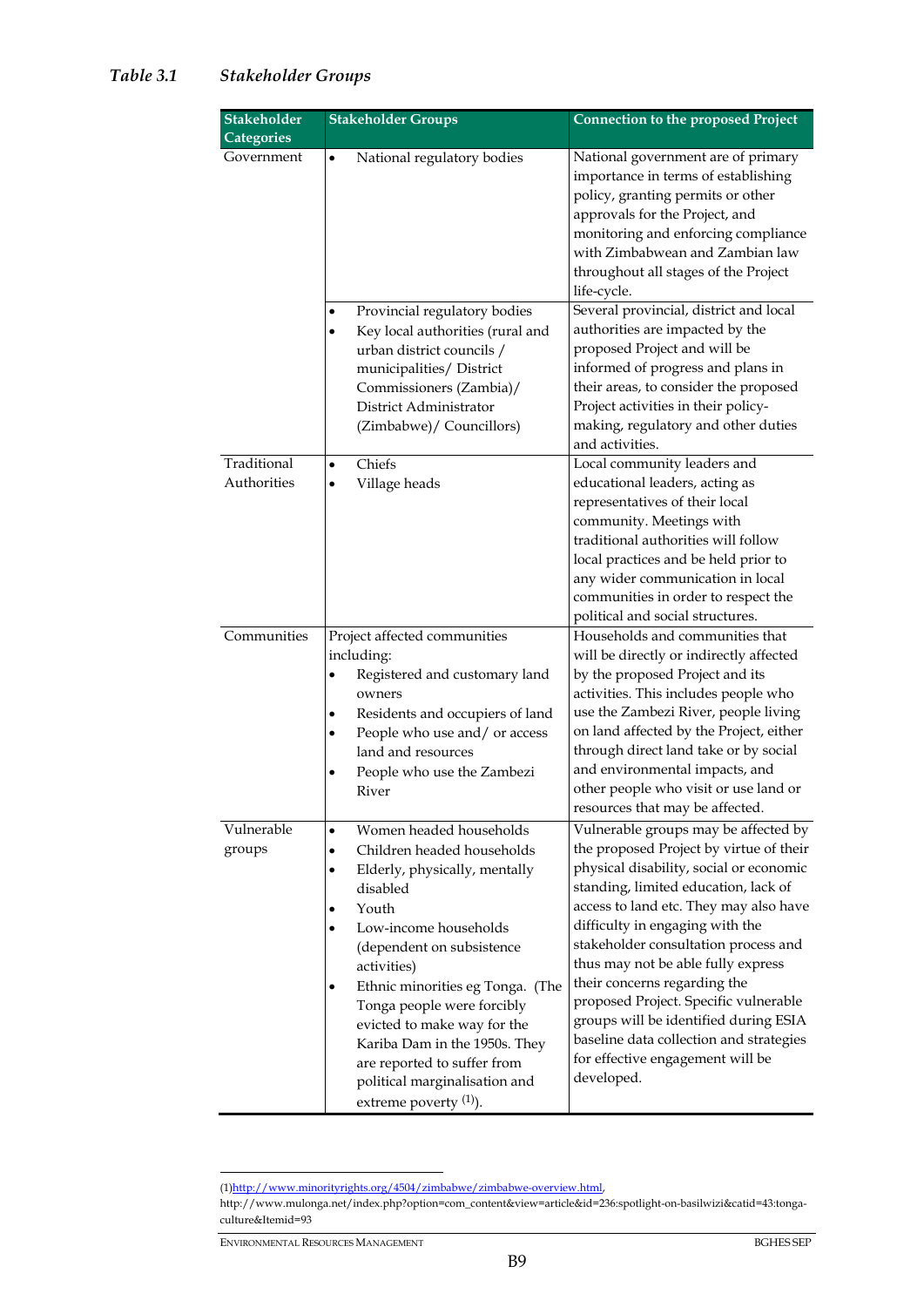| Stakeholder<br><b>Categories</b>                                                | <b>Stakeholder Groups</b>                                                                                                                                                                                                                                                                                                             | <b>Connection to the proposed Project</b>                                                                                                                                                                                                                                                                                                                                                                                                                                                                                                                                                                           |
|---------------------------------------------------------------------------------|---------------------------------------------------------------------------------------------------------------------------------------------------------------------------------------------------------------------------------------------------------------------------------------------------------------------------------------|---------------------------------------------------------------------------------------------------------------------------------------------------------------------------------------------------------------------------------------------------------------------------------------------------------------------------------------------------------------------------------------------------------------------------------------------------------------------------------------------------------------------------------------------------------------------------------------------------------------------|
| Civil Society                                                                   | Cooperatives<br>$\bullet$<br><b>Community Based Organisations</b><br>$\bullet$<br>(CBOs)<br>Associations<br>$\bullet$<br>Cultural groups                                                                                                                                                                                              | Organisations with direct interest in<br>the proposed Project, and its social<br>and environmental aspects and that<br>are able to influence the Project<br>directly or through public opinion.<br>Such organisations may also have<br>useful data and insight and may be<br>able to become partners to the<br>proposed Project in areas of common<br>interest.                                                                                                                                                                                                                                                     |
| Non-<br>governmental<br>Organisations<br>(NGOs) /<br>Institutions /<br>Academic | International<br>$\bullet$<br>National<br>$\bullet$<br>Local<br>$\bullet$                                                                                                                                                                                                                                                             | NGOs and academic institutions with<br>direct interest in the proposed Project,<br>and its social and environmental<br>aspects and that are able to influence<br>the Project directly or through public<br>opinion.                                                                                                                                                                                                                                                                                                                                                                                                 |
| Commerce and<br>Industry                                                        | Local businesses, (most notably<br>$\bullet$<br>in the tourism industry) and<br>entrepreneurs affected by<br>potential social and / or<br>environmental impacts<br>Businesses from elsewhere in<br>Zimbabwe and Zambia who may<br>benefit by providing goods and<br>services to the Project<br>Potential suppliers and<br>contractors | Individuals or organisations with<br>direct economic interest in the Project.<br>This may be through gaining<br>contracts with the proposed Project or<br>due to economic impacts caused by<br>the proposed Project (e.g. reduction<br>of white water rafting opportunities<br>on the Zambezi River). They may also<br>be potential business partners.<br>As the proposed Project develops and<br>new contractors and service<br>providers are identified, it is likely<br>that these businesses will become<br>important stakeholders as they<br>establish contractual relationships<br>with the proposed Project. |
| Bilateral and<br>Multilateral<br>Organisations                                  | Development Agencies<br>$\bullet$<br><b>Financial Institutions</b><br>$\bullet$                                                                                                                                                                                                                                                       | A range of different international<br>organisations may have an interest in<br>the proposed Project and may have<br>useful data or insight into local and<br>national issues of relevance to the<br>proposed Project.                                                                                                                                                                                                                                                                                                                                                                                               |

Following the completion of the initial round of consultations, the following parties have been registered on the stakeholder database:

# *B3.1.1 Zimbabwe*

**Government**: Stakeholders from selected National, Provincial, District and Local Departments as well as relevant Ward Councillors and elected political representatives. Specifically these have included:

- Civil Aviation Authority of Zimbabwe;
- Civil Protection Unit;
- Civil Service Commission;
- Department of Immigration;
- Department of Physical Planning;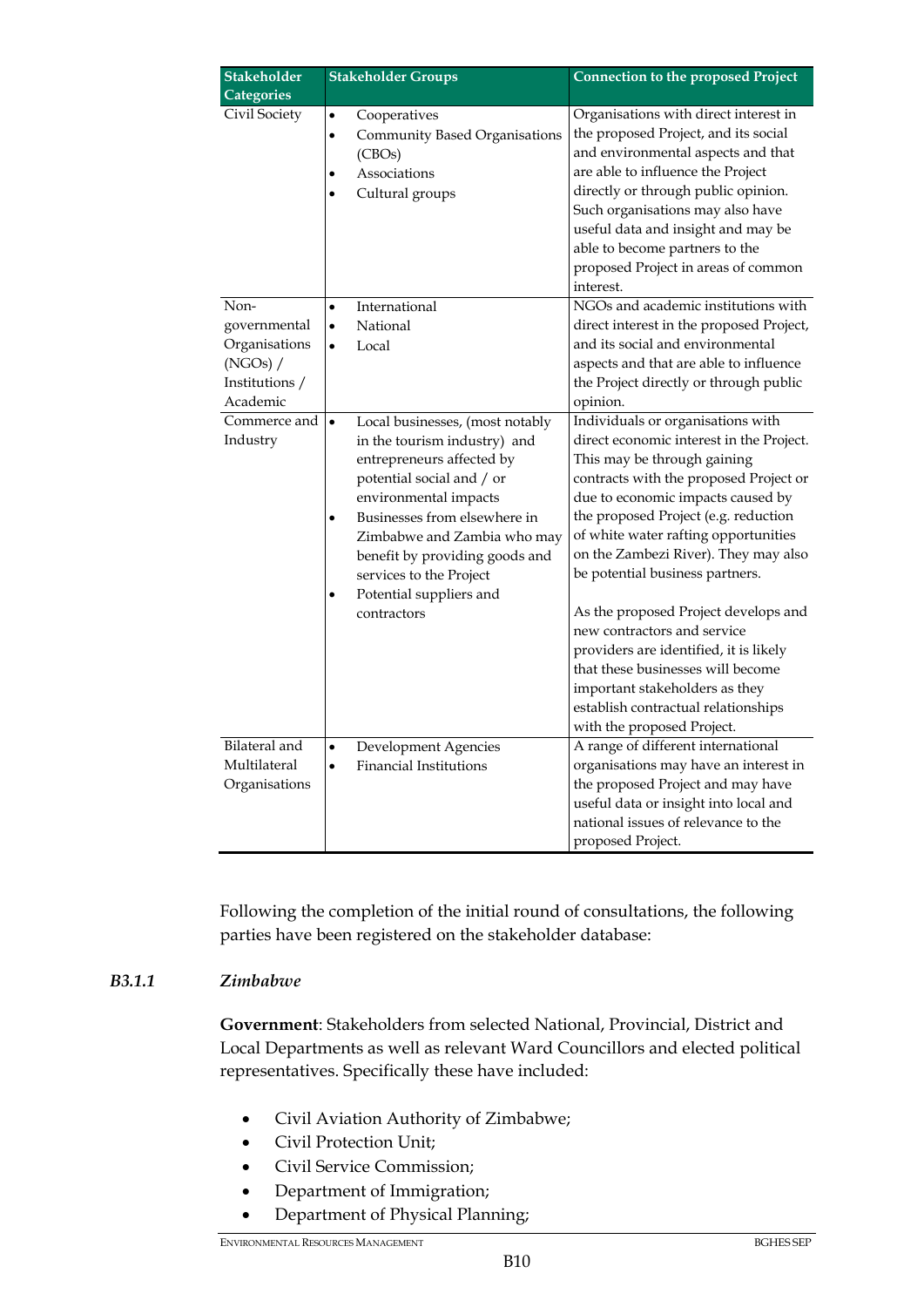- Department of Veterinary Services;
- District Development Fund;
- Environmental Management Agency;
- Hwange District Administrator;
- Hwange Local Board;
- Hwange Rural District Council;
- Meteorological Services Department
- Ministry of Defence, Security and War Veteran's
- Ministry of Energy and Power Development
- Ministry of Environment, Tourism and Hospitality Industry
- Ministry of Finance and Economic Development
- Ministry of Health and Child Care
- Ministry of Higher Education, Science and Technology Development
- Ministry of Home Affairs and Cultural Heritage
- Ministry of Industry and Commerce
- Ministry of Information, Publicity & Broadcasting Services
- Ministry of Justice, Legal and Parliamentary Affairs
- Ministry of Local Government, Public Works and National Housing
- Ministry of Mines and Mining Development
- Ministry of Primary and Secondary Education
- Ministry of Public Service, Labour and Social Welfare
- Ministry of Transport and Infrastructural Development
- Ministry of Women Affairs, Community, Small and Medium Enterprises
- National Museums and Monuments of Zimbabwe;
- Registrar General's Office;
- Rural Electrification Agency;
- Social Services Department;
- Victoria Falls Municipality;
- ZESA Holdings;
- Zimbabwe Council of Tourism;
- Zimbabwe Electricity Transmission and Distribution Company;
- Zimbabwe Energy Regulatory Authorities;
- Zimbabwe Forestry Commission;
- Zimbabwe National AIDS Council;
- Zimbabwe National Statistics Agency (ZIMSTATS)
- Zimbabwe Parks and Wildlife Management Authority;
- Zimbabwe Parks and Wildlife Management Authority;
- Zimbabwe Tourism Authority;
- ZIMRA;
- ZINARA;
- ZINWA; and
- ZRP.

**Traditional Leadership**: areas are governed by Traditional Leaders, Village Heads and Village Headmen:

Bishop Matata Sibanda;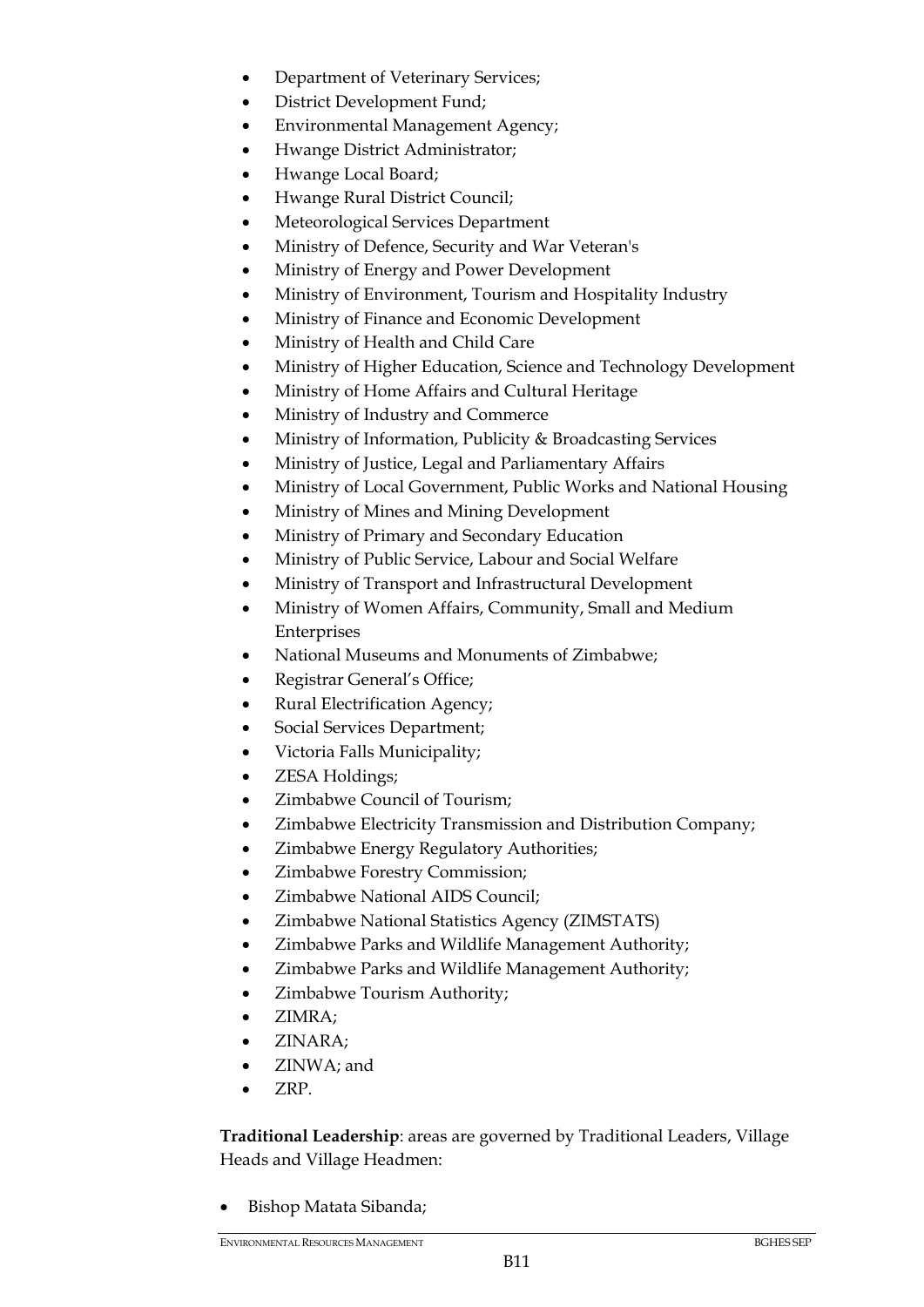- Chief Hwange;
- Chief Shana; and
- Headmen of the affected wards.

**Tourism Stakeholders:** these include stakeholders having an economic interest in the Project area as a result of tourism activities and include:

- Adventure Zone;
- African Paddling Association;
- African Predator Diving;
- Azambezi Hotel;
- Backpackers Lodge;
- Bonisair;
- CANSAF;
- Cheziya Crocodile Ranch;
- Croc Cage Diving;
- Dabula Safari;
- Dingane Tours;
- Eco Elements;
- Elephant Hills Hotel;
- Employers Association of Tourism and Safari Operators;
- Hotel Association for Matabeland North;
- Ilala Lodge;
- Imvelo Safari Lodges;
- Imvilo Gorges Lodge;
- Khanando;
- Kingdome Hotel;
- Lion Encounter Alert;
- Rafting Association;
- Rainbow Hotel;
- Regional Tourism Organisation of Southern Africa;
- Shearwater Adventures:
- Shock Wave;
- Spray View Hotel (Cresta);
- Stanley and Livingstone;
- The Elephant Camp (Wild Horizons);
- Victoria Falls Hotel;
- Victoria Falls Publicity Association;
- Victoria Falls Safari Lodge
- Victoria Falls Wonders Online;
- Wild Horizons; and
- Zambezi Helicopter Company (Shearwater).

**Community/Development Organisations:** these involve stakeholders involved in community development and social improvement Projects in the area

• CAMPFIRE Project;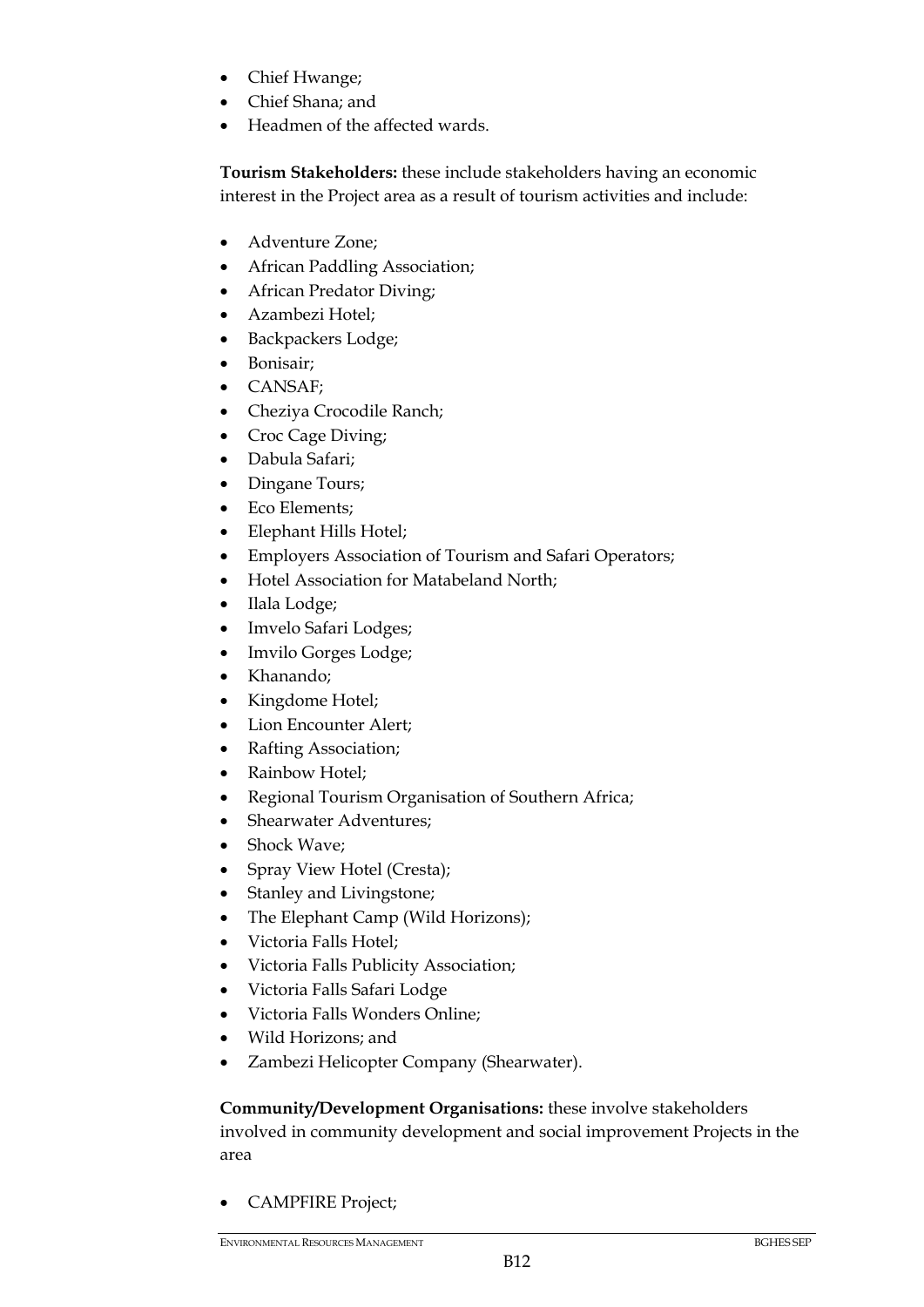- Chisuma Clinic;
- Rose of Charity;
- Intengwe; and
- Catholic Development Commission / Caritas.

**Interest Groups:** these are organisations with an environmental or other interest in the Project

- *Non-Governmental Organisations*
	- Bird Life Zimbabwe;
	- Environment Africa;
	- Green Fund:
	- KAZA (Kavango-Zambezi Transfrontier Conservation Area);
	- The Victoria Falls Wildlife Trust;
	- Victoria Falls Anti-Poaching Unit;
	- Zambezi River Society;
	- Zambezi Society; and
	- Zimbabwe Conservation Task Force.
- *International Organisations* 
	- International Rivers;
	- Man & the Biosphere (MAB);
	- South African Development Community (SADC);
	- UNESCO;
	- UNICEF;
	- United Nationals Development Programme;
	- University of California;
	- WWF;
	- Gayathi Paper; and
	- Department of Environmental Sciences, Unisa.
- *Other Interest Groups* 
	- Batoka Clan;
	- CADEC Hwange;
	- EMRAS Ambulance Services;
	- Finx;
	- Friends of Victoria Falls ;
	- Hwange Colliery;
	- Hwange Power Station (HPS);
	- Hwange Show Society;
	- **Jafuta Foundation**;
	- Matetsi ECS;
	- Mputalo hunters;
	- PSMI Medical Clinic (VF);
	- The Chronicle:
	- The Falls Private Medical Centre Health Bridge;
	- Tree Society of Zimbabwe;
	- University of Zimbabwe's Centre for Applied Social Studies;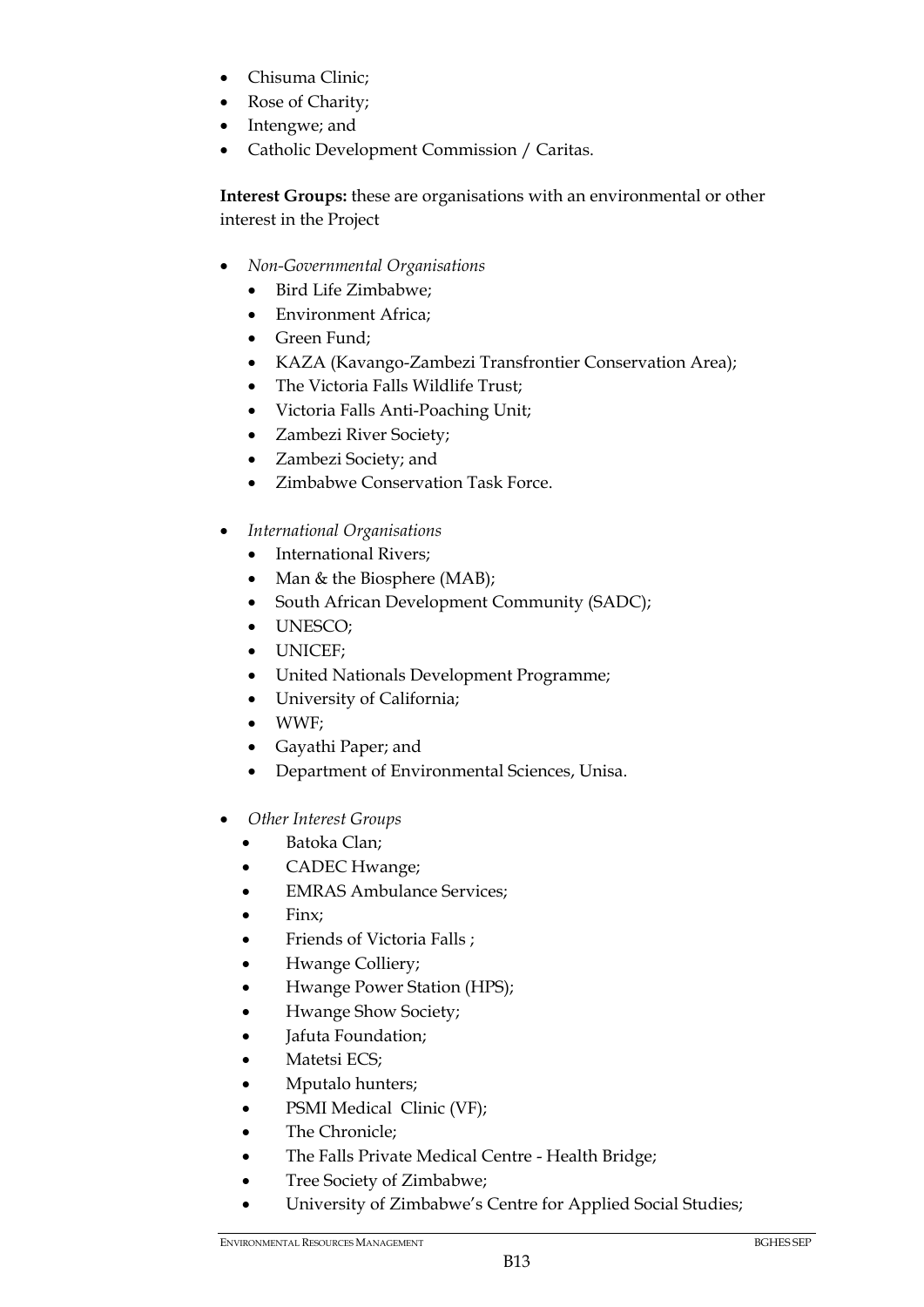- UZ Department of Biological Sciences;
- VFM:
- Victoria Falls Communications Bureau;
- Zimbabwe Power Company (ZPC); and
- Zim Construction.

**Affected Communities:** these entail those both directly and indirectly affected by the proposed Project. On the commencement of the resettlement work, this will be expanded to include affected individuals within communities:

*Directly Affected Villages* 

In Jambezi, Nemangana, Kattchecheti, Chidobe, Chikandukubi, Matetsi, Mbhizi, Sidinda and Mashala wards

*Neighbouring villages and those experiencing indirect benefits* 

# *B3.1.2 Zambia*

**Government**: Stakeholders from selected National, Provincial, District and Local Departments as well as relevant Ward Councillors and elected political representatives. Specifically these have included:

- Choma District Council;
- Department of National Parks and Wildlife of Zambia
- Department of Water Affairs;
- Energy Department;
- Energy Regulation Board;
- Environment Department;
- Geological Survey Department;
- Human Rights Commission;
- Kazungula District Council;
- Kalomo District Council;
- Legal, Social and Governance;
- Livingstone City Council;
- Livingstone Museum;
- Ministry of Agriculture;
- Ministry of Chiefs and Traditional Affairs;
- Ministry of Community Development and Social Welfare;
- Ministry of Energy;
- Ministry of Finance;
- Ministry of Fisheries and Livestock;
- Ministry of General Education;
- Ministry of Health;
- Ministry of Higher Education;
- Ministry of Housing and Infrastructure Development;
- Ministry of Labour and Social Security;
- Ministry of Lands and Natural Resources;
- Ministry of Local Government;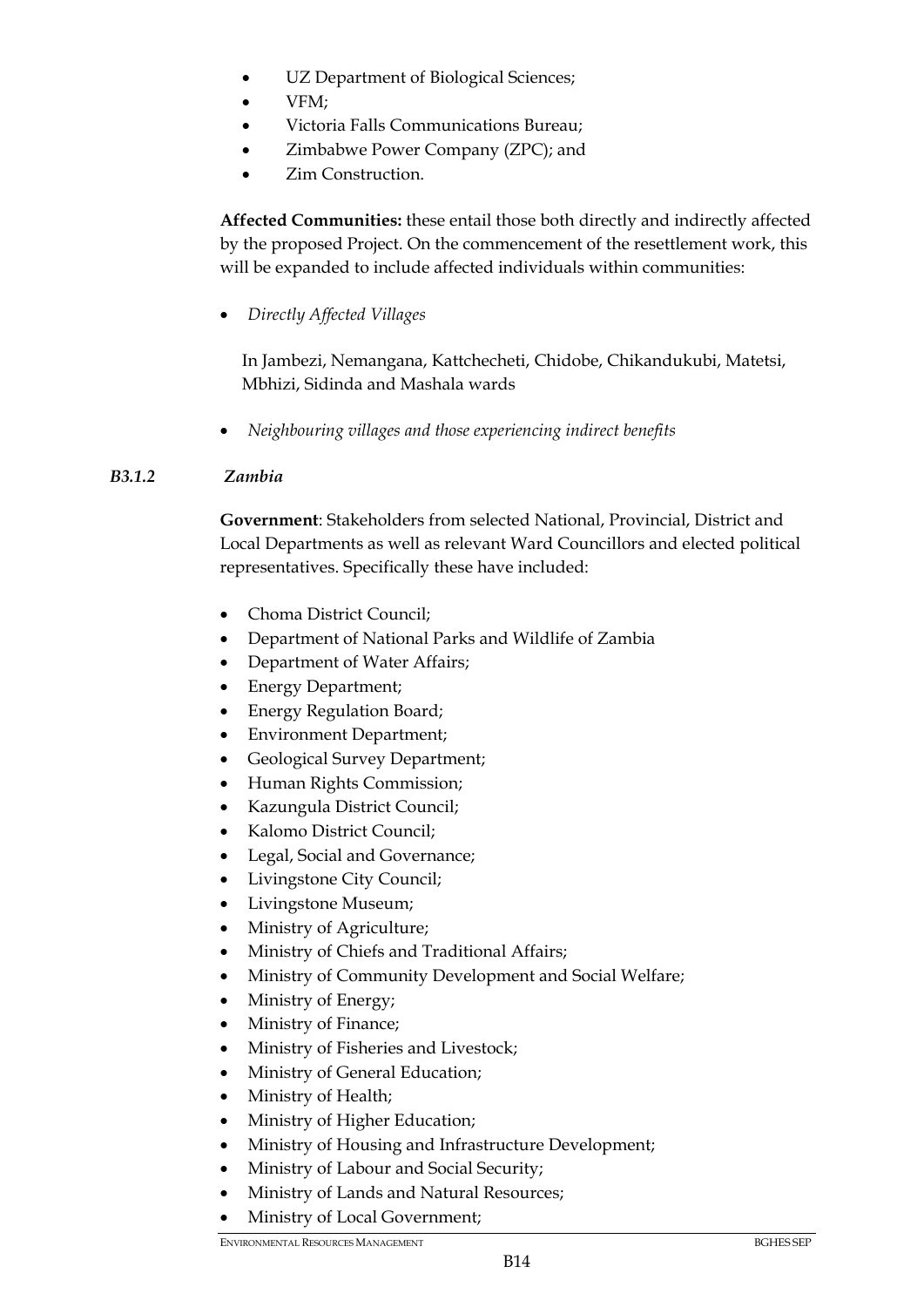- Ministry of Mines and Mineral Development;
- Ministry of National Development and Planning;
- Ministry of Tourism and Arts;
- Ministry of Transport and Communication;
- Ministry of Water Development , Sanitation and Environmental Protection;
- Ministry of Works and Supply;
- National AIDS Council;
- National Council for Construction;
- National Heritage Conservation Commission (NHCC)
- National Parks and Department of Maritime and Inland Waterways;
- National Road Fund Agency;
- Planning and Information Department;
- Road Development Agency;
- Road Transport & Safety Agency;
- Southern Water and Sewerage Company Limited;
- The National Water Supply and Sanitation Council;
- Water and Sanitation Association of Zambia (WASAZA);
- Water Authority Board;
- Zambia Environmental Management Agency
- Zambia National Commission for UNESCO;
- Zambia National Museums and Monuments;
- Zambian National Commission for Development Planning;
- Zamtel:
- **ZESCO** Ltd; and
- Zimba District Council

**Traditional Leadership**: areas are governed by Traditional Leaders, Village Heads and Village Headmen:

- Chief Mukuni;
- Chief Musokotwane;
- Chief Sipatunyana;
- Chief Simwatachela;
- Chief Singani;
- Chief Chikanta; and
- Headmen of the affected wards.

**Tourism Stakeholders:** these include stakeholders having an economic interest in the Project area as a result of tourism activities and include:

- Adventure logic;
- Bundu Adventures Ltd.;
- Euma Tours;
- Fawlty Towers;
- Limbo lodge;
- Livingstone Business District Association;
- Livingstone Tourism Association;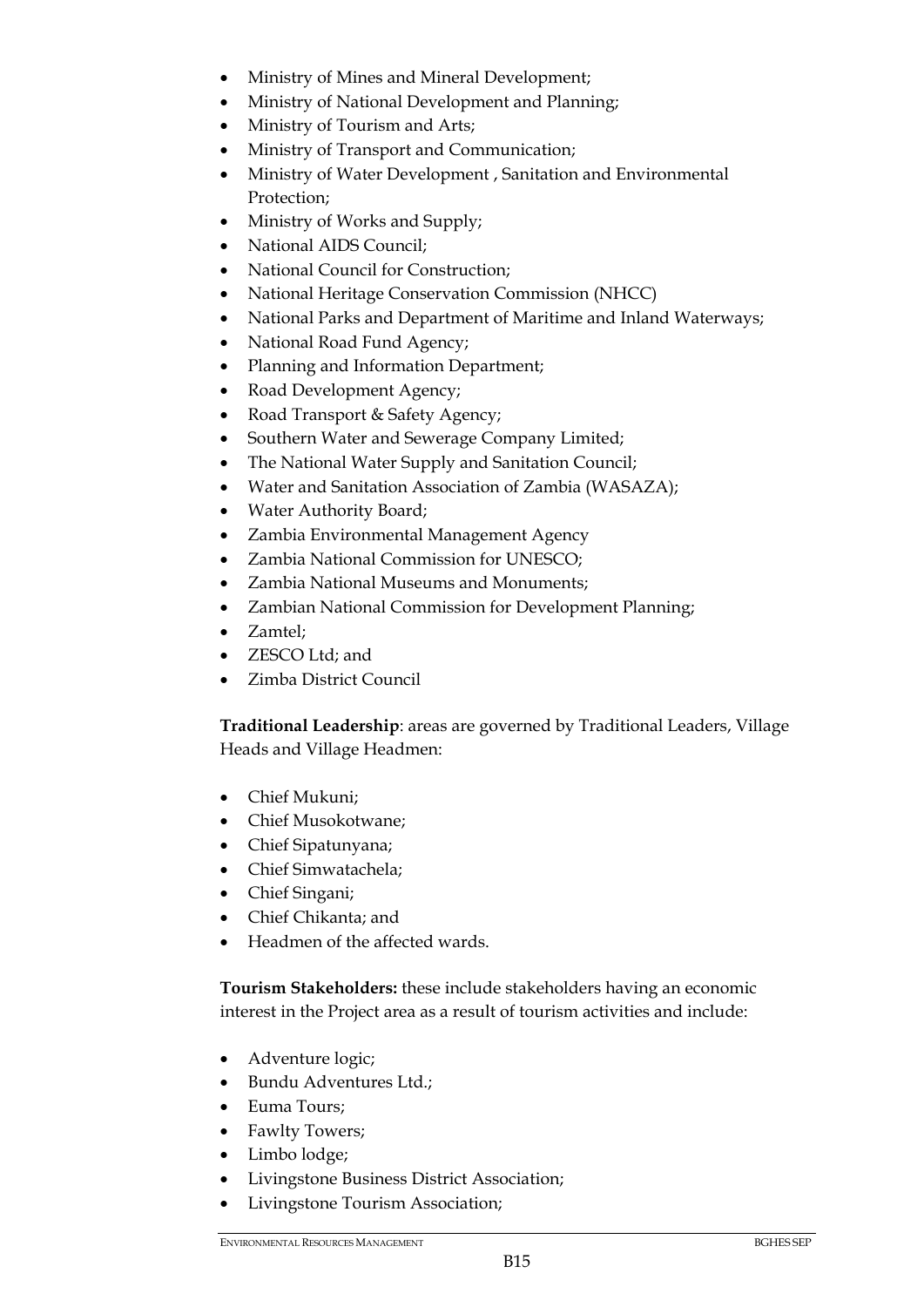- Maramba River Lodge;
- Mukwa Travel & Tours Zambia;
- Munga Eco Lodge;
- Raft Extreme;
- Safari Par Excellence;
- Safari Trek International Group;
- Savannah Southern Safaris
- Stanley Exploration & Safari;
- Tabonina Guesthouse:
- Taita Falcon Lodge;
- United Air Charter;
- Wasawange Lodge & Tours
- Water Rafters Association; and
- Zambezi Rafting Company.

**Community/Development Organisations:** these involve stakeholders involved in community development and social improvement Projects in the area

- Alliance for Sustainable Agriculture(ASA);
- Catholic Development Commission / Caritas.
- Cheshire Homes:
- Community Based Natural Resources Management Forum;
- Integrating Climate Change in Water Resource Monitoring in Zambia;
- Jesuit Centre for Theological Reflection;
- Livingstone & Kazungula Farmers Association ;
- MS Zambia:
- Mukuni Health Centre;
- Non-Governmental Coordinating Council;
- Republic of Zambia (Ministry of Agriculture and Livestock (MAL) Policy and Planning Department;
- Southern Medical Centre;
- The Butterfly Tree:
- Water and Sanitation Association of Zambia (WASAZA);
- Wildlife and Environmental Conservation Society of Zambia;
- Zambia Climate Change Network;
- Zambia Community Based Natural Resource Management Forum; and
- Zambia Vulnerability Assessment Committee.

**Interest Groups:** these are organisations with an environmental or other interest in the Project

- *Non-Governmental Organisations:* 
	- Environment Africa.
- *International Organisations:* 
	- Care International;
	- International Rivers;

B16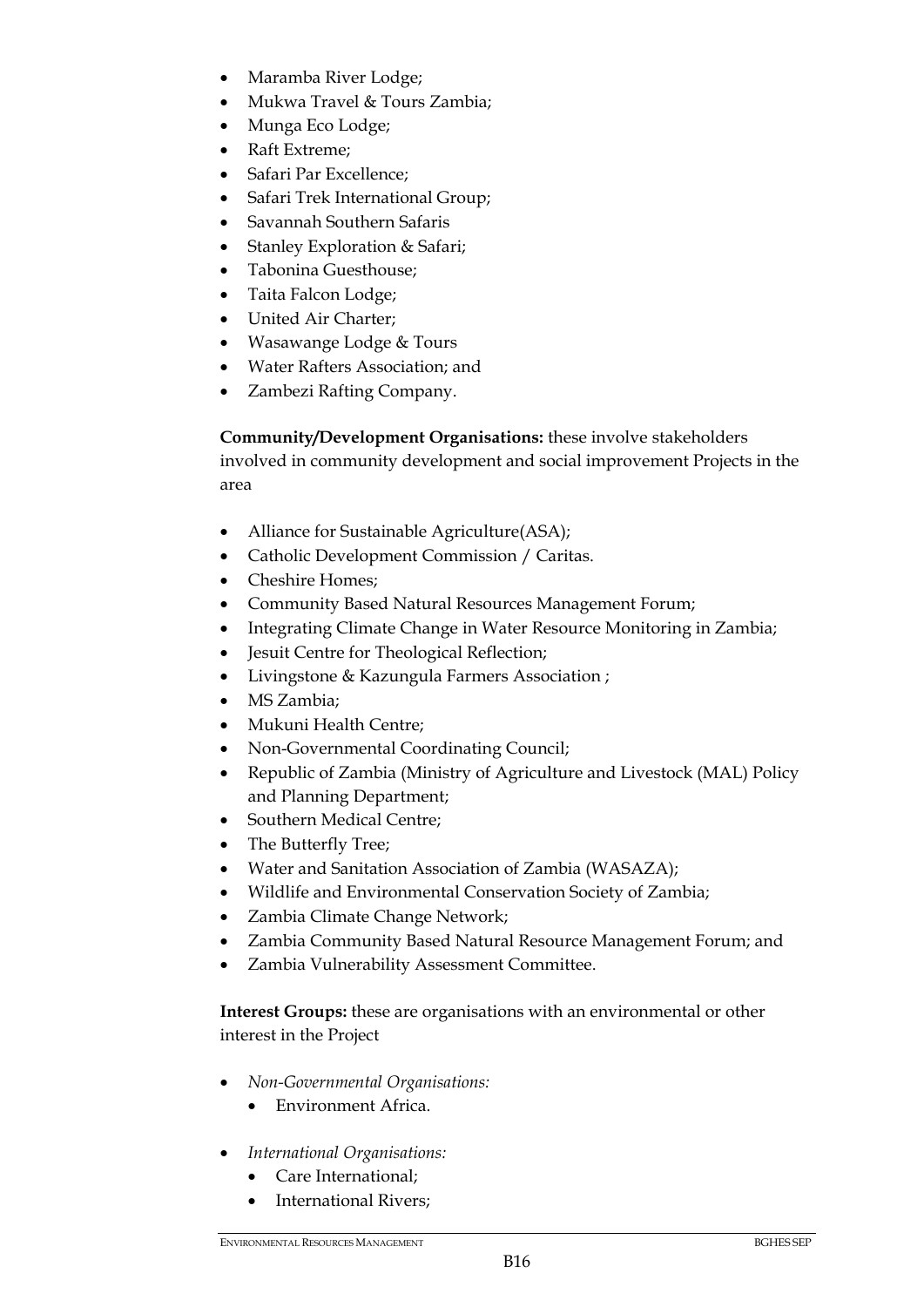- OWA;
- Oxfam;
- Red Cross;
- Southern African Development Committee (SADC)
- UNESCO;
- World Vision; and
- WWF.
- *Other Interest Groups:* 
	- $\bullet$  EAG:
	- AZMEC, WECSZ, ZAMDEX;
	- Copperbelt University;
	- Hearth Earth Art (Permaculture Fundi)
	- Livingstone Chamber;
	- Livingstone General Hospital;
	- Private Sector Development Association;
	- The Livingstone Man;
	- University of California;
	- Zambezi Memories:
	- Zambia Chamber of Small and Medium Business Associations;
	- University of Zambia;
	- The Copperbelt University;
	- University of Lusaka;
	- Information and Communication University; and
	- Mulungushi University.

**Affected Communities:** these entail those both directly and indirectly affected by the proposed Project. On the commencement of the resettlement work, this will be expanded to include affected individuals within communities:

*Directly Affected Villages* 

In Livingstone, Zimba, Kalomo and Choma Districts

*Neighbouring villages and those experiencing indirect benefits* 

A stakeholder database has been compiled and will continue to be updated throughout the PPP. The existing detailed stakeholder database is appended as *Annex C2*.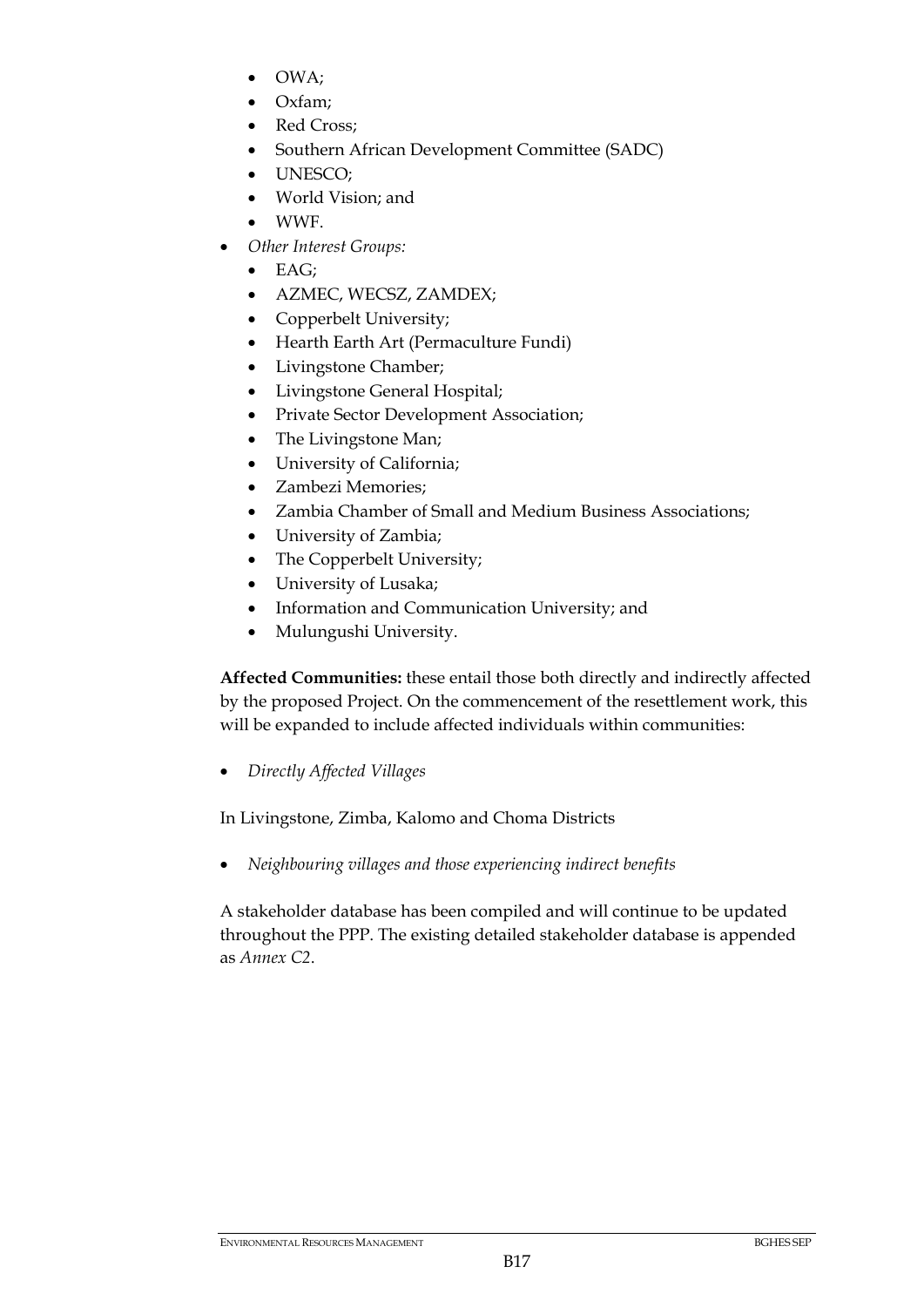It is evident that stakeholder engagement has been undertaken as part of the previous studies however, it is believed that the degree of engagement is insufficient compared to international standards and that further engagement will be required as part of ERM's forthcoming ESIA studies. For the 1993 Feasibility Study on the Batoka Gorge Hydro Electric Scheme, BJVC consulted with ministers and executives in Zambia, Zimbabwe and other countries in Southern Africa. These included the ZRA, relevant government authorities including relevant departments under the Ministry of Environment and Natural Resources and the Ministry of Local Government and Housing in Zambia and the Ministry of Energy and Water Resources and Development, and Ministry of Natural Resources and Tourism and Ministry of Finance, Economic Planning and Development in Zimbabwe, as well as lender organisations such as the IFC, African Development Bank and the World Bank. Representatives from the Southern African Development Community were also consulted. Nevertheless, little evidence is provided in the report on the outcome of the consultations, nor how frequently people were consulted. In addition, there is little mention of consultation that was undertaken with the general public, most notably, the directly affected communities (BJVC 1993). This is further substantiated by the findings of the 1998 EIA Report. The authors of the report note that as a result of limited public consultation that was undertaken for previous studies, in general, there was a low level of understanding of the Project. They found that many of the opinions of people they spoke to during data collection activities had been shaped by rumours. This was reported to have served to hamper some of their studies, e.g. tourism. Whilst PVT did undertake some consultation, e.g. discussions were held with traditional leadership and local administration staff and some communities, this was more weighted to Zimbabwean stakeholders. They also noted that they were not tasked to hold public meetings and, that this activity was not been provided for in the budget. As a result, the 1998 report recommends that public consultation should be undertaken for the Project to ensure that people are adequately informed of it and, are able to voice concerns and give recommendations. Suggested outlets included workshops and open house meetings, with media including broad casts, press releases, feature articles and radio programmes being utilised to reach mass audiences (PVT 1998).

Prior to the 1993 EIA, a workshop was convened by The World Conservation Union in Victoria Falls, Zimbabwe in 1992 to discuss the scope of the forthcoming EIA. More than thirty participants attended who represented the ZRA, the consultants who were due to undertake the study, local community representatives, NGOs and government agencies. One of the objectives of the workshop was to inform interested parties about the nature of the Project, and to receive views on the potential impacts and the scope of the EIA. This therefore formed in part a public consultation exercise. However, some invitees were critical of the process undertaken and complained that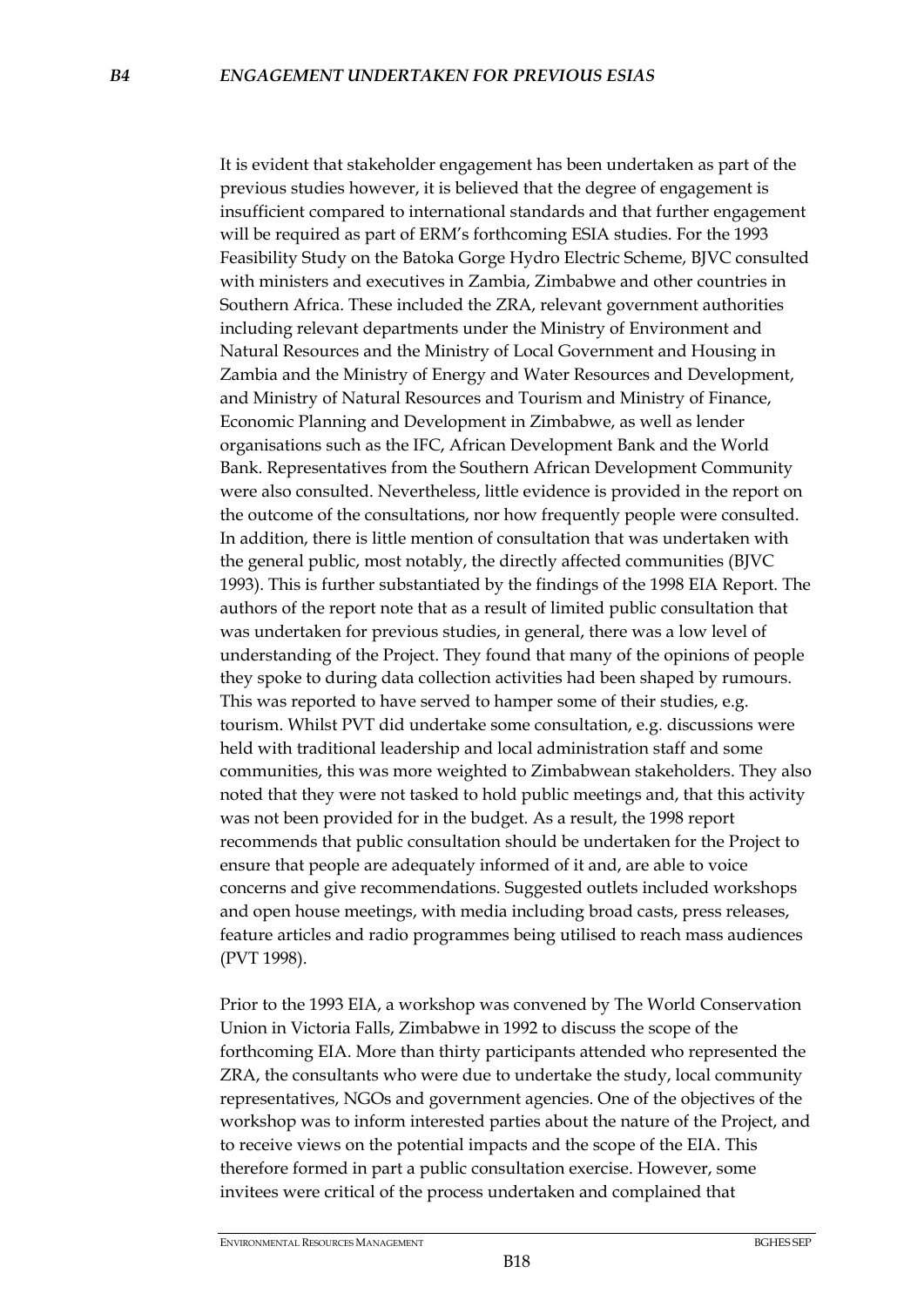inadequate notice had been given to participants to facilitate their attendance (1992 World Conservation Union Scoping Workshop, 1992).

The Karangona Master Thesis notes that meetings were undertaken with traditional chiefs in both countries, which oversee the villages likely to be affected by the Project. This was related to the development of the construction roads. However, little information is provided on the nature of these meetings. It also reports that the Energy Ministers in both Zambia and Zimbabwe wrote a letter to the other six riparian countries (Angola, Botswana, Malawi, Mozambique, Namibia and Tanzania) that share the Zambezi River Basin informing them of the proposed Project. The Karangona Master Thesis, published in May 2014, implies that public consultation to date has been limited. It notes that at the time of writing, the ZRA website had been dysfunctional for several months and that the organisation has not embraced social media as a communication tool (The Karangona Mater Thesis, 2014). The ZRA website was accessed on 16th June 2014 and now includes some information, albeit limited, on the Project.

The key issues raised during various stakeholder meetings as part of previous studies include:

- **Environmental Issues:** negative impacts on biodiversity, including endangered species; potential to induce high seismic activity; rock erosion.
- **Resettlement**: potential for economic and physical displacement as a result of land take, especially land required for township developments.
- **Health:** likely effects to human health.
- **Tourism:** detrimental effect on white water rafting industry.
- **Visual Impact:** loss of aesthetic beauty of the gorge areas and its surrounds.
- **Cultural Heritage, Archaeology and Palaeontology:** potential to cause damage to archaeological remains and fossils during construction, impact on World Heritage site.
- **Project Awareness:** inadequate provision of Project information; insufficient notice given to attend stakeholder meetings.
- **Impact Assessment Methodology:** scope of impact assessment and its input on Project authorisation.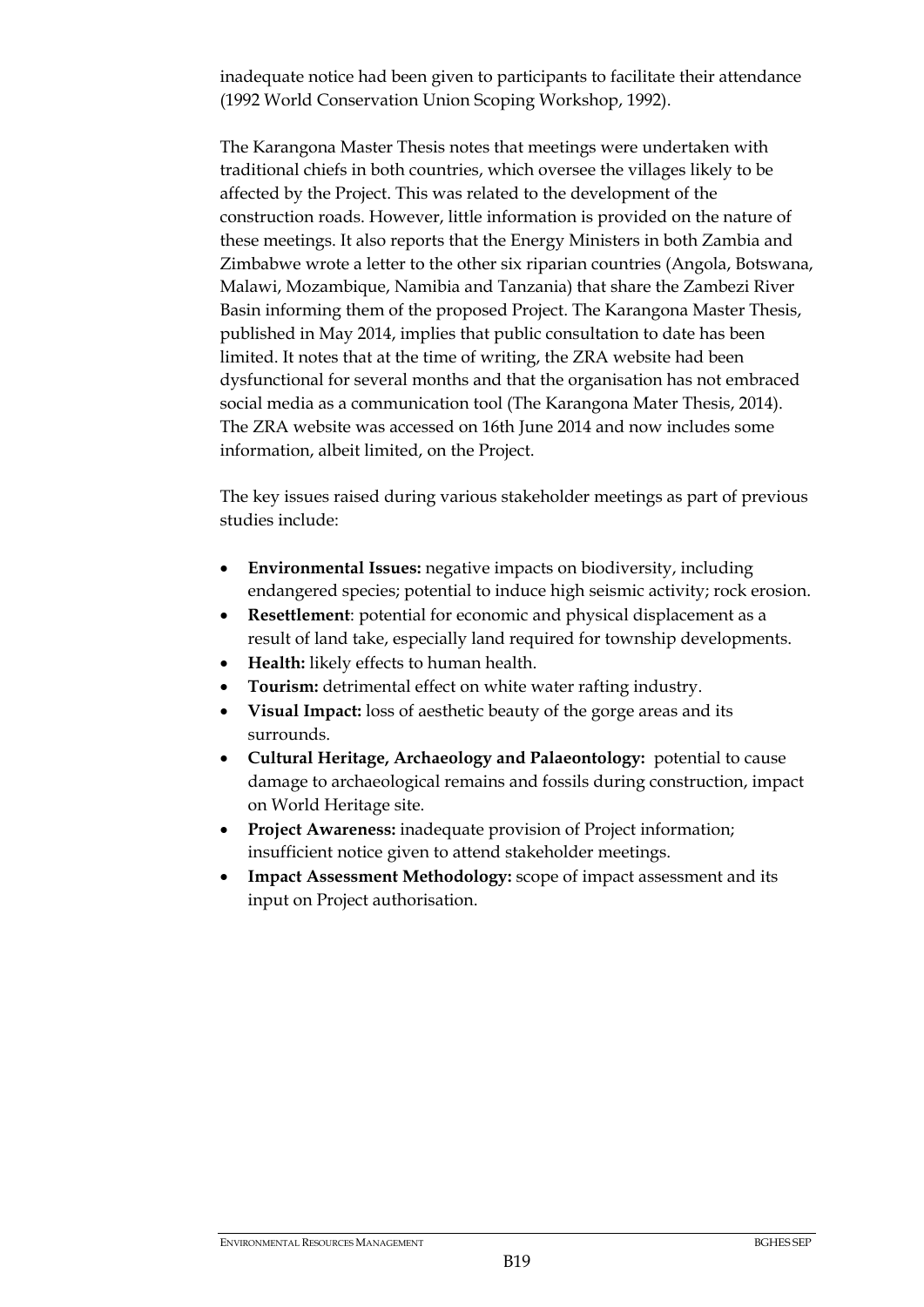ESIA engagement activities provide an opportunity for affected and interested stakeholders to express views and concerns about the proposed Project. It also enables the ESIA team to consider and respond to stakeholder comments, and incorporate these into the identification of impacts and development of appropriate and relevant mitigation.

This *Section* tables an approach to engagement, which has been designed to comply with the national and international standards, described in *Section B2*.

The stakeholder engagement was initially planned to include three stages. However, in late 2015 the ESIA process was placed on hold for numerous technical and commercial reasons; however, ongoing discussions have been held between ERM, the ZRA and the World Bank (the funder of the feasibility studies), and the ESIA process for the Project has since recommenced. An interim round of public participation was undertaken by ERM. The process now includes four key phases and include:

- Inception Phase;
- Notification and Scoping;
- Interim notification for recommencement of ESIA; and
- ESIA Disclosure.

The stages of stakeholder engagement are described in more detail below in *Table 5.1*, which includes a summary of the objectives and activities for each stage.

All stakeholder engagement activities will be informed by, and regularly updated according to an iterative process of stakeholder identification, analysis and mapping and on the basis of comments received on the stakeholder engagement process. The final SEP will then be carried forward into Project execution, i.e. construction and operation.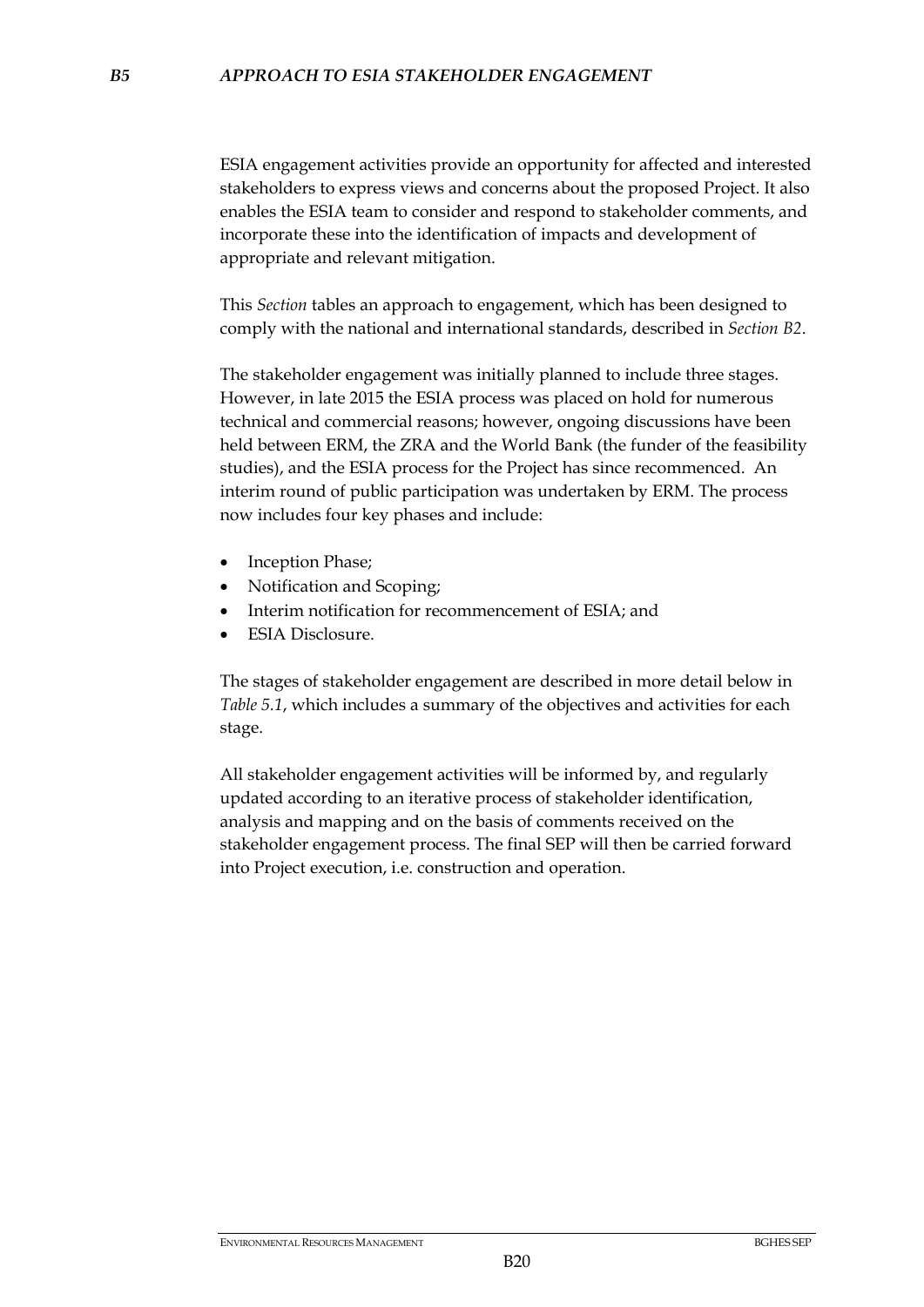# *Table 5.1 Stages of Engagement*

| Stage                 | Objective                                                                                                                                                                                                                                                                                                                                                                                                                                                                                                                                                                                                                                                      | <b>Key Activities</b>                                                                                                                                                                                                                                                                                                                                                                                                                                                                                                                                                                                                                                                                                                                                                                                                                                                                                   | <b>Key Outputs</b>                                                                                                                                                                                                                   |
|-----------------------|----------------------------------------------------------------------------------------------------------------------------------------------------------------------------------------------------------------------------------------------------------------------------------------------------------------------------------------------------------------------------------------------------------------------------------------------------------------------------------------------------------------------------------------------------------------------------------------------------------------------------------------------------------------|---------------------------------------------------------------------------------------------------------------------------------------------------------------------------------------------------------------------------------------------------------------------------------------------------------------------------------------------------------------------------------------------------------------------------------------------------------------------------------------------------------------------------------------------------------------------------------------------------------------------------------------------------------------------------------------------------------------------------------------------------------------------------------------------------------------------------------------------------------------------------------------------------------|--------------------------------------------------------------------------------------------------------------------------------------------------------------------------------------------------------------------------------------|
| Inception Engagement  | To gain a preliminary understanding of the scope of<br>the proposed Project, appropriate and legislated<br>engagement requirements and relevant stakeholders.                                                                                                                                                                                                                                                                                                                                                                                                                                                                                                  | Inception meeting with ZRA and personnel<br>$\bullet$<br>involved in the stakeholder engagement<br>activities;<br>Field visit; and<br>Stakeholder identification process.                                                                                                                                                                                                                                                                                                                                                                                                                                                                                                                                                                                                                                                                                                                               | SEP for the ESIA; and<br>Potential list of stakeholder groups.<br>$\bullet$                                                                                                                                                          |
| Scoping<br>Engagement | To meet key stakeholders and introduce them to the<br>proposed Project and ESIA Process;<br>To disclose the Project in the public domain to all<br>interested and affected stakeholders;<br>To gather issues of concern and through this identify a<br>$\bullet$<br>list of potential impacts;<br>To refine the terms of reference of specialist work on<br>$\bullet$<br>the basis of stakeholder comment received;<br>To consult key stakeholders on the next steps in the<br>$\bullet$<br>ESIA process; and<br>To generate feedback on the Draft Scoping Report,<br>including the scope, approach and key issues to be<br>investigated further for the ESIA. | Meetings with key stakeholders to facilitate the<br>$\bullet$<br>broader stakeholder engagement process;<br>Dissemination of engagement materials<br>(background information document, posters,<br>media notices etc.);<br>Consultation on the proposed Project and<br>associated ESIA through meetings and<br>workshops with identified stakeholders. Details<br>may include:<br>Contextualisation of the Project with<br>$\circ$<br>respect to other neighbouring Projects<br>and any previous consultation<br>undertaken<br>Nature, purpose and scale of the<br>$\circ$<br>proposed Project<br>ESIA & stakeholder engagement<br>$\circ$<br>process<br>Distribution of draft Scoping Report or non-<br>technical summaries to stakeholders to confirm<br>issue identification and receive comment on the<br>revised terms of reference; and<br>Formal submission of Scoping Report to<br>Authorities. | Stakeholder database;<br>Engagement tools and proof of their<br>$\bullet$<br>dissemination;<br>Meeting minutes/issues and<br>response report;<br>Updated SEP; and<br>Feedback material for the Draft<br>$\bullet$<br>Scoping Report. |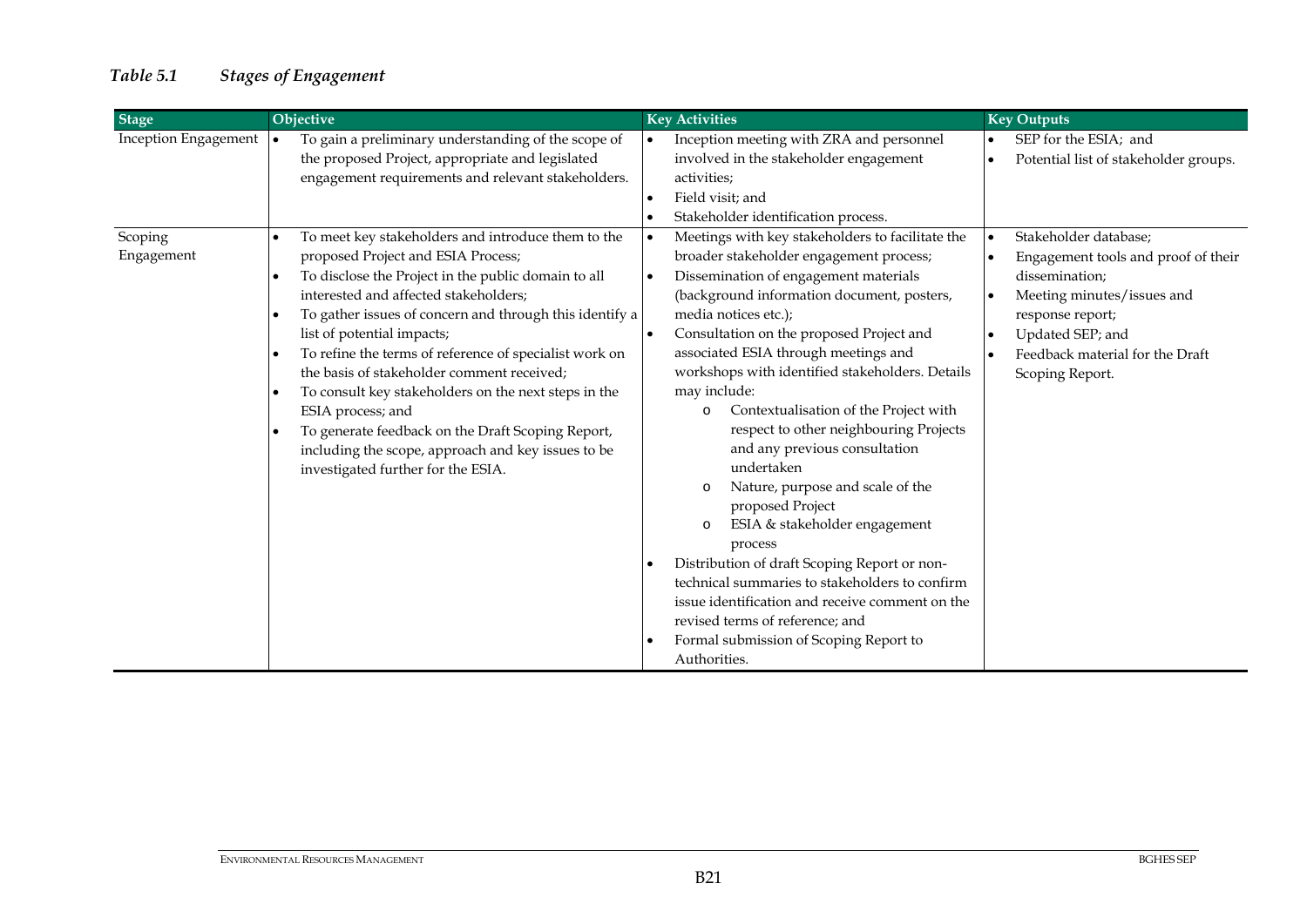| <b>Stage</b>           | Objective                                                                                                                                                                                                                                                                                                                                                                                                                                                                                                                      | <b>Key Activities</b>                                                                                                                                                                                                                                                                                                                                                                                                                                                                                                                                                                                                                                                                                                                                                                                                                                                                                                                                                                                                                                                                                                                                                                                                                                                                                                      | <b>Key Outputs</b>                                                                                                                                                                                                                                                       |
|------------------------|--------------------------------------------------------------------------------------------------------------------------------------------------------------------------------------------------------------------------------------------------------------------------------------------------------------------------------------------------------------------------------------------------------------------------------------------------------------------------------------------------------------------------------|----------------------------------------------------------------------------------------------------------------------------------------------------------------------------------------------------------------------------------------------------------------------------------------------------------------------------------------------------------------------------------------------------------------------------------------------------------------------------------------------------------------------------------------------------------------------------------------------------------------------------------------------------------------------------------------------------------------------------------------------------------------------------------------------------------------------------------------------------------------------------------------------------------------------------------------------------------------------------------------------------------------------------------------------------------------------------------------------------------------------------------------------------------------------------------------------------------------------------------------------------------------------------------------------------------------------------|--------------------------------------------------------------------------------------------------------------------------------------------------------------------------------------------------------------------------------------------------------------------------|
| Interim Notification   | Notify stakeholders of the recommencement of the<br>ESIA Process and its associated timeline for delivery;<br>Inform them of further opportunities for the<br>$\bullet$<br>engagement of Stakeholders;<br>Update stakeholders on changes to the Project Team;<br>Provide updated contact information for further<br>communication;<br>Invite new stakeholders to register as an I&AP for the<br>٠<br>Project; and<br>To allow stakeholders an opportunity to raise<br>questions or comment on the Project and ESIA<br>process. | Update stakeholder database;<br>$\bullet$<br>Email/ postal notification letter to inform<br>stakeholders of the recommencement of the<br>ESIA;<br>Meetings with Local and Traditional Leaders in<br>$\bullet$<br>Zambia and Zimbabwe; and<br>Update comments and responses report.                                                                                                                                                                                                                                                                                                                                                                                                                                                                                                                                                                                                                                                                                                                                                                                                                                                                                                                                                                                                                                         | Updated stakeholder database;<br>Proof of email/ postage;<br>Meeting notes; and<br>Updated comments and responses<br>$\bullet$<br>report.                                                                                                                                |
| <b>ESIA</b> Disclosure | To discuss the identified impacts and proposed<br>mitigation measures with stakeholders allowing for<br>their input; and<br>To provide stakeholders with the opportunity to<br>$\bullet$<br>comment on the Draft ESIA report.                                                                                                                                                                                                                                                                                                  | Submission of the draft ESIA Report to relevant<br>$\bullet$<br>environmental authorities and dissemination to<br>other key authorities and stakeholders. In<br>Zambia, ZEMA is responsible for public<br>dissemination of the report. They will be<br>responsible for distributing copies of an<br>environmental impact assessment statement to<br>relevant ministries, local government units,<br>parastatals, nongovernmental and community-<br>based organisations, interested and affected<br>parties. They also need to place copies of an<br>environmental impact statement in public<br>buildings in the vicinity of the site of the<br>proposed Project. In Zimbabwe, the public can<br>request a copy of the report from the EMA<br>however, there may be a cost incurred for this. In<br>accordance with best practise, ERM will make<br>the Draft ESIA Report available in public places<br>for comment.<br>Availability of the draft ESIA Report will be<br>advertised through newspaper announcements<br>(and also radio announcements in Zambia) and<br>made available for public review. .In Zambia,<br>comments can be received 20 days from the date<br>of the last media notice. The Government may<br>extend this period by a further 15 days. In<br>Zimbabwe, no time period is specified as there is | Draft ESIA Report;<br>$\bullet$<br>Non-technical summary of<br>$\bullet$<br>identified impacts and mitigation<br>$\bullet$<br>measures;<br>Notification material;<br>$\bullet$<br>Meeting minutes and/or issues and<br>response report; and<br>Updated SEP.<br>$\bullet$ |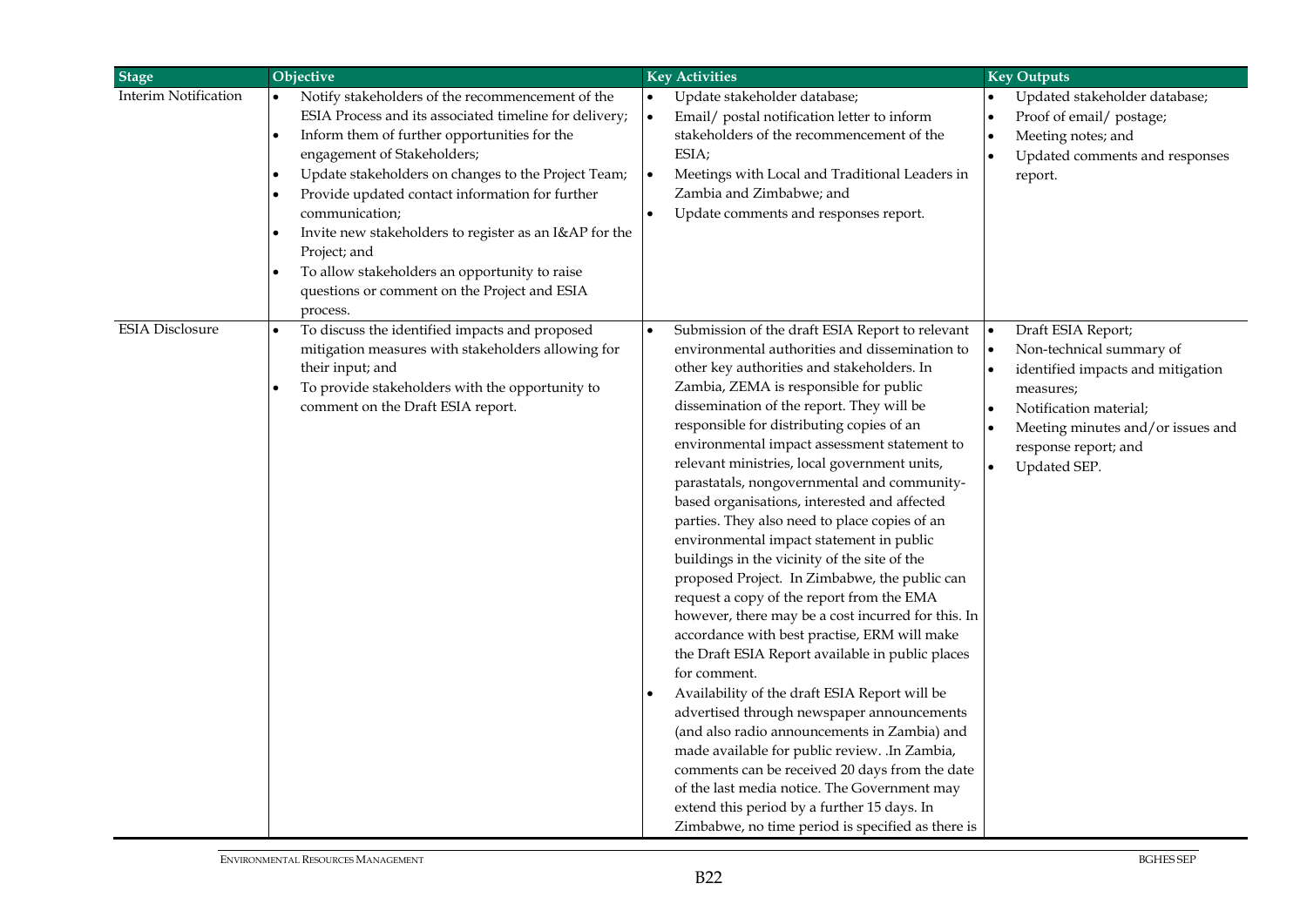| <b>Stage</b>                              | Objective                                                                                                                            | <b>Key Activities</b>                                                                                                                                                                                                                                                                                                                                                                                                                                                                                                                                                                                                                                                                                                                           | <b>Key Outputs</b>                   |
|-------------------------------------------|--------------------------------------------------------------------------------------------------------------------------------------|-------------------------------------------------------------------------------------------------------------------------------------------------------------------------------------------------------------------------------------------------------------------------------------------------------------------------------------------------------------------------------------------------------------------------------------------------------------------------------------------------------------------------------------------------------------------------------------------------------------------------------------------------------------------------------------------------------------------------------------------------|--------------------------------------|
|                                           |                                                                                                                                      | no obligation to disclosure the report however,<br>the timeframe will be aligned with that required<br>for Zambia.<br>Dissemination of engagement materials (NTS,<br>posters etc.) disclosing findings of the draft<br>Impact Assessment Report.<br>Consultation on the draft Impact Assessment<br>Report. This will include:<br>Identification of impacts in the draft<br>$\circ$<br>ESIA and proposed mitigation;<br>Identification of stakeholder concerns<br>$\Omega$<br>and opinions on the impacts identified;<br>Involvement of stakeholders in<br>assessing the efficacy and<br>appropriateness of the proposed<br>mitigation measures; and<br>Identification of revisions or additions<br>to the draft ESIA report where<br>necessary. |                                      |
| Formal Submission of<br><b>Final ESIA</b> | To formally submit the final ESIA to the authorities<br>with comments incorporated from the ESIA<br>engagement and disclosure stage. | Submission of the Final ESIA to the Zimbabwean   •<br>authorities. There is no requirement for this in<br>Zambia as Draft ESIA circulated by Zambian<br>authorities in any case.                                                                                                                                                                                                                                                                                                                                                                                                                                                                                                                                                                | Final ESIA Report; and<br>Final SEP. |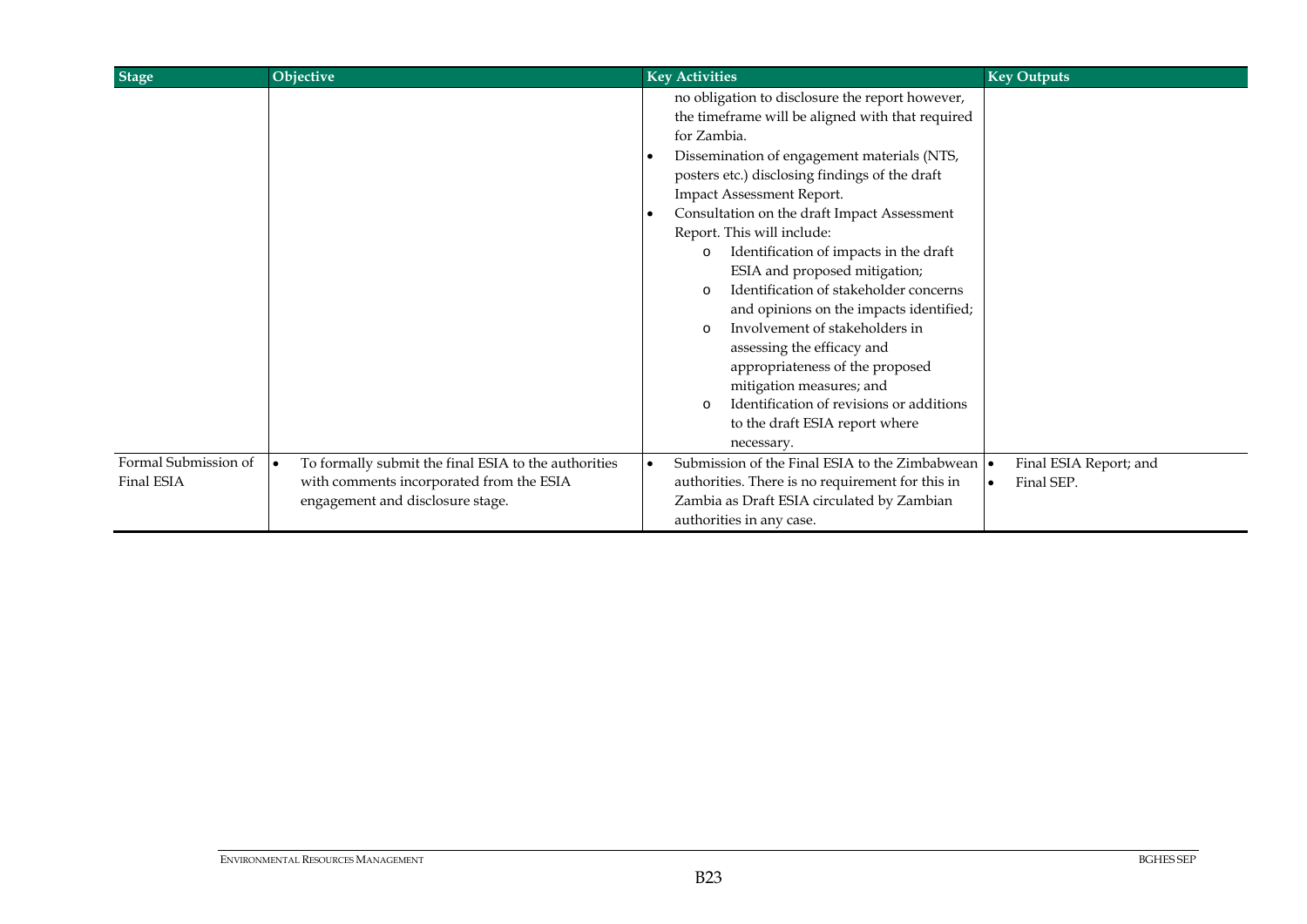#### *B5.1 COMMUNICATION METHODS*

A variety of communication methods will be used during ESIA engagement. This will be determined by the level and objective of engagement, as well as the target stakeholder group.

English is the official language of both Zambia and Zimbabwe; however, the communities affected by the Project speak a variety of languages, including in Shona, Ndebele, Nambya and Tonga in Zimbabwe and Tonga or Leya in Zambia. Oral communication will be undertaken in the local languages in the communities but English will be used for high-level stakeholder meetings.

*Table 5.2* outlines the various communication channels that will be utilised during the ESIA stakeholder engagement process, with the relevant target audience also identified. Approaches to engagement and communication channels used will also be verified and updated where necessary during the stakeholder engagement process.

All engagement materials in Zimbabwe and Zambia will be produced in English including at the local level. ERM's Zimbabwean consultants advised against the use of translation into local languages as the vocabulary of these languages is reported to be limited and would not be able to describe the terms necessary. For both countries however, given that lower literacy levels are anticipated at the local level, the primary focus of engagement will be on verbal communication via public meetings and other socio-economic engagement tools using the local languages noted above.

During face-to-face meetings, particularly with customary authorities and communities, local facilitators will be used. The use of facilitators will be according to cultural norms and local languages and will include both men and women facilitators that speak the required languages of the communities.

A variety of materials will be used during stakeholder engagement, in particular during face-to-face engagement. *Table 5.1* outlines the stakeholder engagement tools that will be used throughout the various stages of the ESIA process.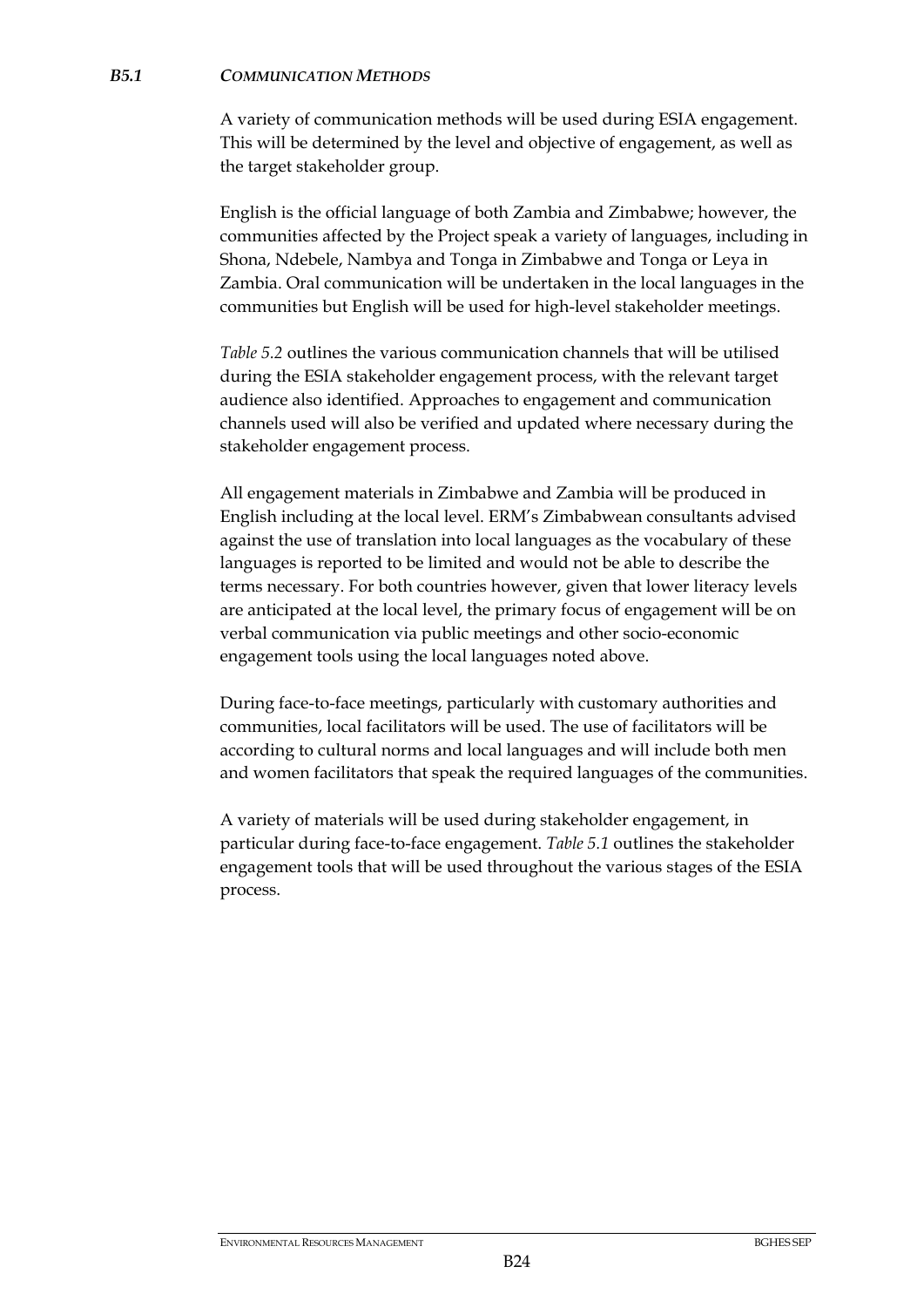# *Table 5.2 Communication Channels for Engagement*

| <b>Communication Channel</b> | Objective                                                                                 | <b>Target Stakeholders</b>                        |
|------------------------------|-------------------------------------------------------------------------------------------|---------------------------------------------------|
| Project website              | Dedicated ESIA webpage on the website designed to engage all affected                     | National, provincial, district and<br>$\bullet$   |
|                              | and interested stakeholders who have access to the internet.                              | local government                                  |
|                              | The webpage provides links to available documents including the Draft                     | Non-Governmental Organisations<br>$\bullet$       |
|                              | Scoping and ESIA Reports and materials.                                                   | (NGOs)                                            |
|                              | It also provides contact details for stakeholders to provide comments and                 | Media<br>∣•                                       |
|                              | ask questions.                                                                            | Academics and research institutes<br>$\bullet$    |
|                              |                                                                                           | Commerce and industry<br>$\bullet$                |
|                              |                                                                                           | Bilateral and multilateral<br>$\bullet$           |
|                              |                                                                                           | organisations                                     |
| Media (newspaper)            | Used to make announcements regarding the proposed Project and ESIA                        | National and state stakeholders<br>$\bullet$      |
| Posters                      | process.                                                                                  | Traditional authorities<br>$\bullet$              |
|                              | Encourage stakeholders to register as stakeholders for the ESIA Process.                  | Communities<br>$\bullet$                          |
|                              | Inform stakeholders of meetings or the availability of Project information.               | <b>Community Based Organisations</b><br>$\bullet$ |
|                              |                                                                                           | (CBOs)                                            |
|                              |                                                                                           | Associations<br>$\bullet$                         |
|                              |                                                                                           | Cultural groups                                   |
| Email                        | To distribute all Project notification material to those parties with access to $\bullet$ | National, provincial, district and                |
|                              | this facility.                                                                            | local government                                  |
|                              | To inform stakeholders of availability of Project information including                   | <b>NGOs</b><br>$\bullet$                          |
|                              | tabling of ESIA reports (Scoping report, draft ESIA report etc.).                         | Academics and research institutes<br>$\bullet$    |
|                              |                                                                                           | Commerce and industry<br>$\bullet$                |
|                              |                                                                                           | Bilateral and multilateral<br>$\bullet$           |
|                              |                                                                                           | organisations                                     |
| Face to face meetings:       | To transmit information about the proposed Project and ESIA process and                   | All stakeholder groups to be targeted             |
| Workshops                    | reinforce two-way dialogue. Some of these methods will be employed as                     | through one of these engagement                   |
| Formal meetings              | part of the socio-economic studies (FGDs).                                                | needs.                                            |
| Community meetings           |                                                                                           |                                                   |
| FGDs (socio-economic         |                                                                                           |                                                   |
| engagement tool)             |                                                                                           |                                                   |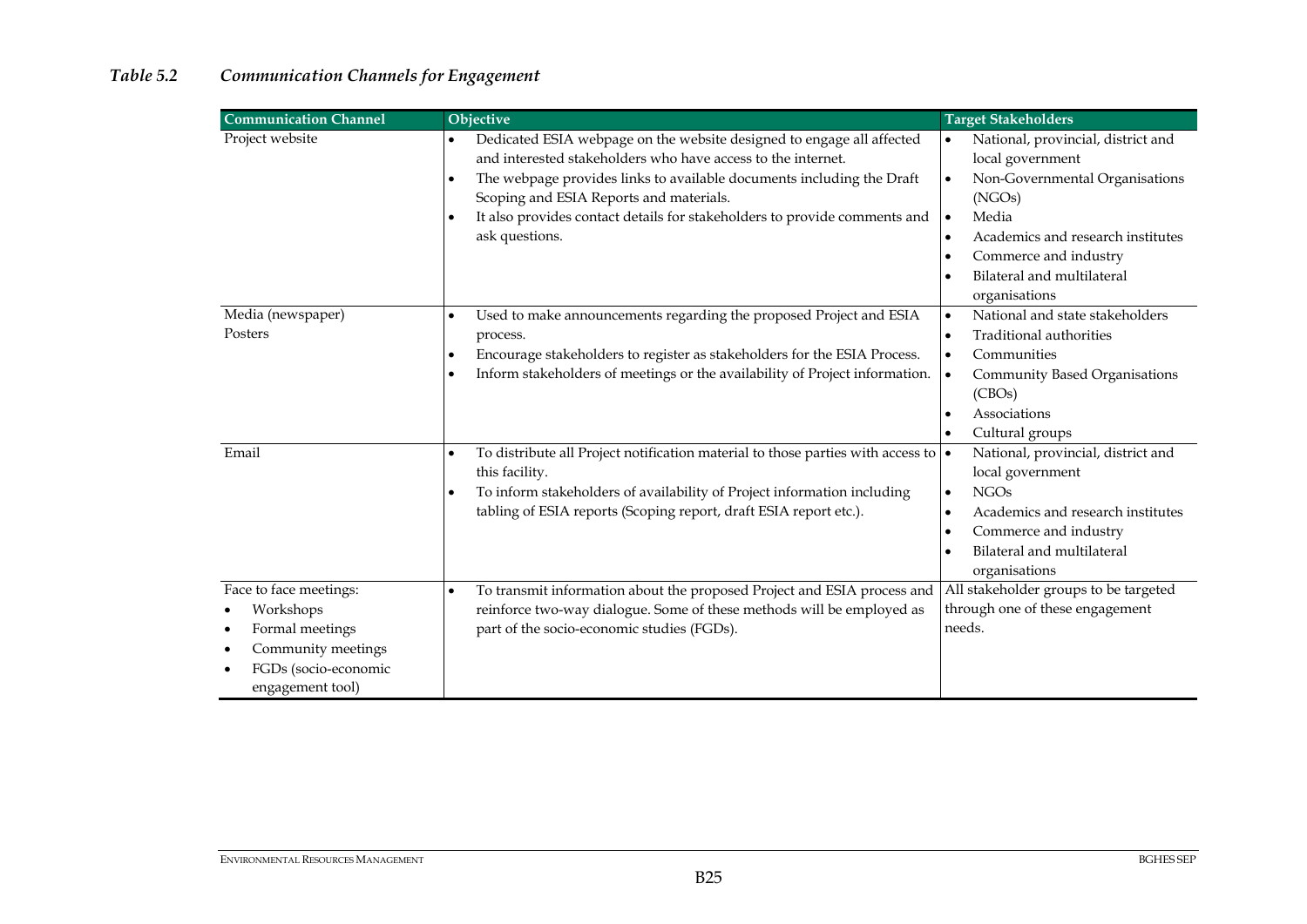

ENVIRONMENTAL RESOURCES MANAGEMENT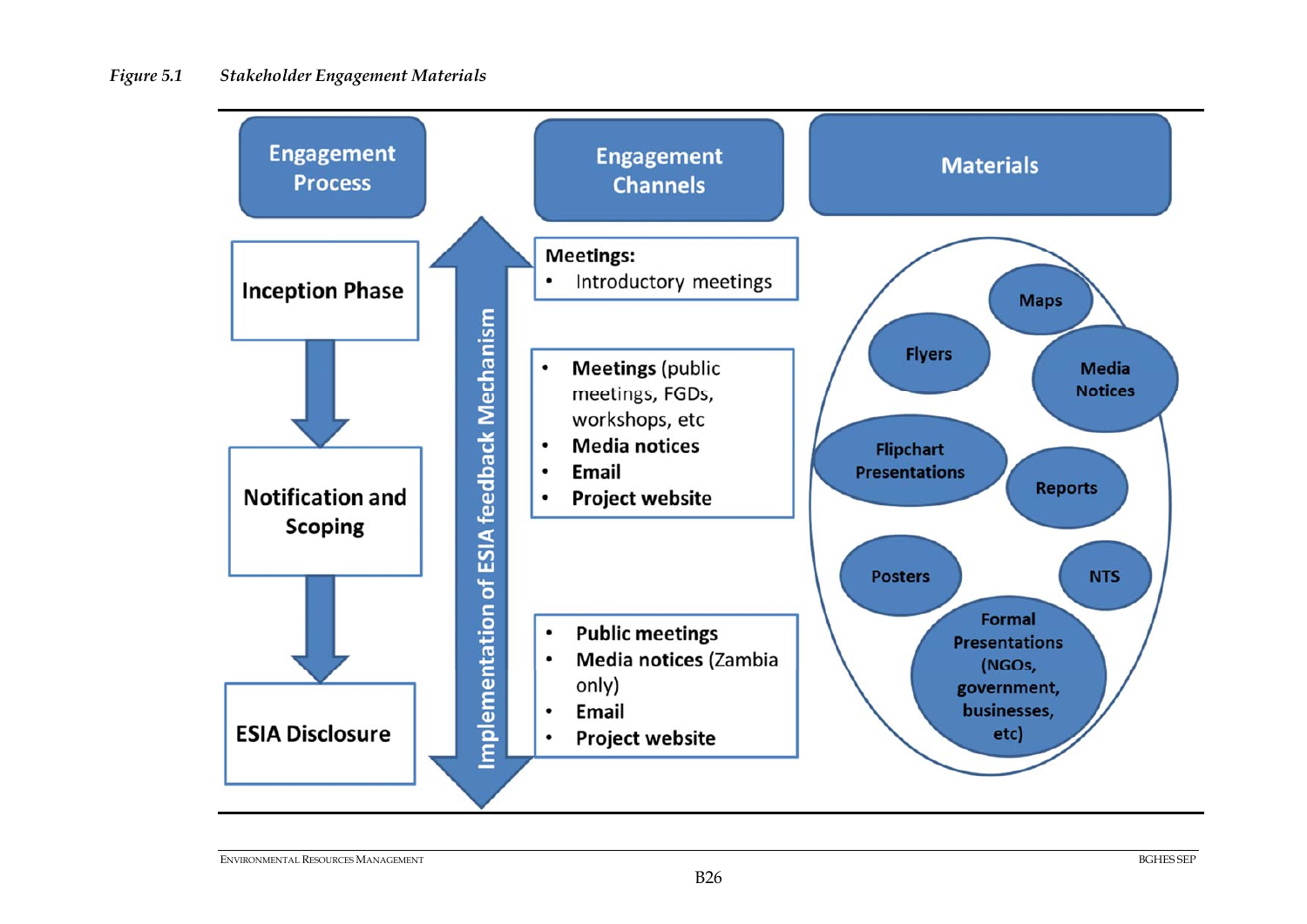#### *B5.2 CONSIDERATIONS FOR THE ENGAGEMENT PROCESS*

Focused efforts will be made to engage with directly impacted stakeholders, including vulnerable groups at the local level. Affected individuals will be consulted directly and via their representatives including elected and traditional leaders, and other influential people within communities. In addition, special efforts will be made to meet with representatives of potentially vulnerable groups who may not be reached through traditional leadership structures.

ERM will also ensure that meetings are culturally appropriate allowing stakeholders to openly voice their opinions and / or concerns. Identification of vulnerable groups was confirmed during the Scoping and Baseline Data Collection stages and subsequent data analysis.

All meetings will follow local practices and norms. Meetings with the local administration and with traditional leaders will be held prior to any wider communication in the villages in order to respect traditional structures.

All affected communities and groups will be made aware of the Project feedback and Grievance Redress Mechanism (refer to *Section B7*). Please note, the Grievance Redress Mechanism remains to be developed and communicated to all stakeholders.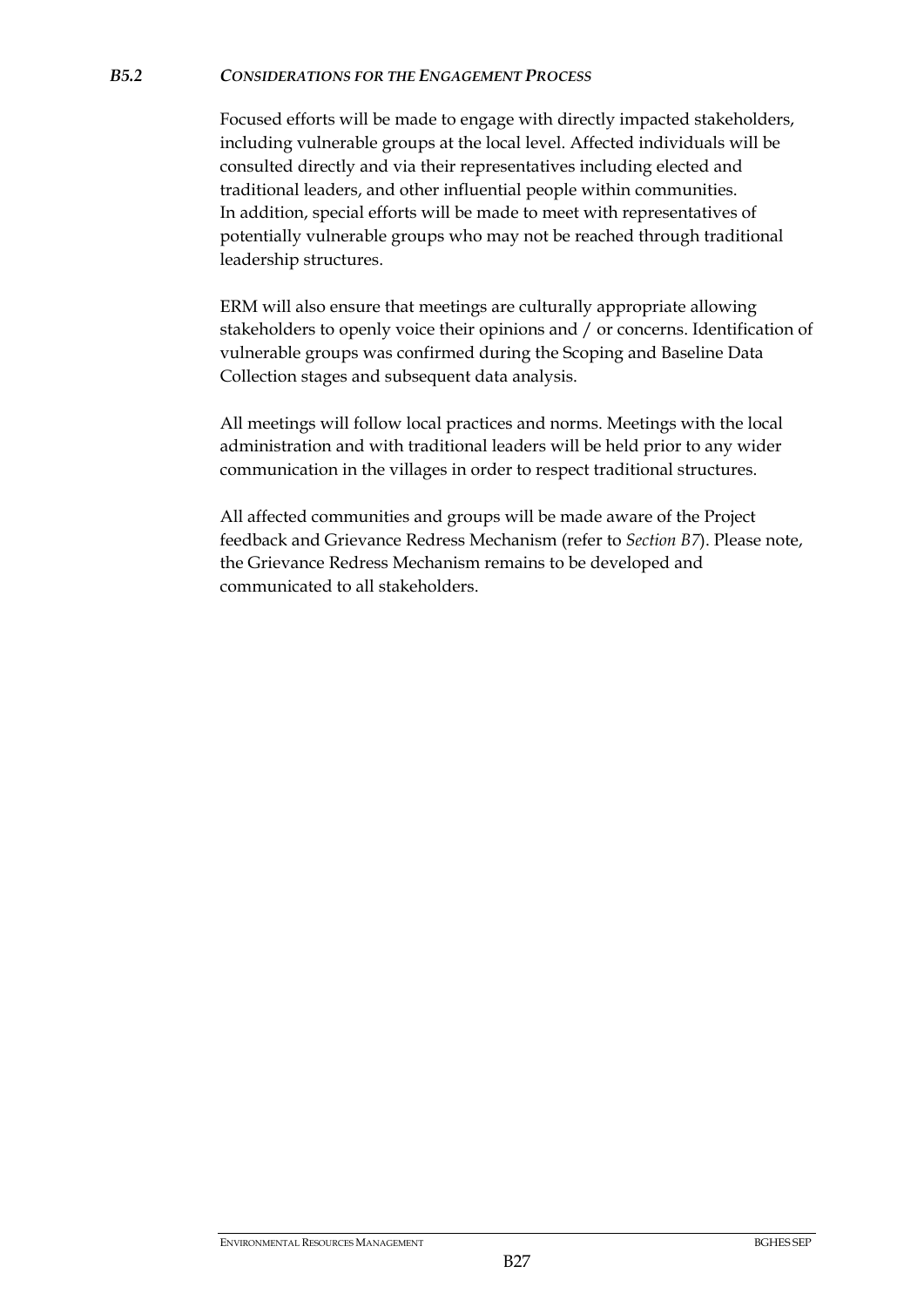#### *B6 THE STAKEHOLDER ENGAGEMENT PROGRAMME*

#### *B6.1 SCOPING ENGAGEMENT ACTIVITIES*

#### *B6.1.1 Objectives of Scoping Engagement*

Formal Scoping engagement aims to integrate stakeholder issues within the ESIA process from an early stage. It enables stakeholders to raise issues of concern and make suggestions for enhancing benefits from the proposed Project. It also provides stakeholders with an opportunity to evaluate alternatives and to contribute relevant local knowledge to the process. Scoping engagement provides an opportunity to refine the on-going stakeholder mapping and analysis process.

Subsequent to desk based stakeholder mapping, analysis and planning, the ESIA consultants undertook scoping engagement in order to:

- Engage with key stakeholders so as to introduce the Project, the ESIA process and obtain clarification with regard to community engagement;
- Notify stakeholders of the proposed Project and the ESIA process;
- Identify stakeholder issues of concern;
- Formally initiate the engagement process and introduce the engagement team;
- Provide stakeholders with an opportunity to ask questions and give input on the proposed Project; and
- Table and elicit comment on the findings from the draft Scoping Report.

Engagement methods were tested during the Scoping Phase and a proposed way forwarded for future engagement for the rest of the ESIA is presented in *Section B6.3.*

#### *B6.1.2 Stakeholder Engagement undertaken during the Scoping Phase*

Prior to the commencement of stakeholder engagement activities, meetings were scheduled with all relevant traditional authorities and the relevant District Commissioners/Administrators. The purpose of these meetings was to refine the stakeholder engagement strategy so as to meet the requirements of the leadership and ensure that future communication is effective and sensitive to cultural sensitivities. Support for the broader community engagement process was also sought.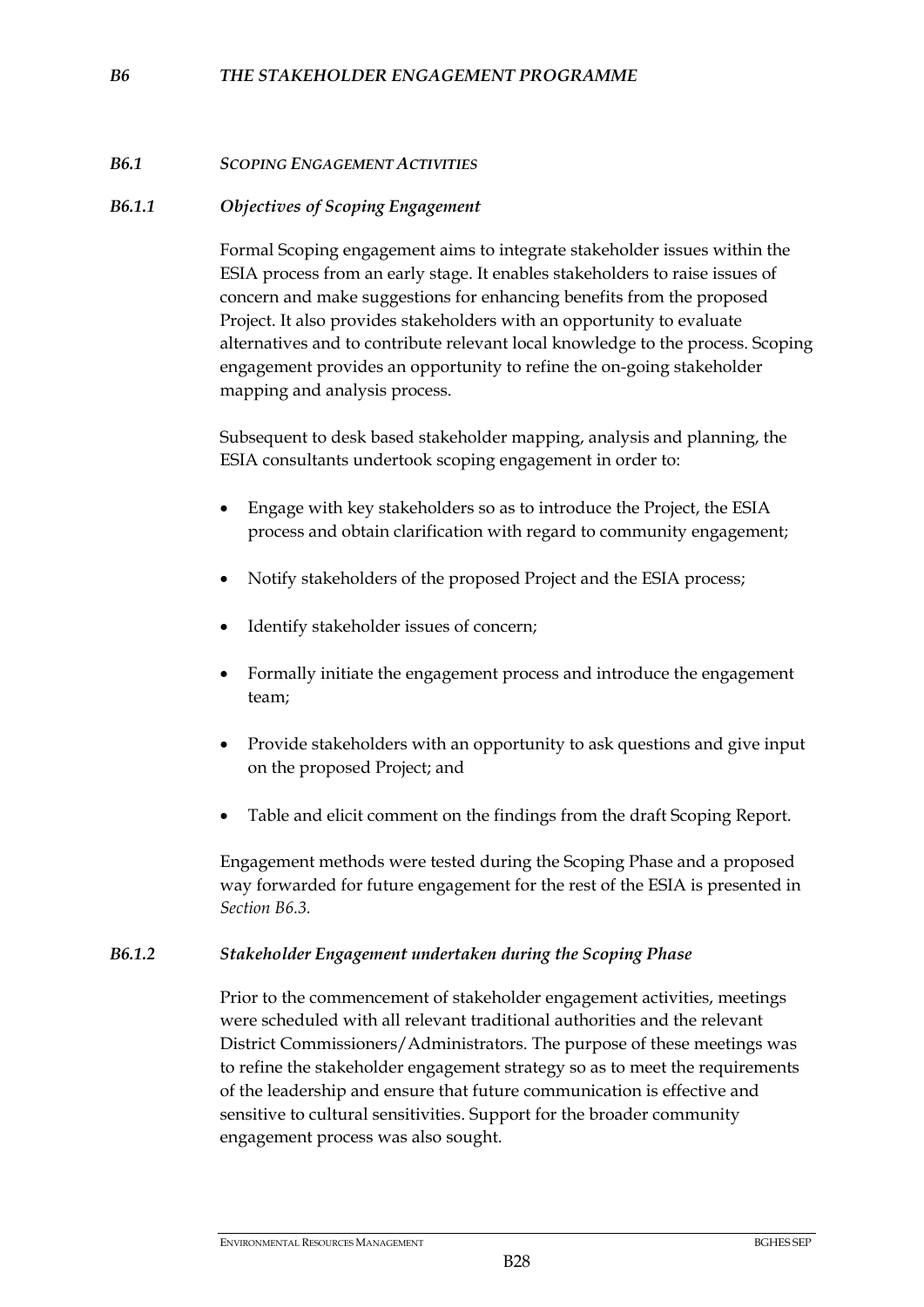# *B6.1.3 Preparation and Distribution of Notification Material*

The formal Scoping engagement stage involved various activities leading up to and during the in-country engagement trip. The preparatory activities undertaken are outlined in *Figure 6.1*.

*Figure 6.1 Preparatory Engagement Activities* 

Review of existing stakeholder mapping and analysis

Preparation and review of the Scoping stakeholder engagement programme

Planning and confirmation of logistics

Development of stakeholder engagement tools, including translation where necessary.

Publication of media announcements

A stakeholder database was compiled and updated during the Project Registration period as per comments and registrations received.

Stakeholder engagement tools included the following:

- A Background Information Document (BID);
- Media announcements;
- Letters of invitation;
- Response sheets;
- Posters; and
- Flyers.

During the key stakeholder discussions, stakeholders reported on the best media to be utilised.

Advertisements were placed in newspapers in English and were accompanied by the local consultants and the ZRA's logo to facilitate legitimacy. In Zimbabwe, the notices were placed in *the Herald* and the *Chronicle.* In Zambia, it was placed in *The Times of Zambia* and *The Post*.

In addition, ERM created a web portal

(http://www.erm.com/batokaHESESIA) for the dissemination of Project information, and collection of input from stakeholders, such as the Scoping Report. This web portal will be maintained throughout the ESIA process.

Materials were distributed 21 days in advance of the stakeholder engagements that were held. Stakeholders were afforded 35 days to register as Interested and Affected Parties for the Project.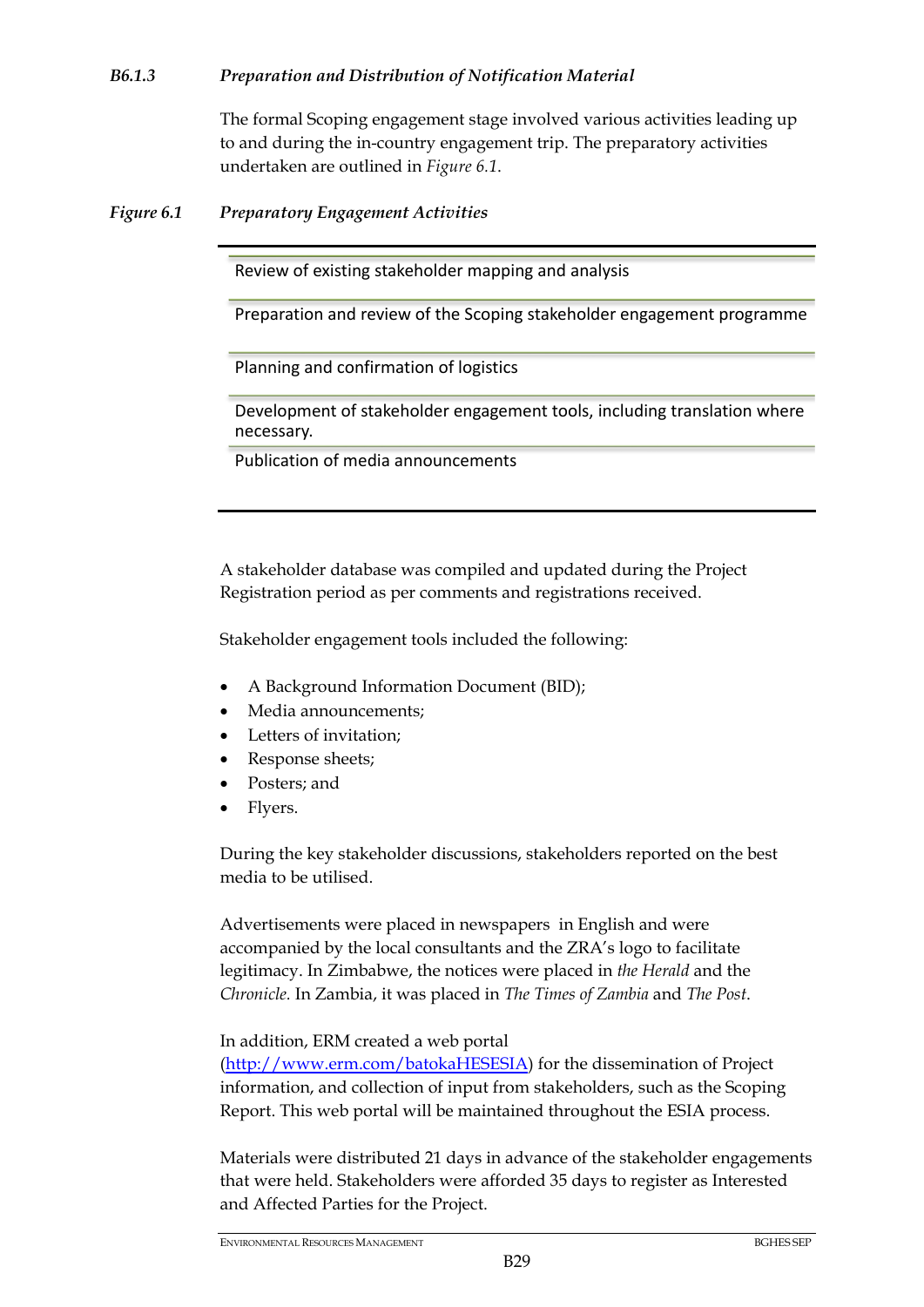# *B6.1.4 Engagement Activities*

Public participation for the Scoping phase was held between September and October 2014 and in January 2015. Scoping phase engagement involved engaging with stakeholders at the provincial, regional and local level, including with the groups highlighted in *Table 3.1*. Differentiated approaches to engagement were utilised depending upon the degree to which groups are likely to be impacted, as well as type and level of interest in the proposed Project. In addition, the design of the stakeholder engagement programme took into account whether stakeholder groups had been engaged previously.

Meetings were scheduled as follows in each country (Zambia and Zimbabwe):

- Meetings with regulators and government officials at the national, provincial, district and local level.
- Public meetings / Open days in Livingstone and Lusaka in Zambia and Victoria Falls and Harare in Zimbabwe. These meetings were advertised in the media announcements and all interested parties were invited to attend, including members of the public and Key Interest Groups such as NGOs, CBOs, Business and Industry (most notably the tourism industry) and Environmental Groups.
- Meetings with affected communities. In Zambia, these took place at the chiefdom level. In Zimbabwe, due to the geographical extent of the Project area and hence the distance between villages, these meetings took place at the ward level.

Comments raised by stakeholders were recorded in a Comments and Response Register which can be found in *Annex C5*.

A summary of the meetings is presented in *Table 6.1*. The total number of participants given has been obtained from attendance registers that meeting participants were asked to sign. However, at the majority of meetings more attendees were present than that highlighted by the attendance sheets. This is largely due to the perception of some stakeholders that signing the register equated to giving permission / agreement for the Project.

Stakeholders who were unable to attend the meetings were asked to submit their comments in writing on a Comments and Response Form to a member of the Project team, either in person, via email or by post.

#### *Table 6.1 Summary of Scoping Meetings*

|                | No of Meetings Held | <b>Total Number of Participants</b> |
|----------------|---------------------|-------------------------------------|
| <b>Zambia</b>  |                     |                                     |
| Open Days      |                     | 73                                  |
| Open Day -     |                     | 80                                  |
| Meeting Format |                     |                                     |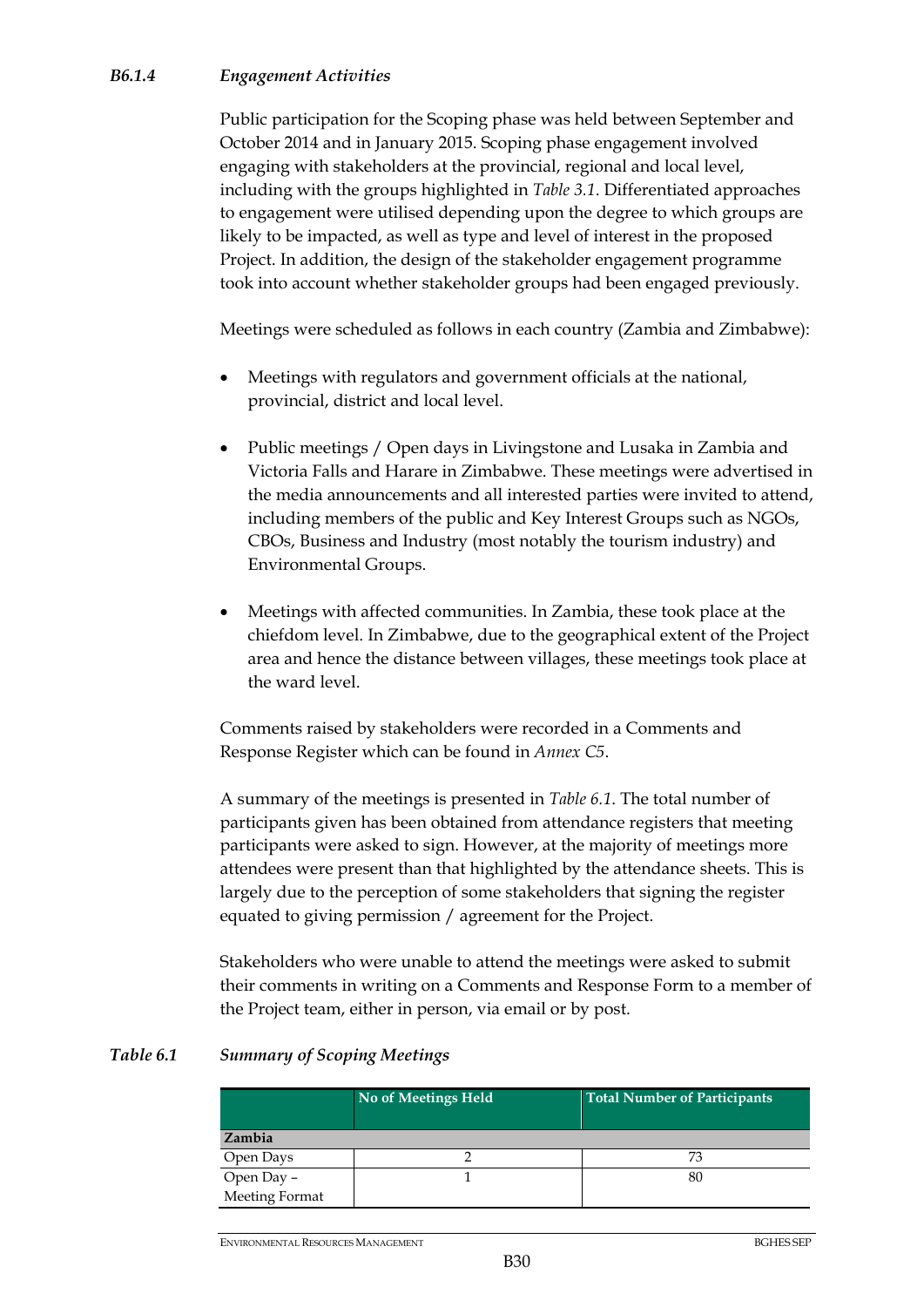|                | No of Meetings Held | <b>Total Number of Participants</b> |
|----------------|---------------------|-------------------------------------|
|                |                     |                                     |
| Regulatory     | 3                   | 32                                  |
| meetings       |                     |                                     |
| Community      | $\overline{2}$      | 130                                 |
| meetings       |                     |                                     |
| Zimbabwe       |                     |                                     |
| Open Days      | $\overline{2}$      | 34                                  |
| Open Day -     | 1                   | 55                                  |
| Meeting Format |                     |                                     |
| Regulatory     | $\overline{2}$      | 25                                  |
| meetings       |                     |                                     |
| Community      | 9                   | 1,071                               |
| meetings -     |                     |                                     |
| Zimbabwe       |                     |                                     |
| <b>TOTAL</b>   | 20                  | 1,500                               |

At all of the meetings, details of the Project were presented and stakeholders were invited to ask questions and raise concerns. Stakeholders were also invited to comment on potential impacts and appropriate mitigation measures. Contact details were also presented to allow stakeholders to submit any additional comments after the meetings.

*Table 6.2 s*hows the engagements undertaken with stakeholders during the scoping phase. At the Livingstone Open Day, a specific request was made for a rerun of the engagement in a meeting format with the provision of technical expertise to be able to respond to technical and engineering questions. It was requested that this be undertaken during the Scoping Phase of the Project. Accordingly, additional information sharing meetings were held in Victoria Falls and Livingstone in January 2015.

#### *Table 6.2 Stakeholder Engagements Undertaken During the Scoping Phase of the Study*

| <b>Meeting</b>                        | Venue                   | Date                     |
|---------------------------------------|-------------------------|--------------------------|
| Public Open Day, Harare               | Harare Royal Golf       | 30th Sep 2014            |
|                                       | Club                    |                          |
| Authorities Meeting, Bulawayo         | <b>Bulawayo Club</b>    | 1st Oct 2014             |
| Community meeting, Jambezi            | Chief Shana's           | 2nd Oct 2014             |
|                                       | homestead               |                          |
| Hwange Rural District Council Meeting | Hwange Rural            | 3rd Oct 2014             |
|                                       | District Council        |                          |
|                                       | Offices                 |                          |
| Community meeting, Nemangana          | Sacred Heart            | 4 <sup>th</sup> Oct 2014 |
|                                       | Mission                 |                          |
| Victoria Falls Open Day               | Victoria Falls          | 4 <sup>th</sup> Oct 2014 |
|                                       | Municipal Offices       |                          |
| Community meeting, Kattchecheti       | <b>Ndhlovu Business</b> | 5th Oct 2014             |
|                                       | Centre                  |                          |
| Community meeting, Chidobe            | Chisuma Primary         | 6th Oct 2014             |
|                                       | School                  |                          |
| Community meeting, Chikandukubi       | Mashake Secondary       | 6th Oct 2014             |
|                                       | School                  |                          |
| Livingstone Open day                  | Livingstone             | 6th Oct 2014             |
|                                       | Municipal Offices       |                          |

ENVIRONMENTAL RESOURCES MANAGEMENT BGHES SEP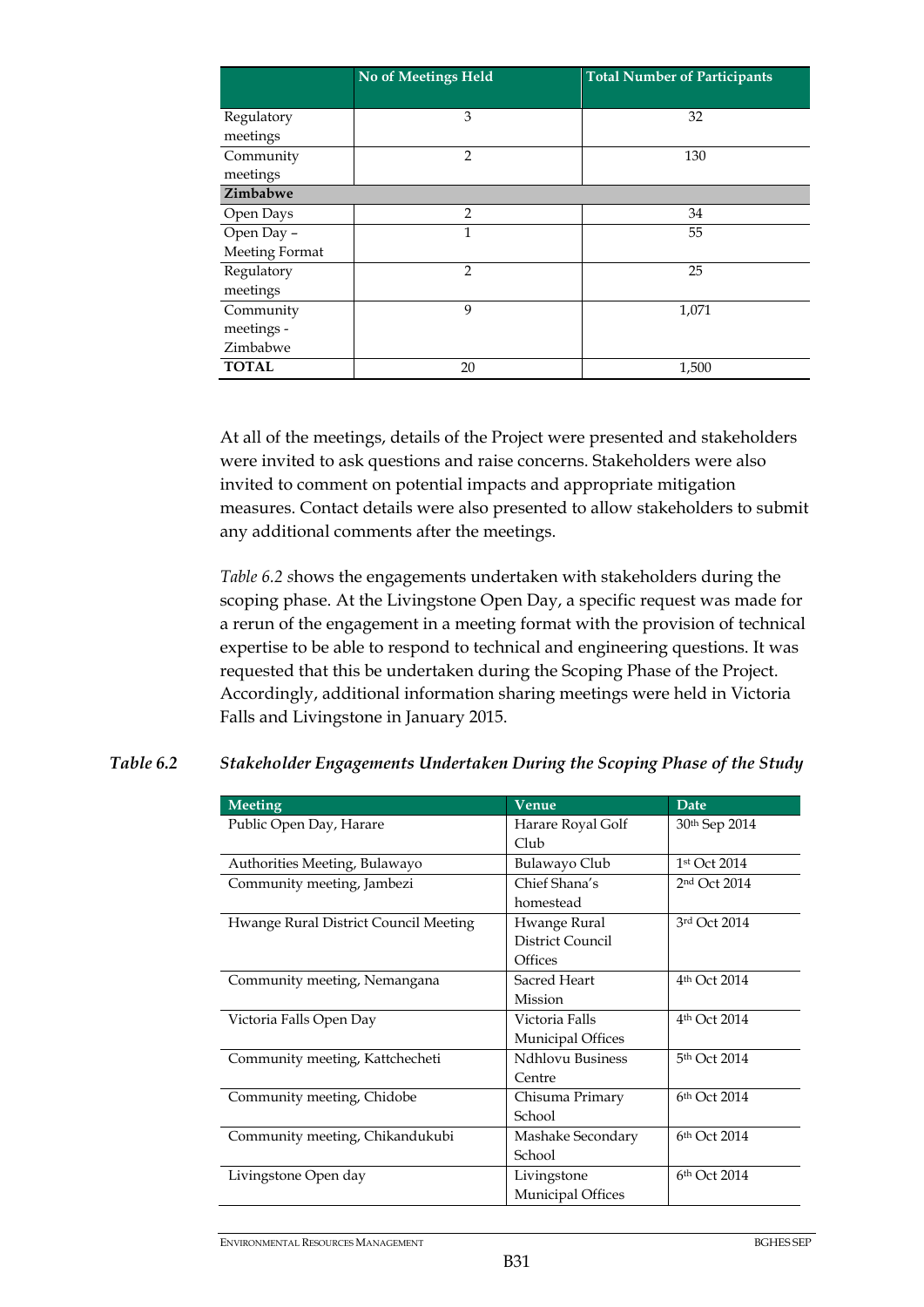| Community meeting, Matetsi           | Matetsi Police    | 7th Oct 2014              |
|--------------------------------------|-------------------|---------------------------|
|                                      | Station           |                           |
| Community meeting, Mbhizi            | Milonga Clinic    | 7th Oct 2014              |
| Lusaka Open Day                      | Long Acres Lodge  | 7th Oct 2014              |
| Regulatory authority meeting, Lusaka | Long Acres Lodge  | 8th Oct 2014              |
| Community meeting, Sidinda           | Lumbora Primary   | 8th Oct 2014              |
|                                      | School            |                           |
| Community meeting, Mashala           | Mashala Secondary | 8th Oct 2014              |
|                                      | School            |                           |
| Livingstone Council Meeting          | Provincial        | 9th Oct 2014              |
|                                      | Conference Room,  |                           |
|                                      | Livingstone       |                           |
| Kazangulu District Council Meeting   | Kazungula Council | 10th Oct 2014             |
|                                      | Chambers          |                           |
| Community meeting for Chief          | Musokotwane       | 11 <sup>th</sup> Oct 2014 |
| Musokotwane villages                 | Primary School    |                           |
| Community meeting for Chief Mukuni   | Njando Primary    | 13th Oct 2014             |
| villages                             | School            |                           |
| Victoria Falls Information Sharing   | Victoria Falls    | 22nd Jan 2015             |
| Meeting                              | Municipal Offices |                           |
| Livingstone Information Sharing      | Livingstone Lodge | 23rd Jan 2015             |
| Meeting                              |                   |                           |

# *B6.1.5 Summary of Outcomes of Scoping Phases Engagement*

Most stakeholders generally knew about the proposed Project and expressed their appreciation for the meetings. Many participants stated that they were happy to have the opportunity to express their opinions about the Project and requested that further stakeholder meetings should be held.

Although the perceptions of the Project varied by stakeholder group, common themes during the meetings. These have been broadly categorised and are detailed below:

**Biodiversity:** The threat to biodiversity (including aquatic, terrestrial and avifaunal) was a key concern raised. There is a perception that livelihoods may also be disrupted as a result of increased human-wildlife conflict.

**Physical and Economic Displacement /Loss of Livelihoods:** Stakeholders were concerned about issues related to resettlement and compensation. Further information on who would be affected, as well as the timing of resettlement activities, was requested. The location, availability and suitability of replacement land were raised as key concern, in addition to potential disruption of traditional governance and community networks.

**Community Development:** Demands for local communities to benefit from the Project were made. This included economic benefits, such as the use of local companies for the supply of goods and services to the Project, as well other social benefits including improvements to the road network and development of social infrastructure (e.g. water and sanitation and recreational facilities).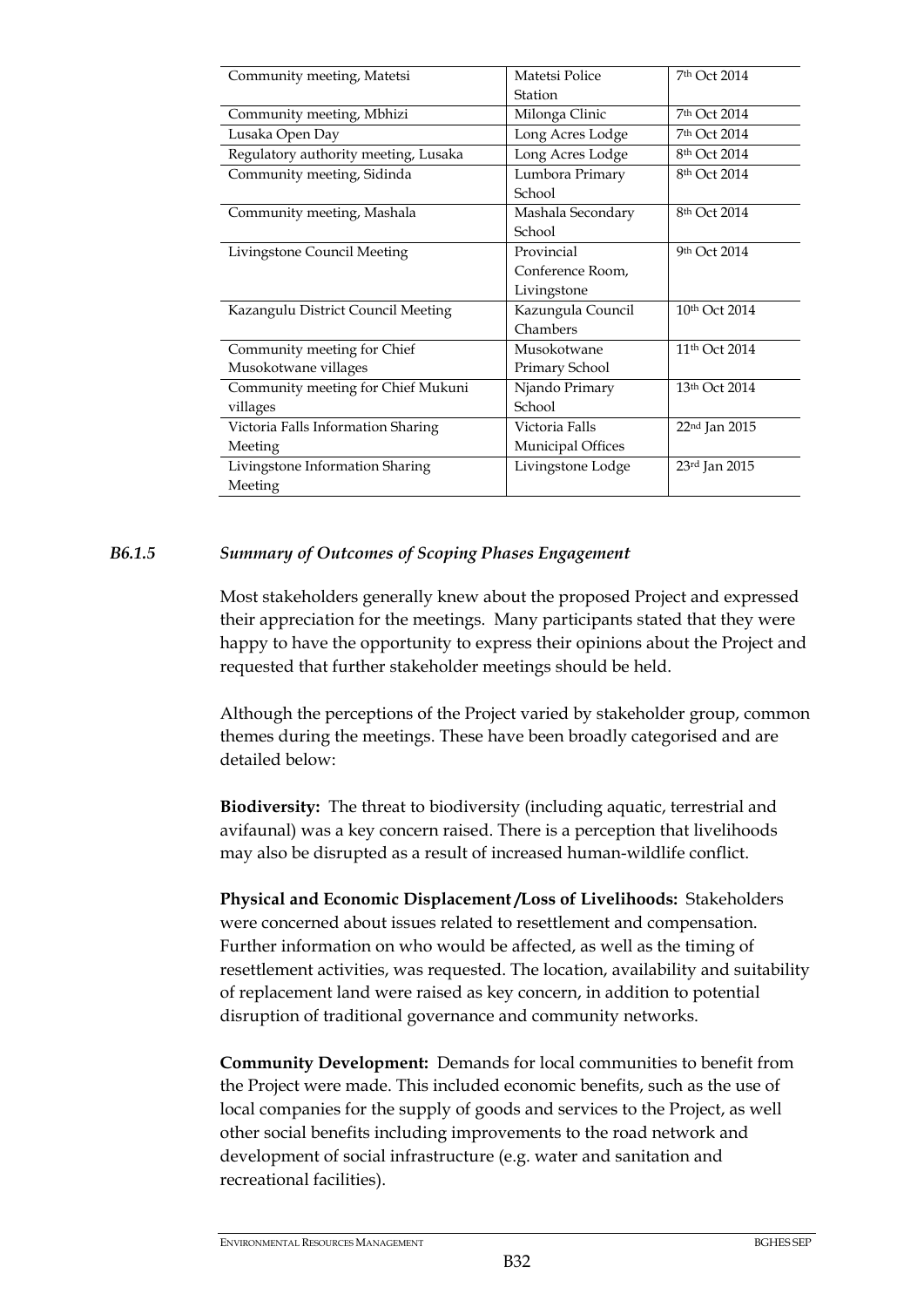**Cultural Heritage:** Due to prospective resettlement and the importance of cultural heritage to local communities, there was concern that sacred sites and graves would be impacted. Further information was requested about how or if these would be relocated.

**Water Impacts:** Upstream and downstream water impacts, such as the impact on Victoria Falls and Zambezi rapids and downstream water users were raised as concerns. Further information on water quality and flow as requested.

**EIA Process:** Further details about the EIA process were requested. This included information pertaining to the duration of the ESIA, the validity of the environmental authorisation decision and change to baseline conditions during this period and the independence of the ESIA consultant. In addition, requests for copies of the ESIA were made.

**Employment:** There are high expectations and demands for employment, especially among the youth. Communities called for employment opportunities to be shared equally amongst Zambia and Zimbabwe.

**Impacts on Livelihoods:** Disturbance to fishing activities, agriculture and the impacts on the white water rafting industry were raised as concerns.

**Project Details:** Clarity was requested regarding the exact positioning of Project infrastructure, including the rationale for the locations selected. Frustration was expressed that the consultants were unable to give detailed information in this regard. The issue of Project alternatives was also raised.

**Health and Safety:** Fear of the spread of Ebola and the increase of HIV/AIDs prevalence if the Project results in in-migration, the safety of employees during construction, as well as compensation for work related injuries were raised by stakeholders.

**Stakeholder Engagement:** Further information about stakeholder engagement activities undertaken was called for, as well as a request for further meetings to be undertaken to disclose findings of the ESIA. Some stakeholders noted that the notice period for the Livingstone open day was poor and a request for a further meeting was made.

Other issues included the sustainability of the dam, the need to include climate change in the dam design, funding arrangements and the potential of the Project to create an odour due to the presence of stagnant water.

# *B6.1.6 Scoping – Feedback*

Comments, issues of concern and suggestions received from stakeholders have been captured in the Comment and Response Report. A Draft Scoping Report (DSR) was compiled on the basis of comments received. This included a component detailing the public participation activities that were undertaken to date. A letter was sent to all stakeholders included on the stakeholder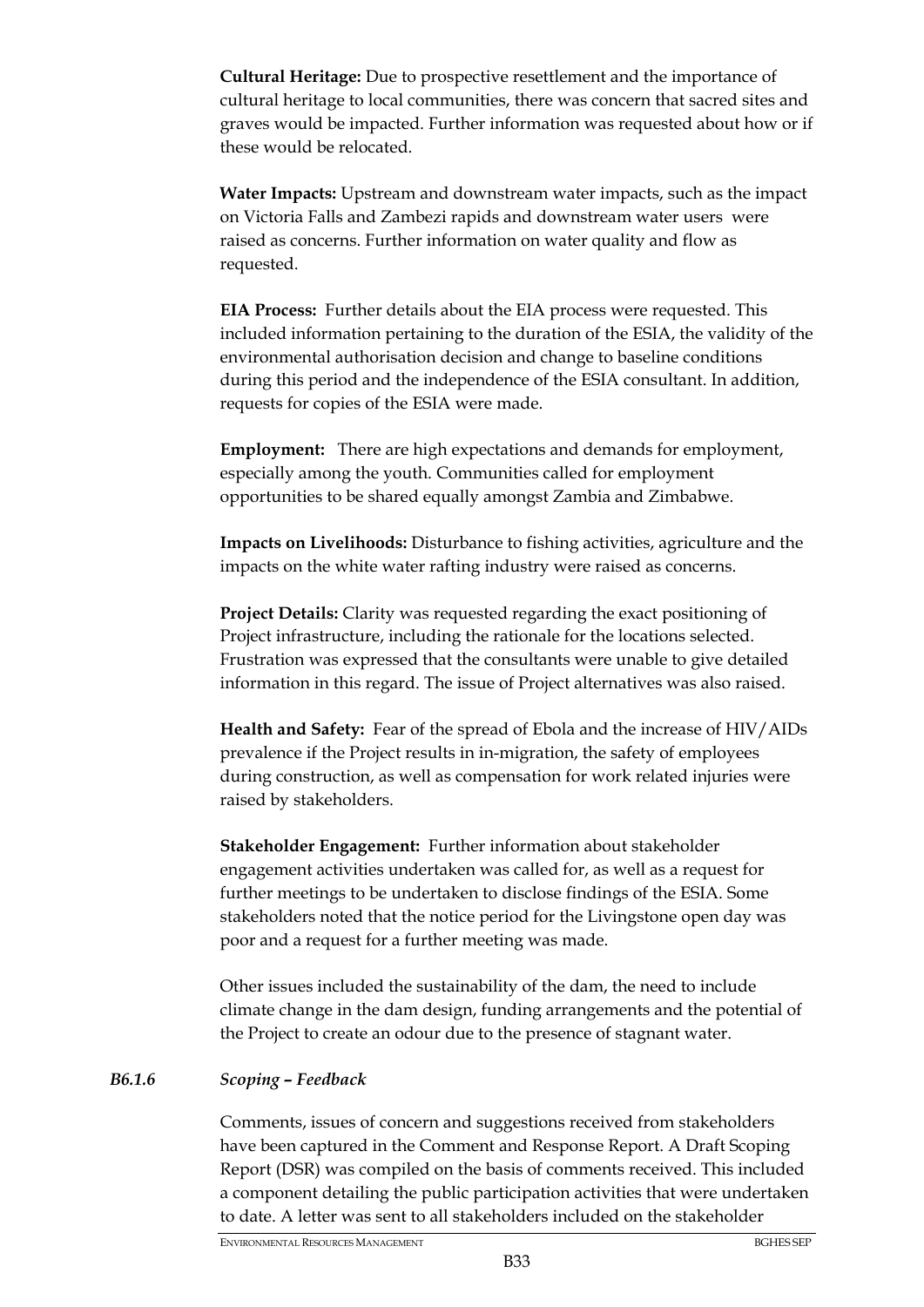databases along with a copy of the comments and response report and nontechnical summary of the DSR.

Stakeholders were encouraged to review these documents to ensure that all relevant issues had been identified and that the terms of reference for the ESIA has been appropriately scoped.

A Non-Technical Summary (NTS) of the Scoping Report was released, which presented the following in non-technical language:

- The background and description of the proposed Project;
- The environment in which the proposed Project will be developed;
- Information on the client;
- Information on the ESIA process and timelines;
- Typical impacts associated with similar Projects; and
- Information on ESIA consultants and their independence.

The DSR and/or accompanying documents and summaries were placed in public places within the Project area as follows:

# *Zimbabwe*

- Hwange Rural District Council Office
- District Administrators Office in Hwange
- Iambezi Clinic
- Chisuma Clinic
- Harare Black Crystal Office
- Provincial Administrators Office
- Victoria Falls Municipal Office
- Victoria Falls Environment Africa Office

# *Zambia*

- Livingstone City Council
- Livingstone District Office
- Kazungula District Council
- Kazungula District Office
- Lusaka Kaizen Consulting Office
- District Commissioners offices in Zimba, Kalomo and Choma
- District Council Offices in Zimba, Kalomo and Choma
- National Assembly Offices Zimba, Kalomo and Choma
- Chiefs Palaces ( Sipatunyana, Singani, Simwatachela & Chikanta)

The reports were made available for a 30 day comment period, after which comments received were included in the comments and responses report as part of the Final Scoping Report, which was submitted to the EMA and the ZEMA.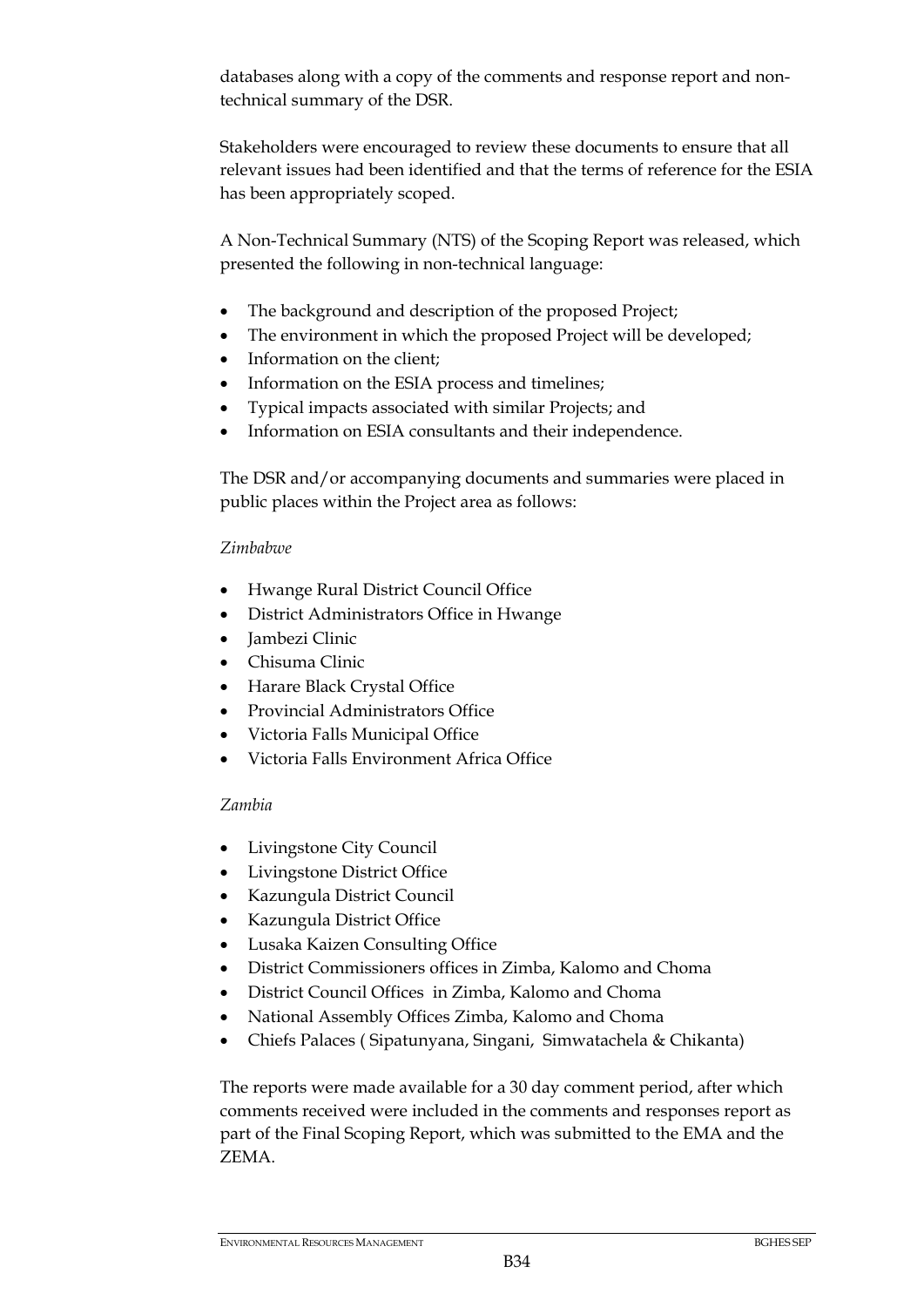# *B6.2 INTERIM ENGAGEMENT ACTIVITIES*

Given the length of time that has lapsed between the public participation undertaken as part of the Scoping Phase (late 2015), and the recommencement of the ESIA process in late 2018, an interim round of public participation was undertaken with the following objectives:

- Notify stakeholders of the recommencement of the ESIA Process and its associated timeline for delivery;
- Inform them of further opportunities for the engagement of Stakeholders;
- Update stakeholders on changes to the Project Team;
- Provide updated contact information for further communication
- Invite new stakeholders to register as an I&AP for the Project; and
- To allow stakeholders an opportunity to raise questions or comment on the Project and ESIA process.

The activities undertaken in furtherance of the above stated objectives are described below.

# *B6.2.1 Stakeholder Database Update*

ERM undertook an exercise to verify and update contact details for stakeholders on the existing stakeholder database, which was developed as part of the ESIA scoping phase in 2015. The database has also been updated with the details of additional communities and leadership identified as part gathering of additional baseline information in the proposed Project area, particularly downstream of the proposed BGHES and in the areas proposed for the sourcing of quarry materials.

# *B6.2.2 Notification of Recommencement of ESIA*

Stakeholders on the database were notified of the recommencement of the ESIA via email or post on 6 December 2018. A copy of the letter is attached in *Annex C7*, together with proof of distribution.

In addition, a series of meetings were held District Authorities and Traditional Leaders. These meetings afforded key stakeholders the opportunity to raise concerns and ask questions. *Table 6.3* presents a schedule of the meetings.

# *Table 6.3 Stakeholder Engagements undertaken during Interim Stakeholder Engagement*

| <b>Meeting</b>              | Date             |
|-----------------------------|------------------|
| Zambia                      |                  |
| Southern Province Secretary | 3 December 2018  |
| <b>HRH Chief Mukuni</b>     | 4 December 2018  |
| Kazungula District Council  | 4 December 2018  |
| Livingston City Council     | 5 December 2018  |
| Zimba District Council      | 6 December 2018  |
| Chief Simwatachela          | 10 December 2018 |
| Chief Sipatunyama           | 11 December 2018 |

ENVIRONMENTAL RESOURCES MANAGEMENT BGHES SEP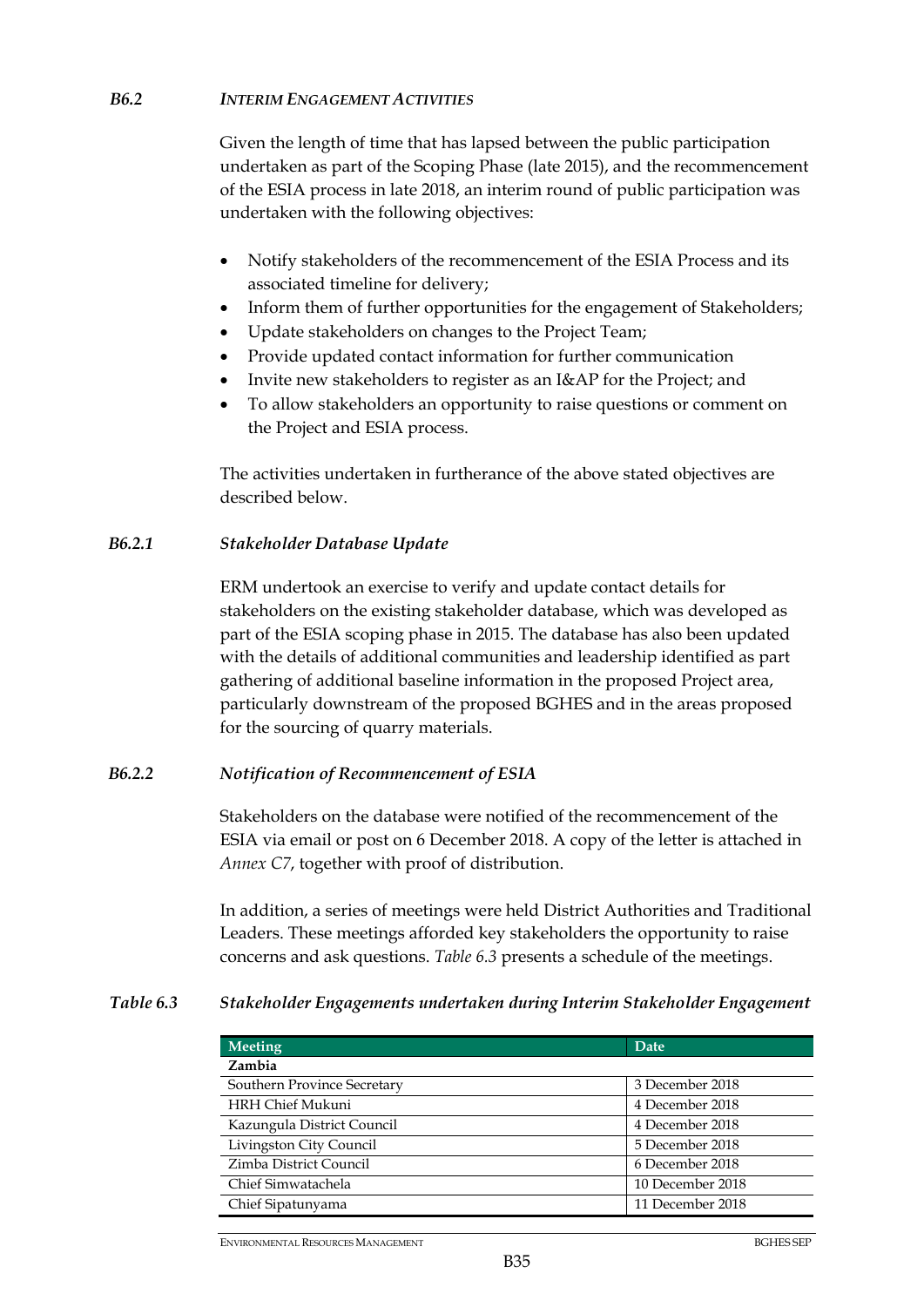| Zimbabwe                                           |                   |
|----------------------------------------------------|-------------------|
| DA                                                 | 27 November 2018  |
| AREX                                               | 27 November 2018d |
| Hwange District Administration                     | 27 November 2018  |
| Hwange Rural District Council                      | 28 November 2018  |
| Ward Councillors from Chidobe Ward and Mbizha Ward | 28 November 2018  |
| Chief Shana                                        | 30 November 2018  |

#### *B6.3 IMPACT ASSESSMENT ENGAGEMENT ACTIVITIES*

This *Section* provides detail on the plan for engagement to be undertaken in the next stage of the engagement process, namely the Impact Assessment stage.

During the impact assessment phase of the Project, the primary aim of the PPP will be to engage stakeholders with regard to the results of the studies and the proposed management measures. A public comments period of 30 days for comment on the Draft ESIAs and ESMPs is currently proposed. Stakeholders will be notified via email, sms, mail, hand delivery and/or fax of the availability of the Draft ESIAs and ESMPs and engagements that are proposed during this phase. These documents will be finalised on the basis of stakeholder comment.

*Table 6.4* below provides details of the public participation activities proposed for the impact assessment phase of the ESIA.

| <b>Activity</b>           | <b>Details</b>                                                |
|---------------------------|---------------------------------------------------------------|
| Notification of the ESIA  | Registered stakeholder will be notified by mail/email/hand    |
| Feedback Phase and        | delivery/fax/sms of the availability of the Draft ESIAs and   |
| availability of the Draft | ESMPs for public comment and further engagements.             |
| ESIAs and ESMPs           | The Draft ESIAs and ESMPs and/or summaries and                |
|                           | accompanying documents will be placed at the following venues |
|                           | for a 30 day period:                                          |
|                           | Zimbabwe                                                      |
|                           | Hwange Rural District Council Office;                         |
|                           | District Administrators Office in Hwange;                     |
|                           | Jambezi Clinic;                                               |
|                           | Chisuma Clinic;                                               |
|                           | Harare Black Crystal Office;                                  |
|                           | Provincial Administrators Office;                             |
|                           | Victoria Falls Municipal Office; and                          |
|                           | Victoria Falls Environment Africa Office.                     |
|                           | Zambia                                                        |
|                           | Livingstone City Council                                      |
|                           | Livingstone District Office                                   |
|                           | Kazungula District Council                                    |
|                           | Kazungula District Office                                     |
|                           | District Commissioners offices in Zimba, Kalomo and Choma;    |
|                           | District Council Offices in Zimba, Kalomo and Choma;          |
|                           | National Assembly Offices Zimba, Kalomo and Choma; and        |

# *Table 6.4 Public Participation Activities Proposed during the ESIA Phase of the Project*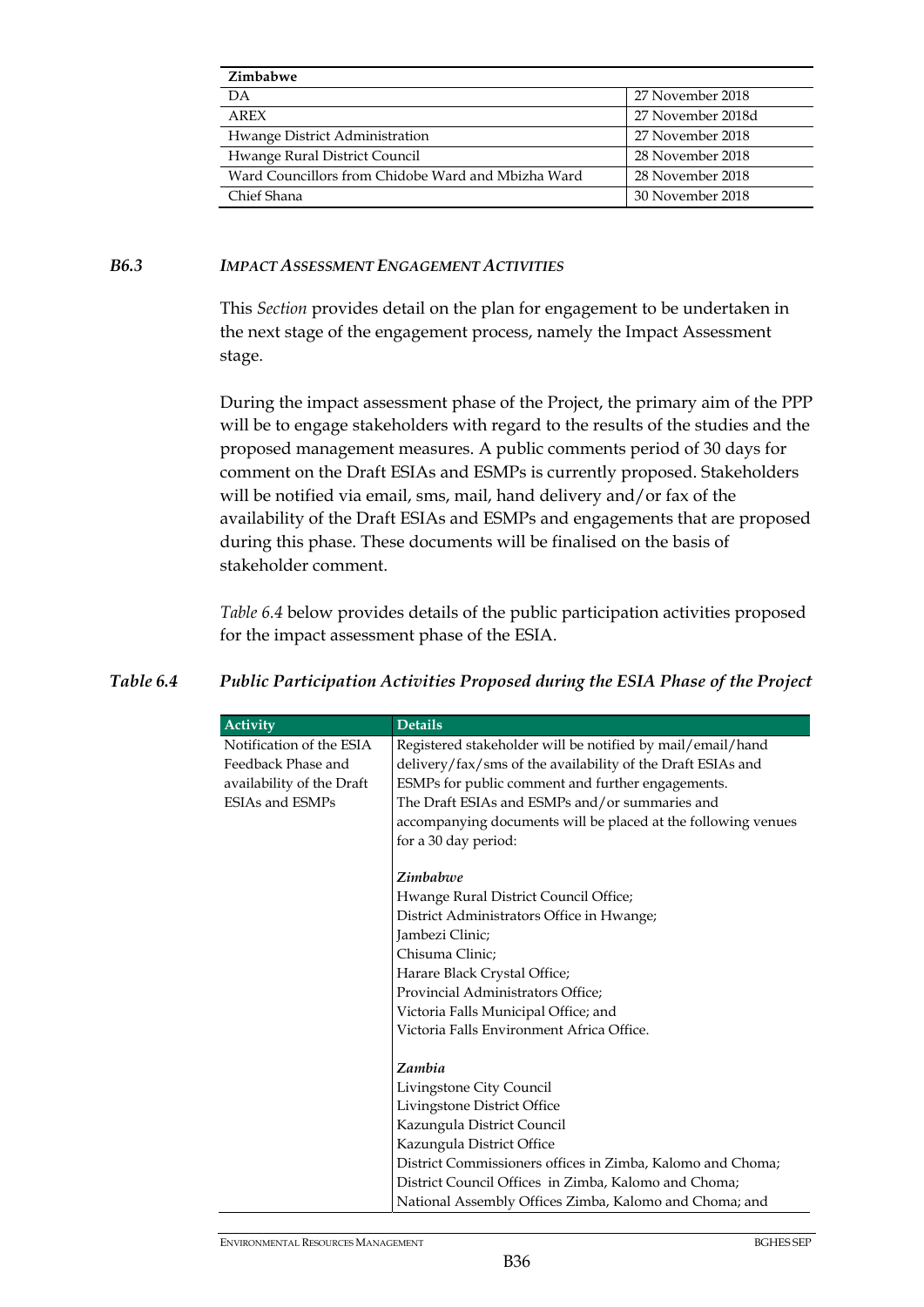| <b>Activity</b>             | <b>Details</b>                                                   |  |
|-----------------------------|------------------------------------------------------------------|--|
|                             | Chiefs Palaces (Sipatunyana, Simwatachela & Chikanta).           |  |
|                             |                                                                  |  |
|                             | Additional notification measures will include:                   |  |
|                             | Flyers and site notices for community meetings                   |  |
|                             | Telephonic follow up for meeting attendance.                     |  |
| Disclosure meetings         | The following meetings are proposed for feedback on the findings |  |
|                             | of the ESIA:                                                     |  |
|                             |                                                                  |  |
|                             | Zimbabwe                                                         |  |
|                             | Public meeting/ open house meeting in Victoria Falls;            |  |
|                             | Community meeting for Chief Shana's villages;                    |  |
|                             | Community meeting for Chief Mvutu's villages; and                |  |
|                             | Community meeting for Chief Hwange's villages.                   |  |
|                             | Zambia                                                           |  |
|                             | Public meeting/ open house meeting in Livingstone;               |  |
|                             | Community meeting for Chief Musokotwane chiefdom;<br>٠           |  |
|                             | Community meeting for Chief Mukuni chiefdom;                     |  |
|                             | Community meeting for Chief Sipatunyana chiefdom;                |  |
|                             | Community meeting for Chief Simwatchela chiefdom; and            |  |
|                             | Community meeting for Chief Chikanta chiefdom.                   |  |
| Update Comments and         | Comments, issues of concern and comments received from           |  |
| Responses Report            | stakeholders will be captured in the updated Comment and         |  |
|                             | Response Report. Responses will be provided by EAP, Project      |  |
|                             | engineers and ZRA.                                               |  |
| Preparation of the Final    | The Draft ESIAs and ESMPs will be updated where applicable on    |  |
| <b>ESIA</b> and <b>ESMP</b> | the basis of issues raised during the comments period. The final |  |
|                             | ESIAs and ESMPs will be submitted to the regulatory authorities  |  |
|                             | to inform the environmental authorisation decision.              |  |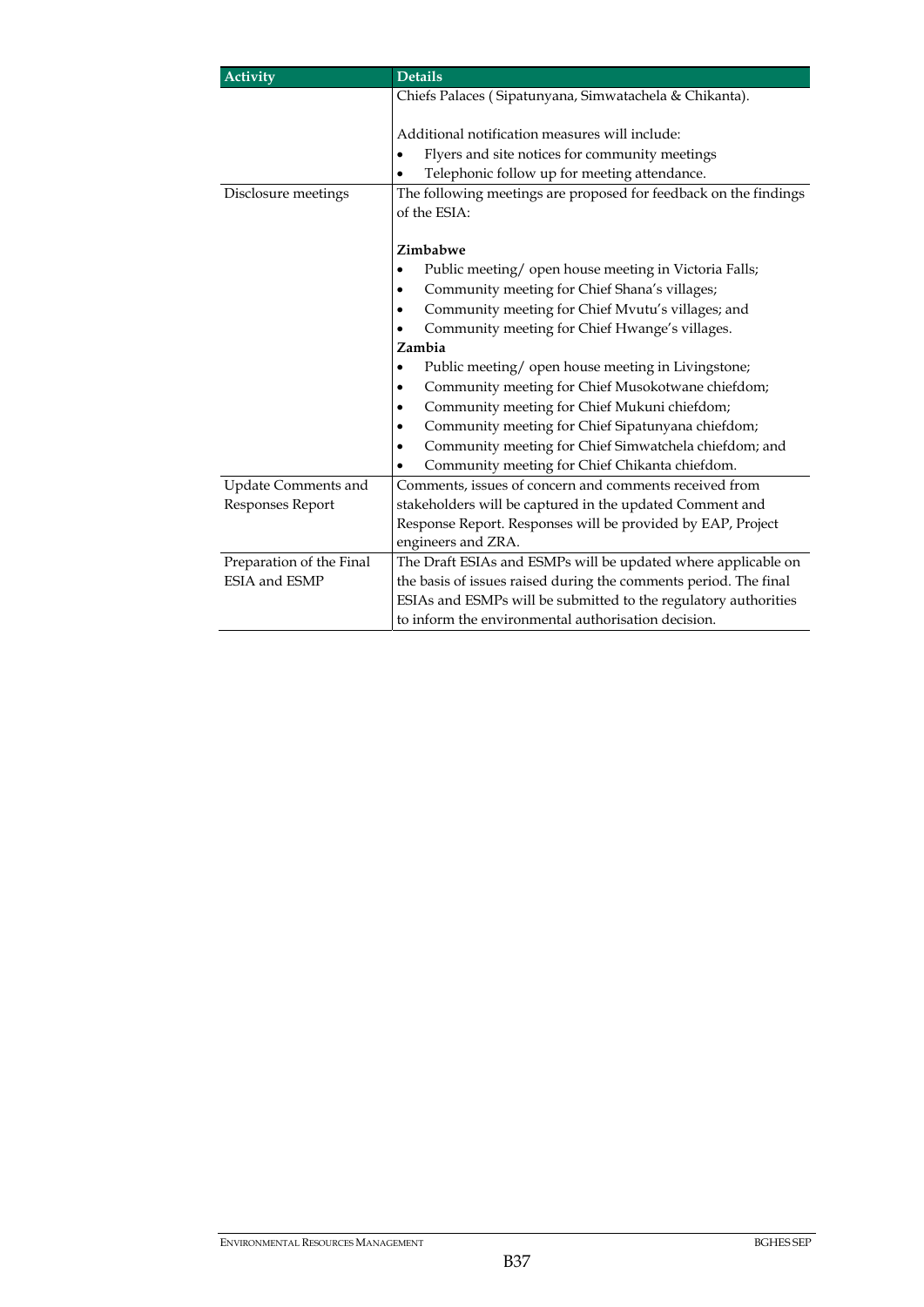Stakeholder engagement is a two way process. It is therefore important to ensure that there is a feedback mechanism to ensure stakeholders affected by or interested in the proposed Project can present their input (e.g. opinions, requests, suggestions and grievances) for consideration and, if required, seek redress. It should be noted that, even where not all feedback or grievances are deemed 'valid' or applicable to the context of the proposed Project, the feedback mechanism needs to function in a non-judgemental manner and record all feedback received.

In the case of this proposed Project, there is a need for both a grievance redress and feedback mechanism. The grievance redress mechanism is the responsibility of the proposed Project, and should be designed to identify and manage issues across the entire Project lifecycle. A grievance redress mechanism has been developed and stakeholders were informed of it during the Scoping Phase engagement meetings. The grievance redress mechanism has been included as *Annex E* of the main ESIA*.*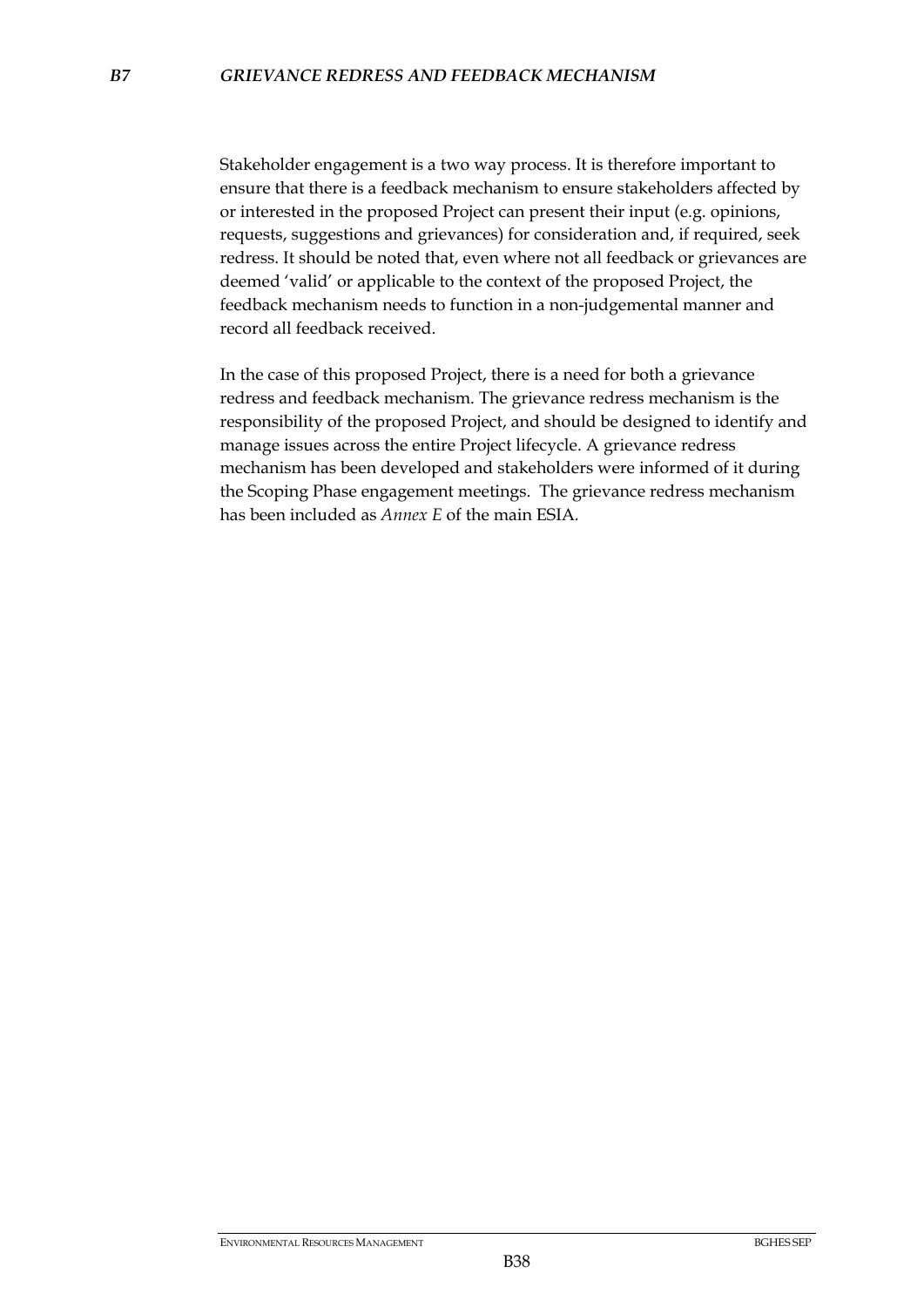### *B8 MONITORING AND REPORTING*

#### *B8.1 MONITORING STAKEHOLDER ENGAGEMENT ACTIVITIES*

It is important to monitor the on-going stakeholder engagement process to ensure that consultation and disclosure efforts are effective, and in particular that stakeholders have been meaningfully consulted throughout the process.

There are two key ways in which the stakeholder engagement process will be monitored. These are presented below.

#### *B8.1.1 Review of Engagement Activities in the Field*

During engagement with stakeholders the ESIA team will:

- Assess meetings using a feedback evaluation form or asking questions to participations, depending on the stakeholder group, to ensure that messages are being conveyed clearly.
- Conduct debriefing sessions with the engagement team while in the field. This assess whether the required outcomes of the stakeholder engagement process are being achieved, and provide the opportunity to amend the process where necessary.
- Use engagement tools developed through the ESIA engagement including:
	- stakeholder database;
	- Issue Log or Issues and Response table; and
	- Keep meeting records of all consultations.

Moreover the tool can be used to manage on-going Project issues, and for stakeholder identification and analysis processes.

# *B8.1.2 Reporting on Stakeholder Engagement Activities*

Performance will be reviewed following the engagement sessions conducted in the field. In addition, there will be opportunity for the ESIA engagement team to review and assess performance in between the engagement sessions depending on the level of feedback received from stakeholders during these periods.

Evaluation of performance will assess the extent to which the engagement activities and outputs meet those outlined in this SEP. In assessing performance, the following will be considered:

- Materials disseminated: types, frequency, and location;
- Place and time of formal engagement events and level of participation including by specific stakeholder groups (e.g. women, youth, cultural leaders);